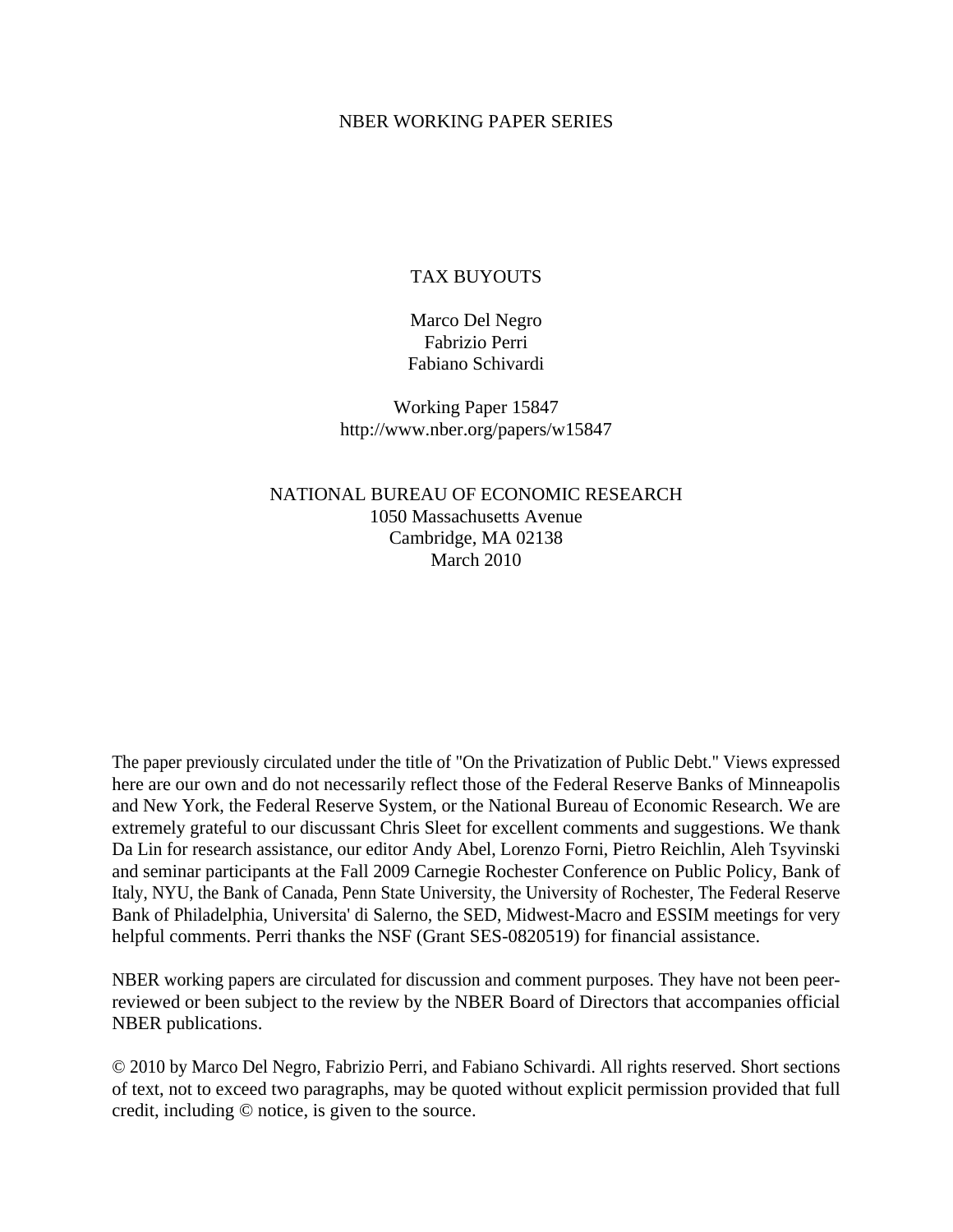Tax buyouts Marco Del Negro, Fabrizio Perri, and Fabiano Schivardi NBER Working Paper No. 15847 March 2010 JEL No. E62,H21,H31

## **ABSTRACT**

The paper studies a fiscal policy instrument that can reduce fiscal distortions without affecting revenues, in a politically viable way. The instrument is a private contract (tax buyout), offered by the government to each citizen, whereby the citizen can choose to pay a fixed price in exchange for a given reduction in her tax rate for a period of time. We introduce the tax buyout in a dynamic overlapping generations economy, calibrated to match several features of the US income, taxes and wealth distributions. Under simple pricing, the introduction of the buyout is revenue neutral but, by reducing distortions, it benefits a significant fraction of the population and leads to sizable increases in aggregate labor supply, income and consumption.

Marco Del Negro Federal Reserve Bank of New York 33 Liberty Street NY NY 10045 marco.delnegro@ny.frb.org

Fabrizio Perri University of Minnesota Department of Economics 4-177 Hanson Hall Minneapolis, MN 55455 and NBER fperri@umn.edu

Fabiano Schivardi University of Cagliari Viale S. Ignazio, 78 09123 Cagliari Italy schiva@stanfordalumni.org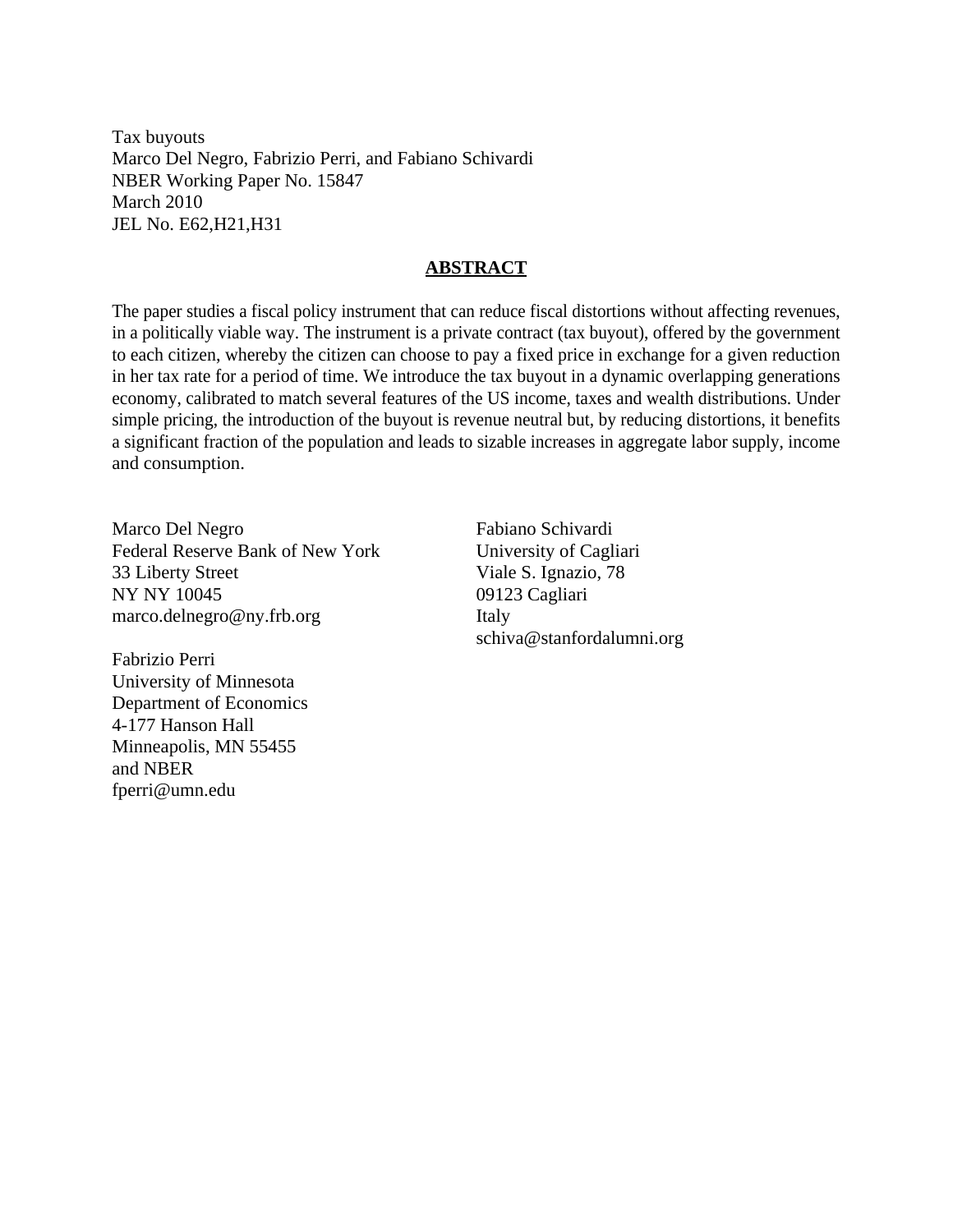## 1 Introduction

One of the main legacies of the 2007-8 economic crisis is the huge increase in governments' liabilities, following the expansionary policies enacted to bail out the financial sector and to stimulate economic activity. According to the March 2010 estimates of the CBO, the US federal government will record deficits of 10.3 percent of GDP in 2010 and 8.9 percent in 2011. Against the backdrop of increasing social security and medical assistance liabilities, the pressure to restore fiscal sustainability is already building up: fiscal pressure is bound to increase soon in US and in many other developed countries. In these circumstances it is fundamental to reconsider the debate on the detrimental role of high taxation on economic activity (see for example Prescott 2004, Mankiw and Weinzerl, 2006). Increased tax rates might not be very effective in improving the fiscal stance if they substantially depress the level of activity.

This paper evaluates an instrument for fiscal policy that is designed to reduce distortions without reducing revenues. The instrument is a private contract between the government and private citizens whereby each agent has the option to pay the government a fixed price in exchange for a given reduction in her marginal tax rate. We refer to this contract as a "tax buyout": the contract makes it possible for the agent to effectively buy out a portion of her distortionary taxes via a lump-sum payment. Participation is entirely voluntary: those individuals that have most to gain from a reduction in the marginal tax rate self-select into the program.

In the first part of the paper we review the working of the tax buyout in a simple model economy with asymmetric information where the price of the contract cannot be made contingent on agents' abilities since the government has only partial information (if any) about these abilities. We show the existence of a simple linear pricing scheme of the tax buyout which is Pareto-improving (abstracting from general equilibrium effects) and at the same time revenue neutral. The intuition for this result is that the inefficiencies generated by distortionary taxation, once removed, create a surplus that the government can share with the agents. Therefore the government can price the contract high enough to make positive revenues, yet low enough to attract agents with high ability and high income prospects. We then discuss the implications of offering a menu of contracts such that high ability agents self-select into high tax reduction-high price contracts and discuss the relation between the tax buyout and optimal non linear tax schedules.

Since theory suggests tax buyouts are a simple and effective way to reduce distortions,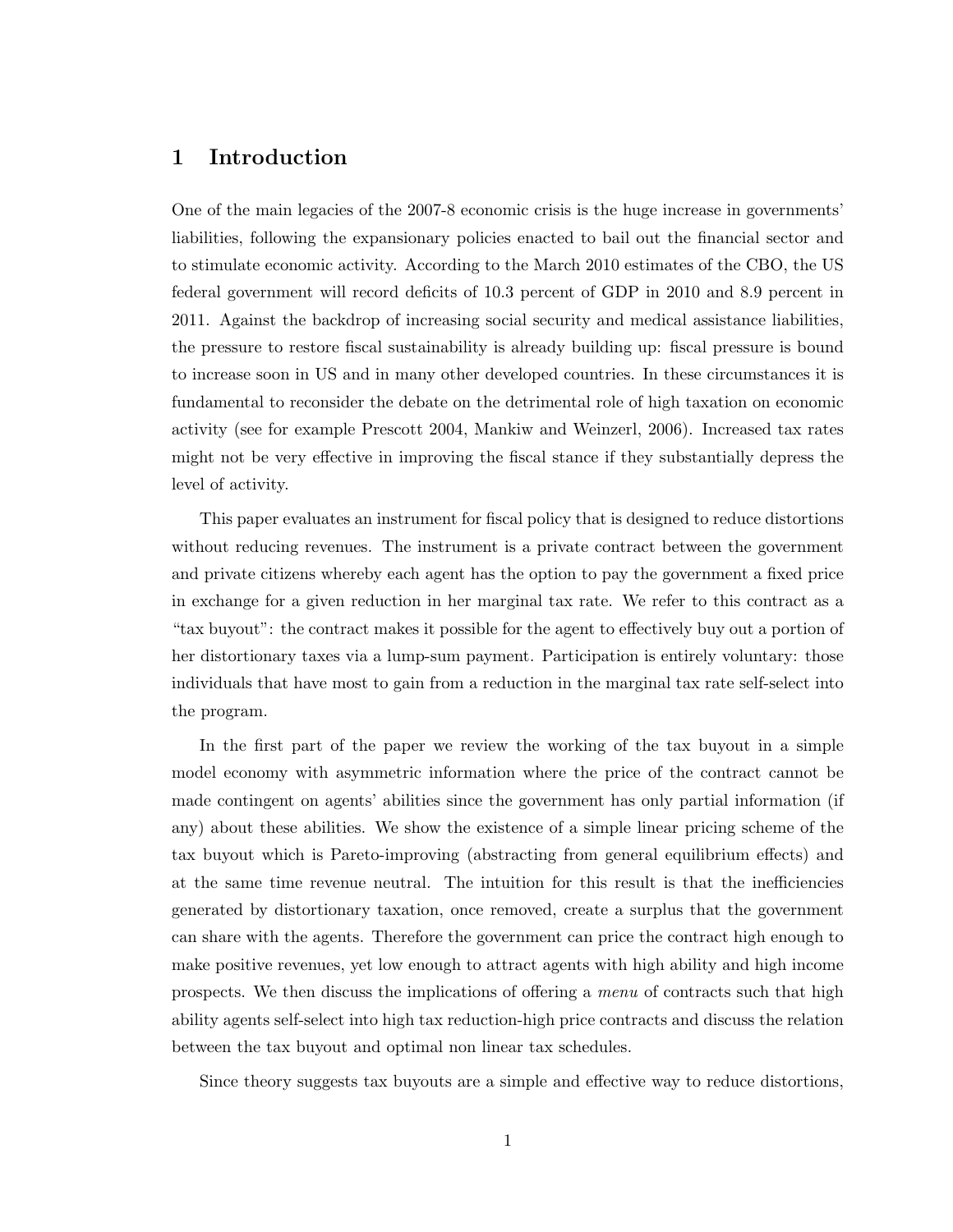in the second part of the paper we ask our main question, i.e. what are the effects of making these contracts available to US residents in a time of high fiscal pressure?

To answer the question we introduce tax buyouts in a dynamic overlapping generation model with heterogeneous agents and incomplete markets as those used by Conesa, Kitao and Krueger (2008) or Heathcote, Storesletten and Violante (2008) for policy analysis. We calibrate the model parameters to match existing micro-studies and several features of the US income and wealth distribution derived from the Current Population Survey and the Survey of Consumer Finance. We start from a steady-state equilibrium with a fixed government spending financed through a progressive tax income schedule which resembles the one observed in US. We then consider an exogenous increase in government spending (capturing the current fiscal situation) of the order of 20% under two alternative scenarios: with and without a tax buyout scheme. The baseline buyout we consider is a reduction in the marginal tax rate of at most 5% offered at a price of roughly \$4500, which ensures revenue neutrality.

We find that the buyout in each period is purchased by a little less than 10% of the population, nevertheless its effects are macroeconomically relevant as its introduction raises GDP by almost 1%, reducing by approximately by one third the negative consequences of the overall tax increase on the level of economic activity. This is because buyers are generally high ability agents, who contribute most to GDP. We also find that these numbers are fairly stable with respect to comparative statics exercises on a series of key parameters, such as the elasticity of labor supply or the amount of the tax buyout offered. Finally, we show that, in our dynamic setting, even households not buying the contract in the current period might benefit from its introduction in terms of lifetime welfare. For example, since wages increase with age, a young household might not buy the contract today but do so at a future date, when her wage has increased sufficiently. This indicates that the long run benefit of introducing this instrument spreads over a larger share of the population than current buyers.

The idea of the tax buyout is very much related to the idea of offering taxpayers alternative tax schedules and letting them choose among them. Alesina and Weil (1992) and Slemrod et al. (1994) propose such schemes in a static setting. Relative to their work our contribution lies in the quantitative evaluation of the buyout in a dynamic economy that captures several macro moments and key dimensions of heterogeneity of the current US economy. Also we study in more details the issue of non linear pricing and the relation of these schemes with the non linear optimal taxation literature (Mirrlees, 1971). In particular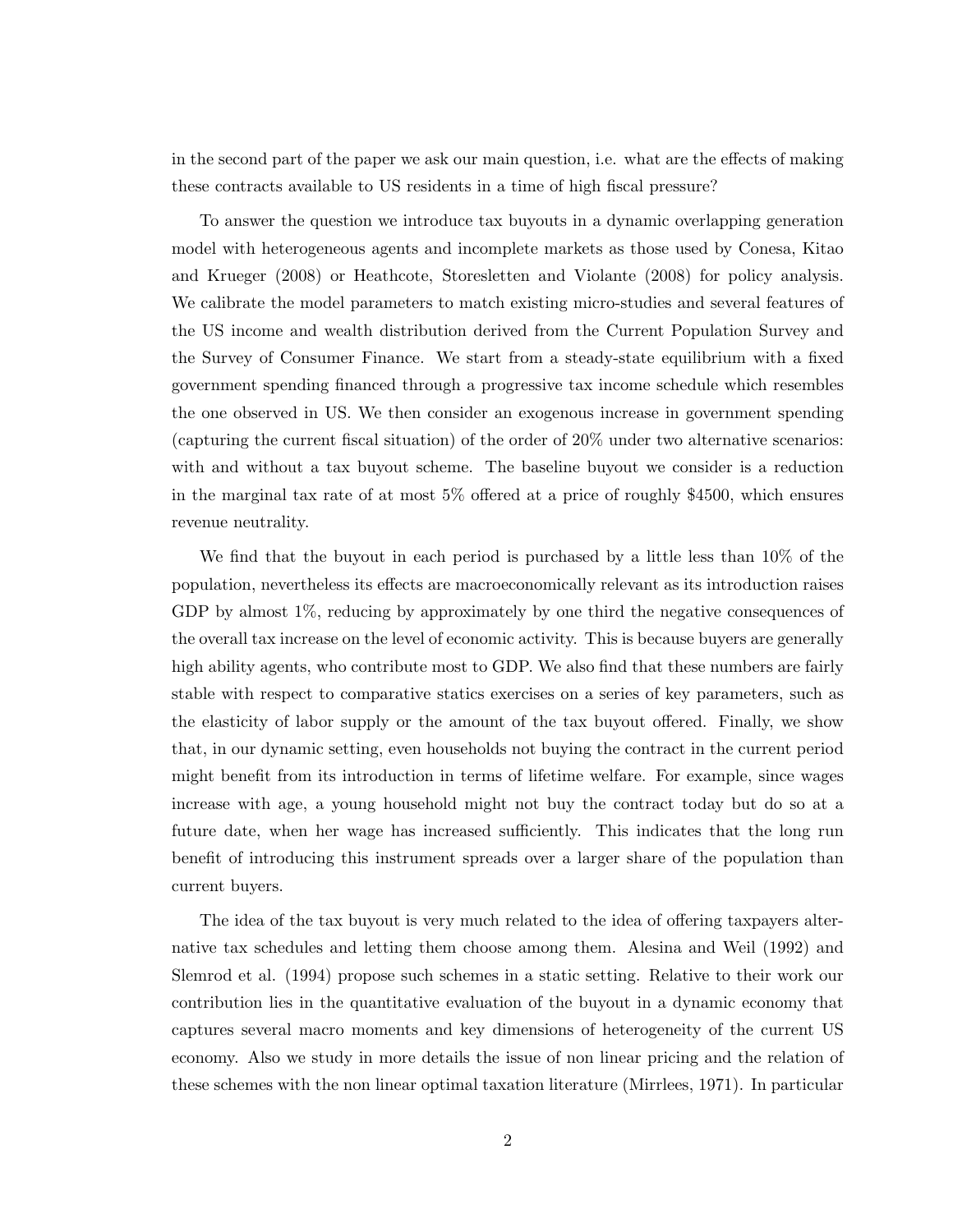the contract generates tax schedules that, under some conditions, are reminiscent of those proposed by that literature as it delivers lower marginal rates for high ability individuals. Differently from those mechanisms, from the agents' perspective the exchange is not the result of a unilateral determination on the part of the government, but of free choice. This ensures that the allocation achieved with the contract is a Pareto improvement with respect to that without it, making it a politically viable mechanism of reduction of the distortionary effects of taxation. However, more recent contributions have proposed various instances in which a concave tax schedule might not be optimal. For example, Diamond (1998) and Saez (2001) show that the shape of the optimal tax function depends, among other things, on the distribution of ability in the population. In particular, fat-tail unbounded distributions such as the Pareto can make increasing marginal rates socially desirable. Also, under these conditions a price of the contract that guarantees revenue neutrality may not exist. In these cases, the tax buyout would not be a useful policy tool.

The rest of the paper is organized as follows. In section 2 we review some general results on the tax buyout scheme in a simple static economy. Section 3 introduces the OLG model and discusses the calibration and section 4 uses the model to evaluate the effects of introducing the buyout contract following an large increase in government spending. In the conclusions we discuss additional issues to tackle on the way to making the buyout scheme a concrete policy option, a goal especially important in a period of unprecedented fiscal deficits.

# 2 A simple model with heterogeneous productivity

In this section we consider a small open economy populated by a continuum of agents. Agents' productivity A is constant over time and distributed according to the CDF  $F_A(A)$ . Agents are endowed with initial amount of wealth  $\tilde{w}$ . The government use labor taxes to finance a constant flow of government spending  $g$ . We consider the simple case where the tax rate is constant and equal to  $\tau$ . Private agents and the government have access to the world capital market where they can borrow and lend at the risk-free rate  $r$ . We assume that this exogenous risk-free rate equals the inverse of the discount rate:  $\beta(1+r) = 1$ .

Our modification to this otherwise standard set-up is that in each period the government offers each agent a contract, whereby the agent agrees to pay an amount of resources upfront in exchange for a reduction in her tax rate. If the agent does not buy the contract, she faces the pre-contract tax rate  $\tau$ : status quo is always an option. Under perfect information the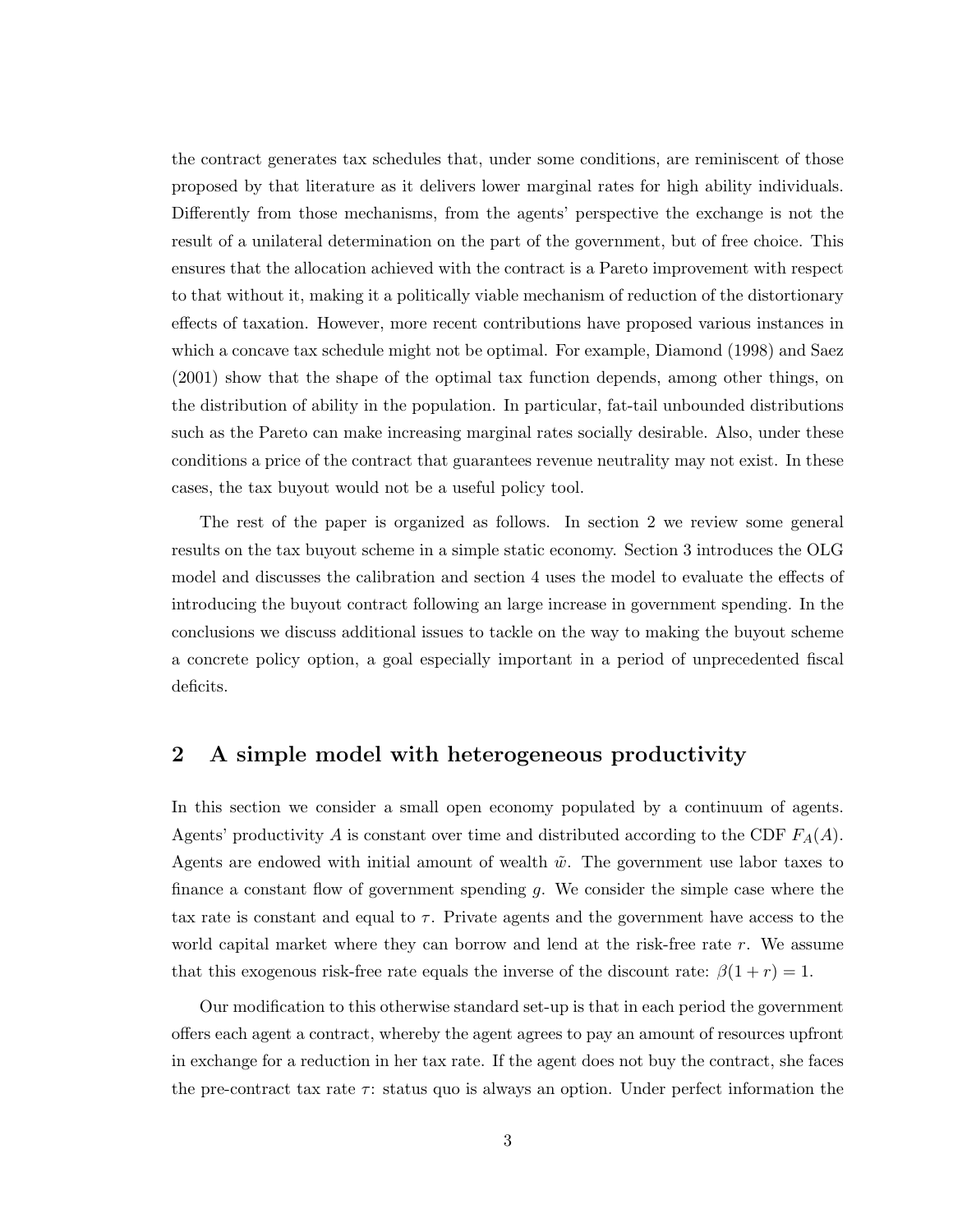contract is designed in such a way that the value of resources extracted from each agent remains the same as in the pre-contract regime, regardless of the amount of tax reduction the agent chooses to purchase. That is, the contract is revenue neutral from the government's perspective, agent by agent. We show that under these conditions agents will want to pay all their taxes upfront in lump-sum form. The logic of this result is straightforward: The contract gives agents the opportunity to turn distortionary taxation into lump-sum taxation, and revenue neutrality implies that all the benefits from the reduction in distortions accrue to the agent. The economy with perfect information is a useful starting point for our analysis, as it highlights the basic insights of the contract, that will hold also in a more realistic setting. However, under perfect information, a benevolent government could more simply use lump-sum taxation – where the lump-sum taxes are a function of the fixed component of ability  $A$  – in the first place.

We then turn to study an economy with asymmetric information, where the government knows the ability distribution but does not observe individual ability. The question is whether the introduction of the contract can be Pareto-improving in spite of this constraint. We show that this is the case. The intuition for this result is that the inefficiencies generated by distortionary taxation, once removed, create a surplus that the government can share with the agents. Therefore the government can price the contract high enough to make positive revenues, yet low enough to be attractive to the high ability agents.

#### 2.1 The economy

Agents' preferences and technology are given by:

$$
\sum_{t=0}^{\infty} \beta^t u(c_t, l_t), \tag{1}
$$

and

$$
y_t = A l_t,\tag{2}
$$

respectively, where  $c_t$  and  $l_t$  are consumption and labor in period t,  $y_t$  is labor income,  $\beta > 0$  is the time discount factor and u is a standard utility function. To simplify notation, define  $w = r\tilde{w}$  as the flow value of wealth. In addition, the assumption  $\beta(1+r) = 1$  implies that the problem for this  $(A, w)$ -agent is stationary and can be simplified as follows:

$$
\max_{\{c(A,w,\tau),l(A,w,\tau)\}} u(c(A,w,\tau),l(A,w,\tau))
$$
\n(3)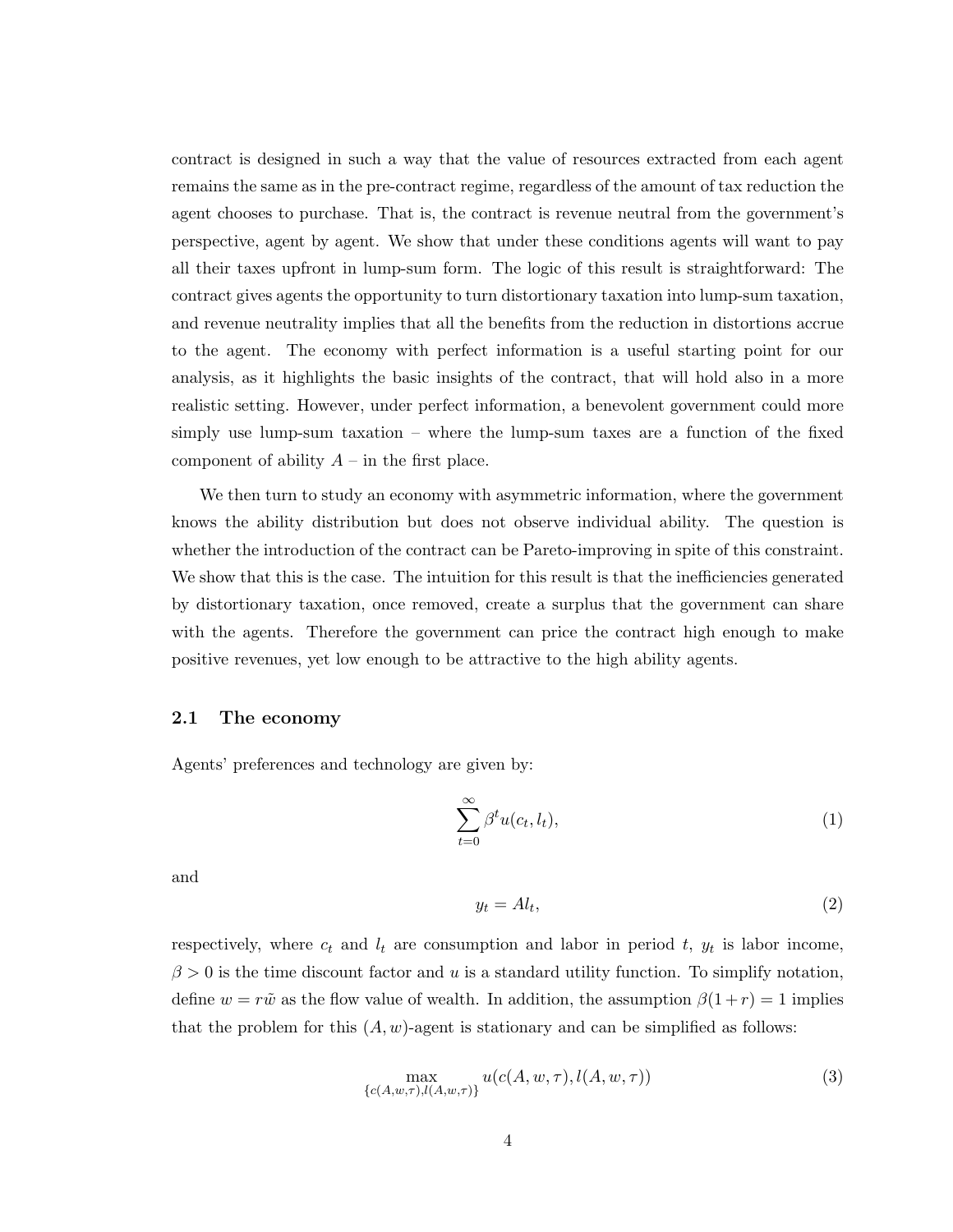subject to:

$$
w + (1 - \tau)Al(A, w, \tau) - c(A, w, \tau) = 0 \tag{4}
$$

where  $c(A, w, \tau) > 0$ ,  $l(A, w, \tau) \in [0, 1]$ , and the initial wealth level is given. For simplicity, we abstract from differences in wealth. All arguments go through when explicitly conditioning on differences in wealth. In the stationary equilibrium the government budget constraint is:

$$
g = \tau \int Al(A, w, \tau) dF_A(A). \tag{5}
$$

Stationary equilibria for this economy are characterized by policy functions  $c(A, w, \tau)$ and  $l(A, w, \tau)$ , and a Lagrange multiplier  $\lambda(A, w, \tau)$  associated with (4) satisfying:

$$
u_c(c(A, w, \tau), l(A, w, \tau)) = \lambda(A, w, \tau) \tag{6}
$$

$$
A(1-\tau)u_c(c(A, w, \tau), l(A, w, \tau)) = -u_l(c(A, w, \tau), l(A, w, \tau))
$$
\n(7)

as well as the budget constraint (4), and a tax rate  $\tau$  satisfying (5).

### 2.2 The economy with the contract: perfect information

At the beginning of each period each agent is offered a menu of contracts  $\{\delta, D\}$  from which she can buy a reduction  $\delta$  in its tax rate for the current fiscal year in exchange for the payment of a premium D. Under perfect information the ability level A is known to both the government and the agent. We assume the government chooses  $D$  such that the contract is revenue neutral for each agent. Therefore D is a function of both A and  $\delta$  (as well as w, non stated explicitly to simplify notation) that satisfies:

$$
D(A, \delta) = \tau A l(A, w, \tau) - (\tau - \delta) A l(A, w - D, \tau - \delta)
$$
\n(8)

where  $l(A, w - D, \tau - \delta)$  is the policy function for labor under the new regime. Note that the government is exploiting its knowledge of the agents' policy function in designing the contract.

In expression (8) we have used the same policy function for labor supply described in the previous section, with the only difference that the arguments w and  $\tau$  are replaced by  $w-D$  and  $\tau-\delta$ , respectively. Indeed, one can see that for any given  $\delta$  these policy functions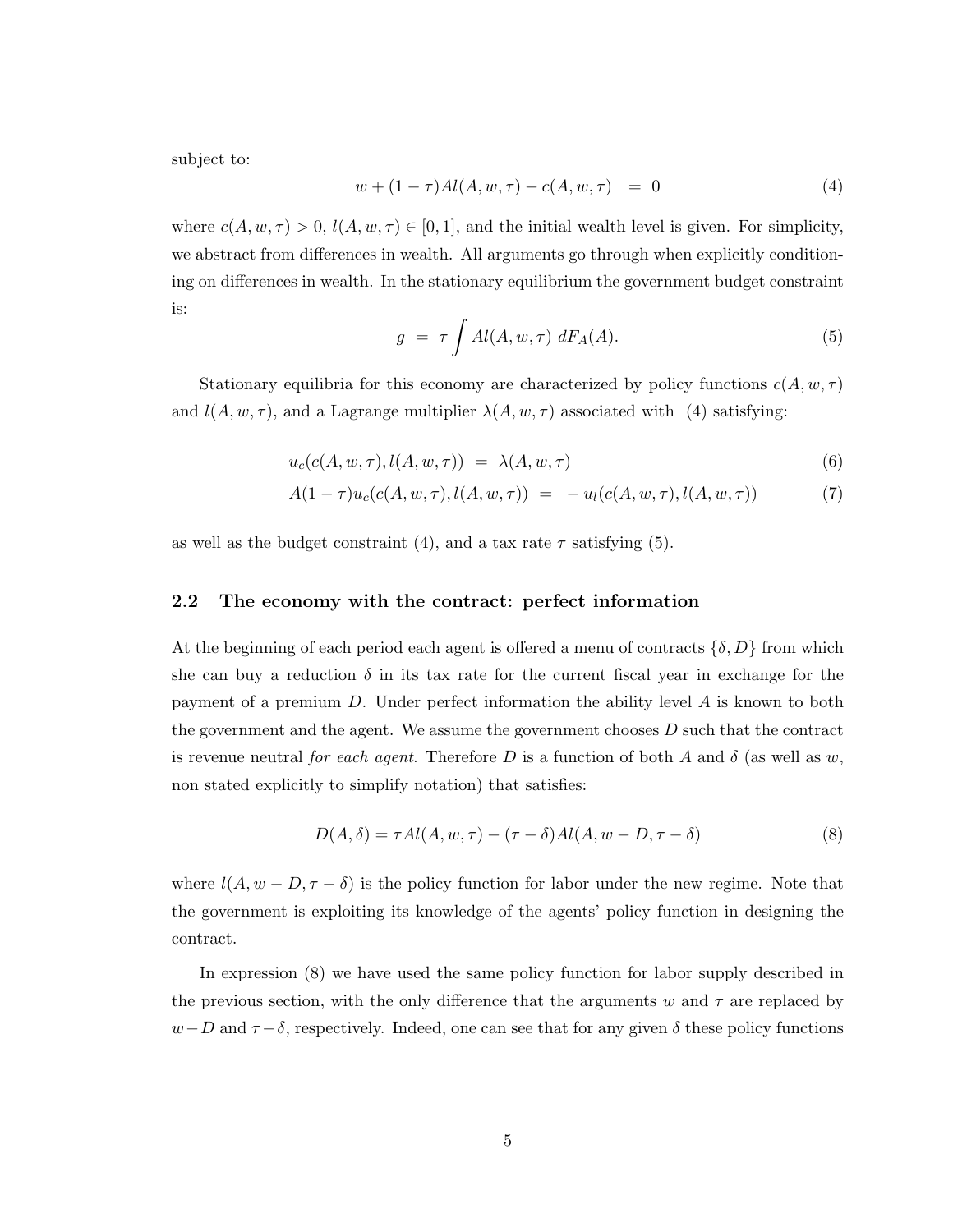satisfy the first order conditions as well as the new budget constraint:

$$
(w - D) + (1 - \tau + \delta)Al(A, w - D, \tau - \delta) - c(A, w - D, \tau - \delta) = 0.
$$
 (9)

Moreover, since the contract is such that the government's intertemporal budget constraint is unchanged for each agent, it is also unchanged in the aggregate:

$$
\int \tau Al(A, w, \tau) dF_A(A)
$$
  
=  $\int ((\tau - \delta)Al(A, w - D, \tau - \delta) + D(A, \delta)) dF_A(A)$  (10)

In the remainder of the paper we will use a short-hand notation  $l_A(\delta, D) = l(A, w-D; \tau-\delta)$ ,  $c_A(\delta, D) = c(A, w - D; \tau - \delta)$ , and  $\lambda_A(\delta, D) = \lambda(A, w - D, \tau - \delta)$  to denote aggregate (ability adjusted) labor supply, consumption, and Lagrange multiplier, respectively, for a  $(A, w)$ cohort. Thus,  $l_A(0,0)$  is labor supply without the contract. Next we turn to the question of the optimal choice of  $\delta$ , the amount of tax reduction:

**Proposition 1** If the government prices the contract according to  $(8)$ , agents will choose to buy the maximum possible tax reduction. Moreover, labor supply will increase for each agent.

### Proof: see the Appendix

The proof uses the fact that the contract can be represented by the combination of a compensated price change and a rightward shift of the budget constrain (defined in terms of consumption and leisure). As a consequence, the pre-contract optimal allocation remains feasible after the purchase of the contract. Hence, purchasing the contract cannot but raise the agent's utility. Moreover, at the new prices the lower tax wedge implies that agents will choose to work more.

#### 2.3 The economy with the contract: asymmetric information

This section studies the economy with asymmetric information. We assume that the government has no information whatsoever on  $A$ , and hence needs to offer everyone the same price for the contract  $D(\delta)$ . We want to show that the contract can be Pareto improving even under asymmetric information. Namely, we want to show that there exists a function  $D(\delta)$  such that: (i) a positive mass of agents takes the contract, and (ii) the government budget is still balanced. The second condition implies that those agents who do not take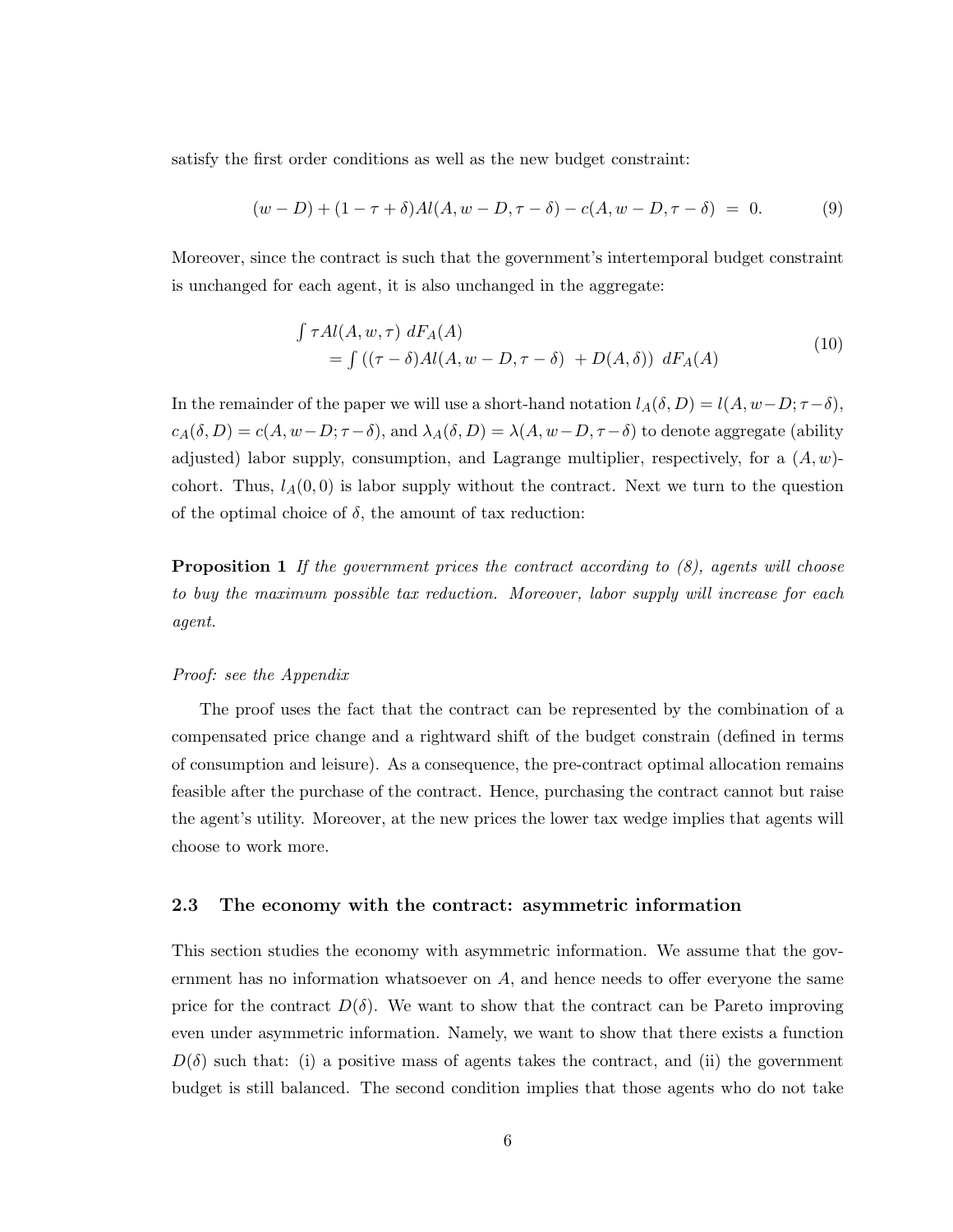the contract are made no worse off by its introduction. We will prove (i) and (ii) for a linear pricing function of the form  $D(\delta) = d\delta$ . Of course, more general pricing functions will allow the government to improve on the outcome obtained with the linear pricing function. We will explore this aspect numerically later.

First, we discuss two results on the optimal choice of  $\delta$  for linear pricing functions.

**Lemma 1** Under a linear pricing function  $D(\delta) = d\delta$ , an agent of ability A will either not buy into the contract or buy the maximum amount allowed.

### Proof: see the Appendix

According to Lemma 1, linear pricing functions are completely characterized by the maximum allowed tax reduction and the per-unit price of such reduction,  $\{\bar{\delta}, d\}$ . For each level of ability we define two (per- $\delta$ -unit) prices,  $\underline{d}_A$  and  $\overline{d}_A$ . The former is the lowest price at which the government is not losing resources from offering the contract to agent A. The latter is the price for which agent  $A$  is indifferent between taking and not taking the contract.

**Lemma 2** Under a linear pricing function  $D(\delta) = d\delta$ , for each level of ability A there exist:

- i) A per-unit price  $\underline{d}_A$  such that agent A is willing to enter the contract and the government is neither losing nor gaining resources from the agent.
- ii) A per-unit price  $d_A$  for which agent A is indifferent between taking and not taking the  $contract.$  If agent A decides to enter the contract, the government is gaining resources from the agent.

Proof: see the Appendix

A consequence of Lemma 2 is:

**Corollary 1** For  $d \in (\underline{d}_A, \overline{d}_A)$  the government is gaining resources from offering the contract to agent A, and agent A is willing to take the contract.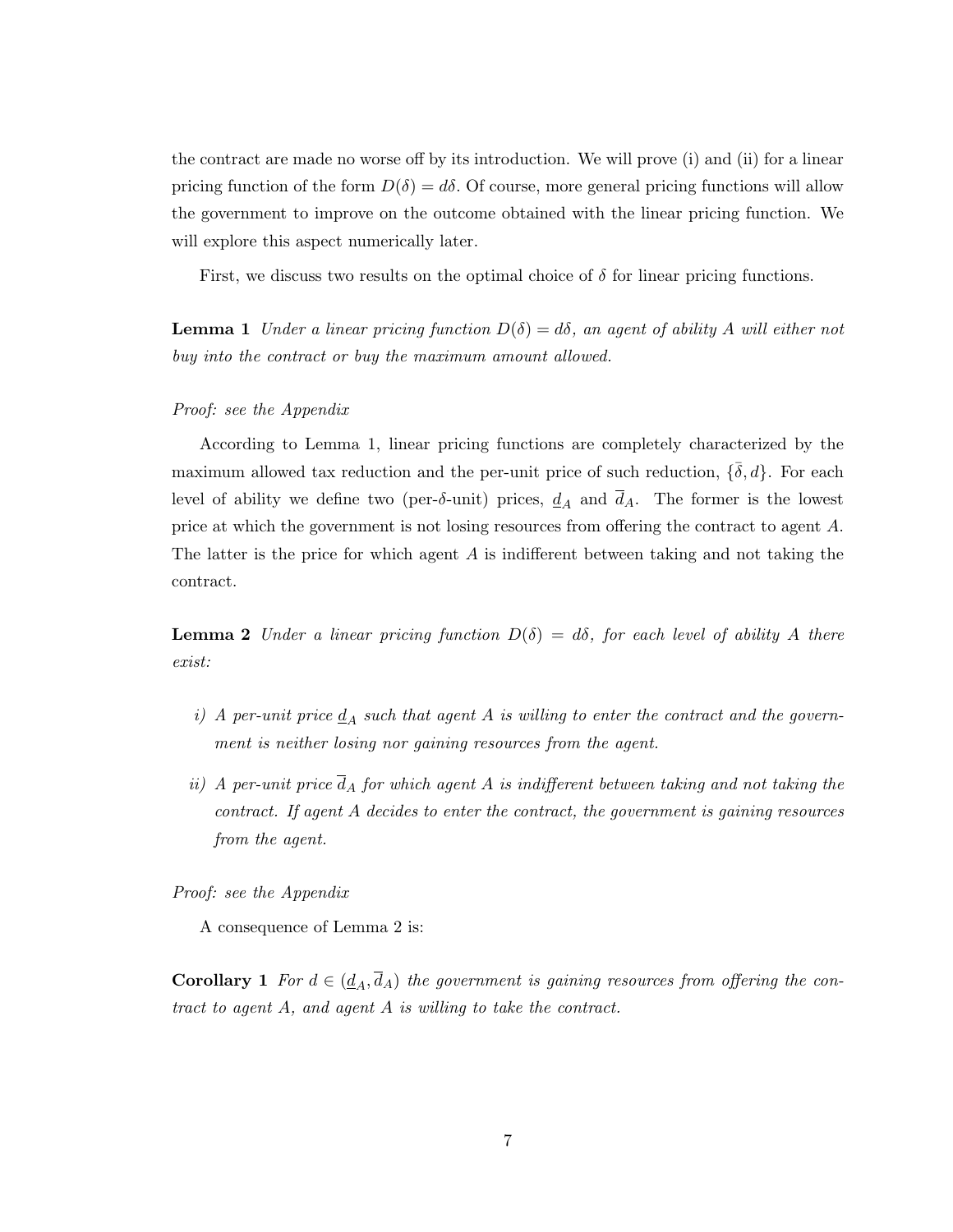We have just shown that for each level of ability there is a price that is high enough to make government's revenues positive, yet low enough to be attractive to the agents. The removal of the inefficiency due to distortionary taxation creates a surplus that the government and the agent can share.

Building on this result, we now show that the government can attract into the contract the upper tail of the ability distribution, and still make positive revenues. Once we have shown this, it follows that the contract is Pareto-improving: the government could either rebate these excess revenues to all agents, or lower the price even further to attract more agents into the contract. Here we pursue the latter route, and show that if the price is low enough government's excess revenues are driven to zero.

**Lemma 3** Assume the single-crossing condition (Salanié 2003) holds. If agent with ability  $A(d)$  is indifferent between buying and not buying the contract under price  $d\bar{\delta}$ , all agents with ability  $A > A(d)$  will choose to purchase the contract.

### Proof: see the Appendix

Define the *marginal ability*  $A(d)$  as the level of ability for which  $\overline{d}_A = d$ . This function is implicitly defined by the equation

$$
u(c_A(\bar{\delta},d\bar{\delta}),l_A(\bar{\delta},d\bar{\delta}))=u(c_A(0,0),l_A(0,0))
$$

Such level is well defined for any  $d \leq \overline{d}_{\overline{A}}$ , where  $\overline{A}$  is the upper bounds of the support of the ability distribution. The standard regularity conditions on the utility functions imply that the mapping  $A(d)$  is continuous. As a consequence of Lemma 3 agents with ability less than  $A(d)$  will not take the contract, while agents with ability greater than  $A(d)$  will. Therefore government's revenues from the introduction of the contract can be written as:

$$
R(d) = \int_{A(d)}^{\overline{A}} \left[ (\tau - \overline{\delta}) A l_A(\overline{\delta}, d\overline{\delta}) - \tau A l_A(0, 0) \right] dF_A(A) + d\overline{\delta}(1 - F_A(A(d))) \tag{11}
$$

It is easy to show that continuity of  $A(d)$  implies that  $R(d)$  is continuous for  $d < d_{\overline{A}}$ .

From Lemma 2 we have that the government can attract to the contract the upper tail of the ability distribution, and still extract excess revenues from all of these high ability agents if  $d > \underline{d}_{\overline{A}}$ :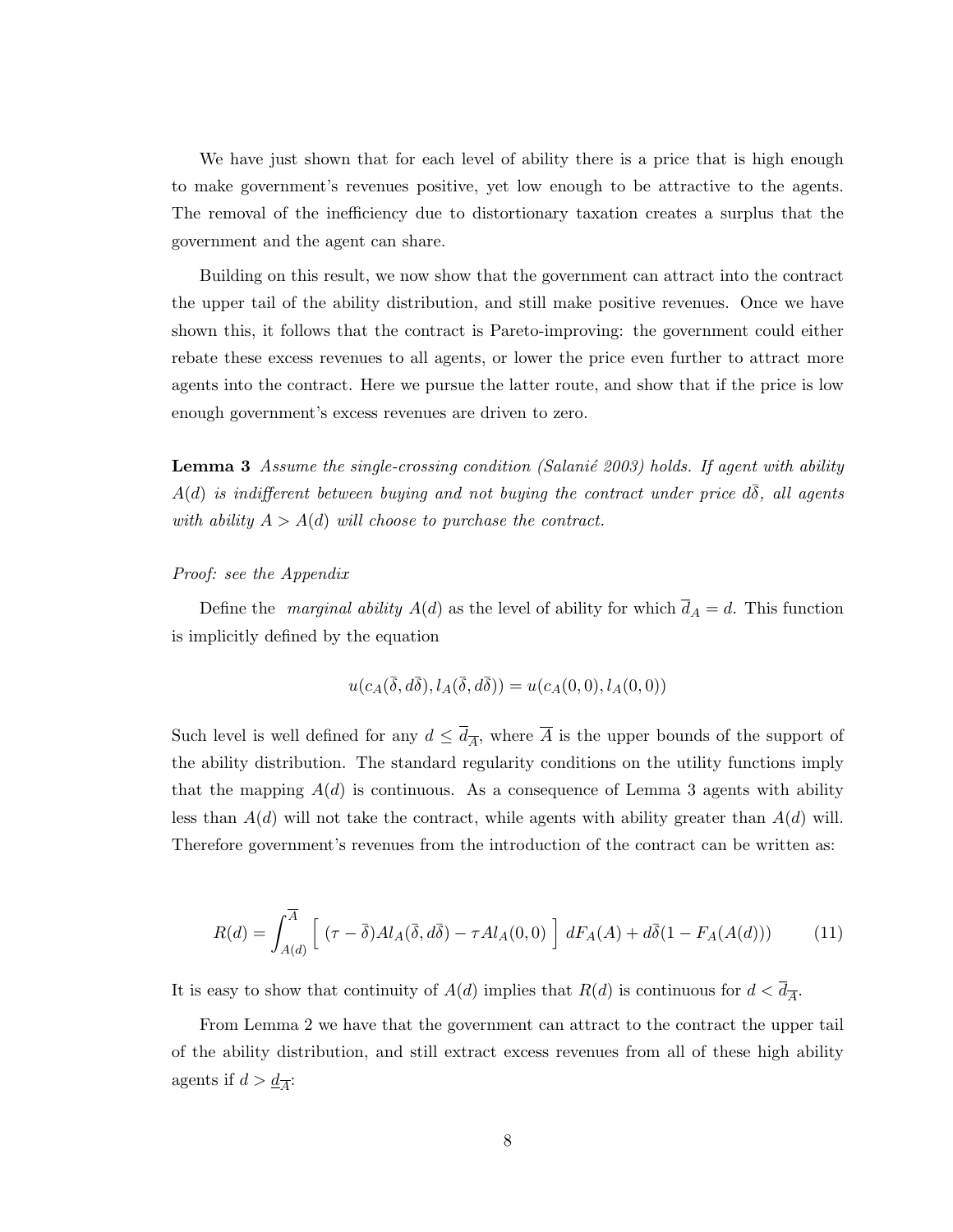**Corollary 2** For  $d \in [\underline{d}_{\overline{A}}, d_{\overline{A}})$  all agents with ability  $A \in [A(d), \overline{A}]$  will take the contract, where  $A(d)$  is strictly less than  $\overline{A}$ . Moreover,  $R(d) > 0$  in this interval.

Our final assumption is that, when the contract is priced at zero, the government is loosing money  $R(0) < 0$ . This is simply assuming that we are not on the declining portion of the Laffer curve, where a tax decrease leads to an increase in revenue, in which case the government should simply lower taxes. The above corollary, the continuity of  $R(d)$ , and the above assumption imply the key result of this section:

**Proposition 2** There exist a pricing function  $D(\delta) = d^*\delta$ , with  $d^* \in (0, \underline{d}_{\overline{A}})$ , such that: (i) a positive mass of agents with  $A \in [A(d^*), \overline{A}]$  enter the contract; (ii) the government's budget is balanced:  $R(d^*) = 0$ .

Since those who enter the contract are better off, and those who do not enter the contract are no worse off given that the government still balances the budget, we have shown that the contract is Pareto improving. Figure 1 below gives an illustration of the proposition, as it plots the government losses as a function of  $d$ , the price of the contract.<sup>1</sup> Starting from the right the figure shows that as the price  $d$  is large losses are close to 0, as only few very reach agents elect to purchase the buyout. As the price falls more households participate and initially the revenues from higher participation offset the losses from lower prices, so that government revenues increase (losses fall). As the price is lowered further though the price effect dominates the increased participation, and losses increase. When the price reaches  $d^*$ losses are 0, so the government does not lose from introducing the contract and a positive fraction of the population takes it.

An important caveat needs to be mentioned. We have assumed an upper bound to the ability distribution, and this assumption is quite important in obtaining our result. However, a fat right tail of the ability distribution may imply that the government makes very large revenue losses on high ability individuals when implementing the contract, jeopardizing revenue neutrality. In fact, one can easily show that with a Pareto distribution, under quasi-linear utility, for some parameter values revenue neutrality is never achieved.

### 2.4 Non linear pricing

The theory of static Pareto efficient taxation (Mirrlees 1971, Stiglitz 1982) argues the optimal tax schedule entails different marginal tax rates for individuals with different abilities

<sup>&</sup>lt;sup>1</sup>The figure is drawn for a log-normal distribution of abilities.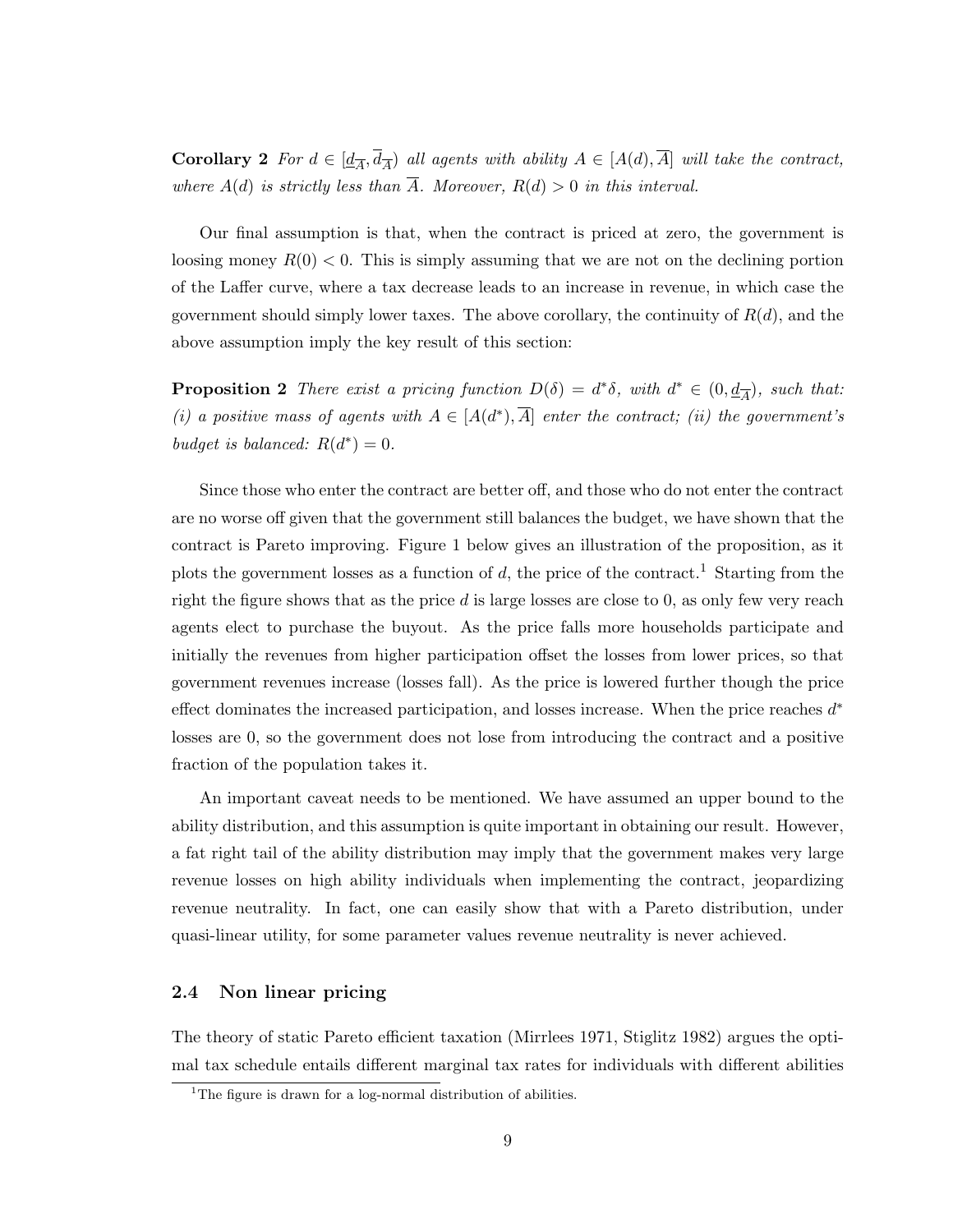

Figure 1: GOVERNMENT LOSSES AND THE PRICE OF THE BUYOUT

so to achieve self-selection. We have excluded this possibility so far. Starting from proportional taxes and a continuum of abilities – the case considered in the previous section – the post-contract equilibrium entails two different marginal tax rates for the entire population, which is obviously far from the continuum suggested by the optimal taxation literature. This feature of the contract can be relaxed. Although, for computational feasibility, in the quantitative assessment of the buyout we will stick to linear schemes, in this section we investigate the effects of allowing for non-linear pricing schemes in the simple model.

We consider a discretized version of our economy, where ability takes up N values  $A_i, i = 1, 2, ..., N$ , with  $A_i < A_{i+1}$ . We call an agent with ability  $A_i$  agent i. The government offers N contracts  $\{\delta_i, D_i\}_{i=1}^N$ . We call this discretization 'many contracts' as opposed to the 'one contract' of the previous section. In the appendix we describe an algorithm for computing the set of  $N$  contracts that delivers self-selection, where by selfselection we mean that the pricing scheme is such that any two agents  $A_i$  and  $A_j$  will choose different contracts,  $\{\delta_i, D_i\}$  and  $\{\delta_j, D_j\}$  respectively, in case they decide to buy the reduction in the marginal tax rate. This self-selection implies that, consistently with the optimal taxation literature, agents with different abilities will face different marginal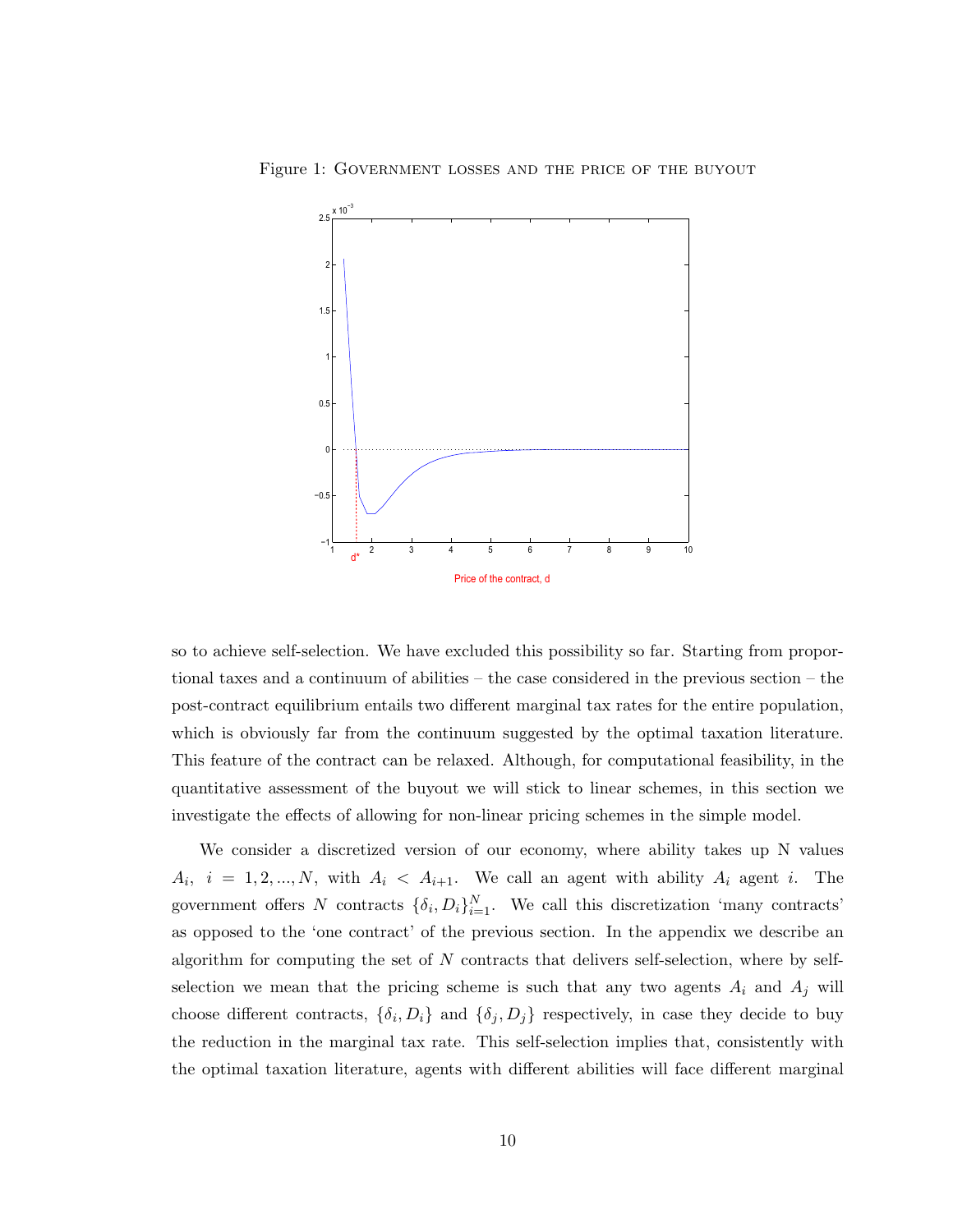tax rates. The idea of the algorithm is the following. From optimal taxation literature we know that the highest ability individual  $A_N$  should have the lowest marginal tax rate. The government then chooses the couple  $\{\delta_N, D_N\}$  with  $\delta_N$  fixed at the highest allowed amount. The price of the contract  $D_N$  is chosen so that the entire scheme  $\{\delta_i, D_i\}$  is revenue neutral. Then, a second contract  $\{\delta_{N-1}, D_{N-1}\}$  is determined such that agent N is indifferent between contract  $\{\delta_N, D_N\}$  and  $\{\delta_{N-1}, D_{N-1}\}$  while agent  $N-1$  strictly prefers the latter. This procedure is iterated for all  $i$  until we get to the agent who is indifferent between buying and not buying the marginal rate reduction. Although the algorithm uses only pairwise comparisons of contracts, in the appendix we show that it ensures that agent i chooses contract i over any other contract.

Once computed the  $\{\delta_i, D_i\}_{i=1}^N$  schedule that achieves self-selection, we can use it to analyze its properties numerically. The appendix provides details on the calibration of the economy used to obtain the results below. Figure 2 compares the 'many contracts' to the 'one contract' with  $\bar{\delta} = .13$ . The value of  $\bar{\delta}$  in the linear case and the  $\{\delta_i, D_i\}_{i=1}^N$  schedule in the non-linear case are chosen so that the fraction of agents entering the tax buyout scheme is approximately the same. In all panels the horizontal axis displays the the precontract income  $(Al<sub>A</sub>(0,0))$ , which is a monotone function of ability. Panel (a) displays the chosen  $\delta$  as a function of income. The lines stop at the ability level (expressed in terms of pre-contract income) below which agents prefer not to purchase the contract. As shown in the previous section, in the linear case all agents buying the contract choose the maximum level of  $\delta$ . In the non-linear case  $\delta_i$  increases in the pre-contract income. In the example considered here the increase is approximately linear.

Panel (b) displays the associated price of the contract  $D(\delta)$  as a function of income. In the linear case all agents buying the contract pay the same price. In the non-linear case, the price  $D(\delta)$  is a convex function of  $\delta$ , which is what we would expect from the household's maximization problem with respect to  $\delta$ . In fact the first order condition of the agent with respect to  $\delta$  for the model is section 2.1 are:

$$
\frac{\partial u}{\partial \delta} = \left( Al_A(\delta, D) - \frac{\partial D}{\partial \delta} \right) \lambda_A(\delta, D), \tag{12}
$$

The fact that the first term within parenthesis increases in A implies that  $\frac{\partial D}{\partial \delta}$  also increases in the level of ability.

Panel (c) shows the cumulated government losses from the offering contract, starting from the highest ability individuals (hence, we accumulate losses going from right to left).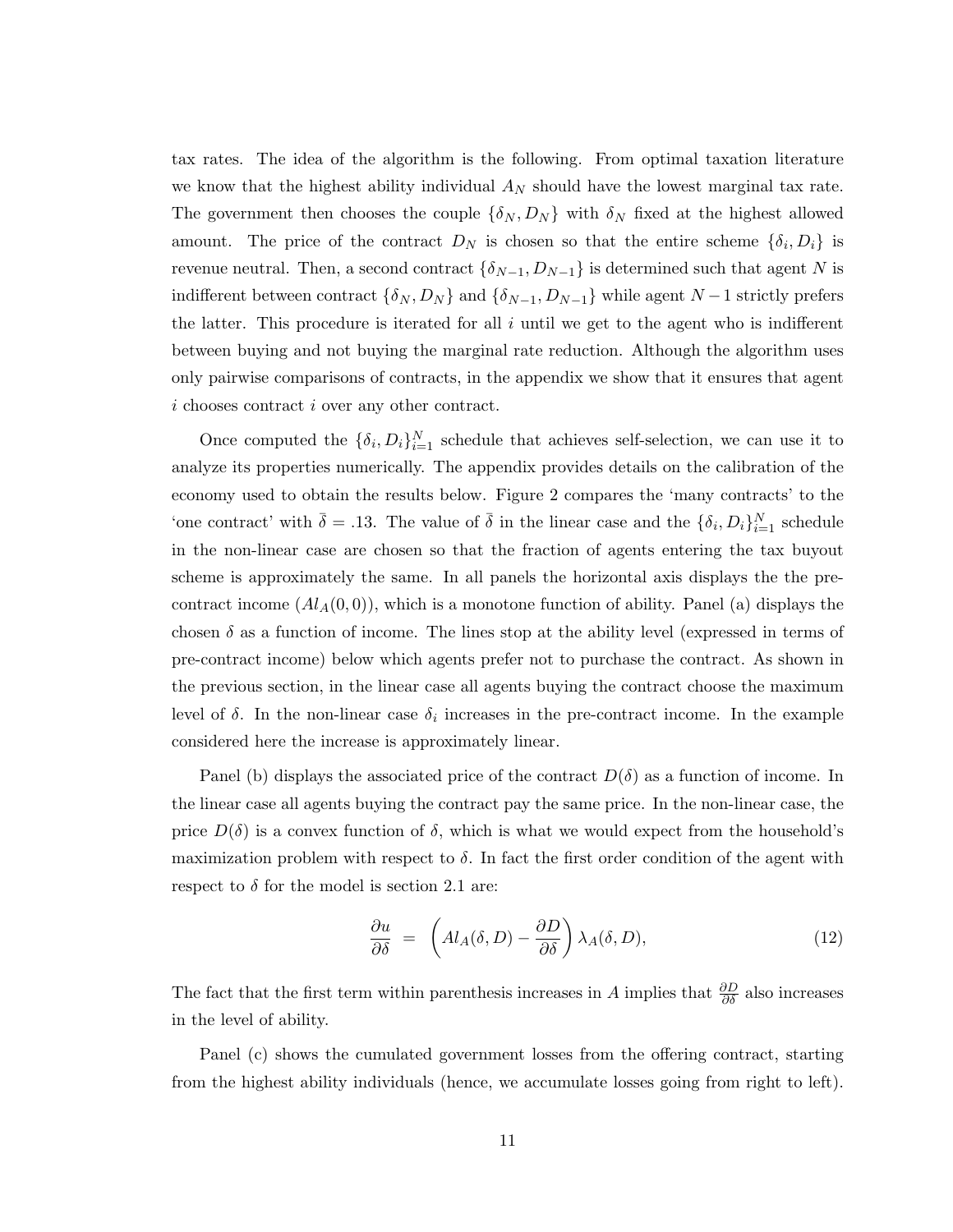

Figure 2: ONE VERSUS MANY CONTRACTS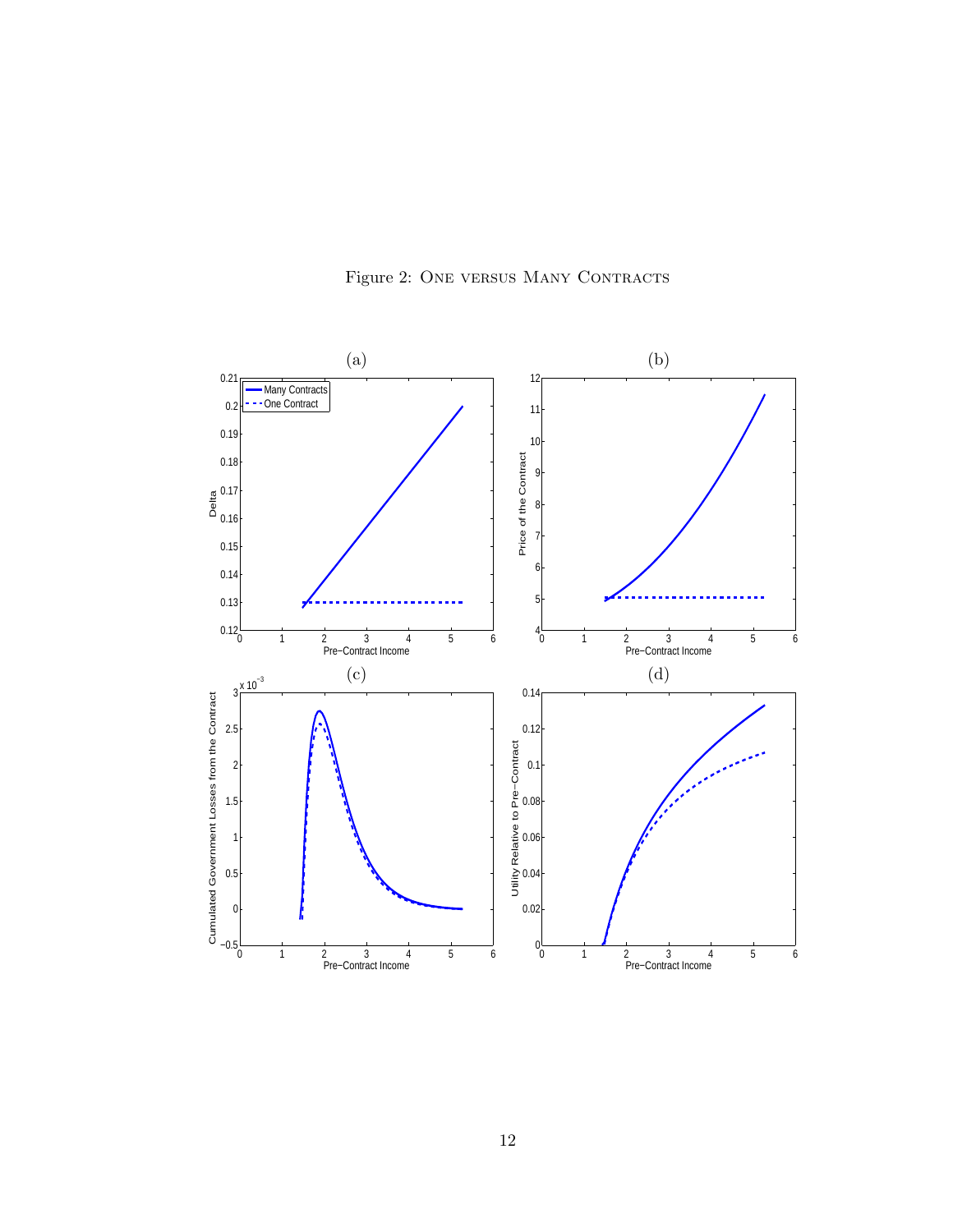By construction, in both cases the total government losses from the contract are approximately zero (i.e, both lines reach zero for the indifferent agent). The shape of the cumulated government losses is very similar for the linear and the non-linear pricing schemes in this specification. In both cases the government loses revenues on high ability individuals: In the linear pricing scheme  $\delta$  is lower than in the non-linear pricing scheme, but so is the price. In both cases, consistently with the theory, the government makes positive revenues on the agents that are close to being indifferent.

Panel (d) shows utility relative to pre-contract. The figure shows that the non-linear scheme is a Pareto improvement over the linear one: for all agents utility increases. For the close-to-indifferent agents, not surprisingly, utility is very close under the two schemes, but as the level of ability increases, the non-linear scheme delivers progressively higher utility. As figure (c) makes clear, the 'many contracts' environment allows the government to deliver higher utility to high ability individuals without having much greater losses. Of course, the lower distortions for high ability individuals under 'many contracts' result in higher labor supply and output than in the 'one contract' case.

We have also compared the same 'one contract' scheme ( $\overline{\delta} = .13$ ) to a 'many contracts' environment where the top ability individual is offered a contract with a tax reduction of at most .13 ( $\delta_N = .13$ ). Unlike in the previous example, this set of contracts makes high ability individuals worse off than under the one contract scheme, since the highest ability individual is now paying for the same tax reduction a higher price than under the linear scheme. As a consequence, if for high levels of ability the government is losing money under the 'one contract' scheme, the government is losing less money under 'many contracts'. The extra resources make it affordable to both charge a lower price to individuals that before were close to being indifferent, and extend the contract to less able people. Both sets of people are better off under the 'many contracts' scheme. In our example it also turns out that aggregate output is larger under many contracts, even though higher ability individuals are subject to more distortions.

## 2.5 The contract and the informationally constrained Pareto frontier

In this section we briefly discuss the conditions under which the contract can take the economy to the informationally-constrained Pareto-efficient frontier, that is, can replicate the outcome of Mirrlees' optimal taxation. In order to discuss issues of optimal taxation we need to consider more general forms of taxation  $T(y_A)$ , where  $y_A = A l_A$ , than the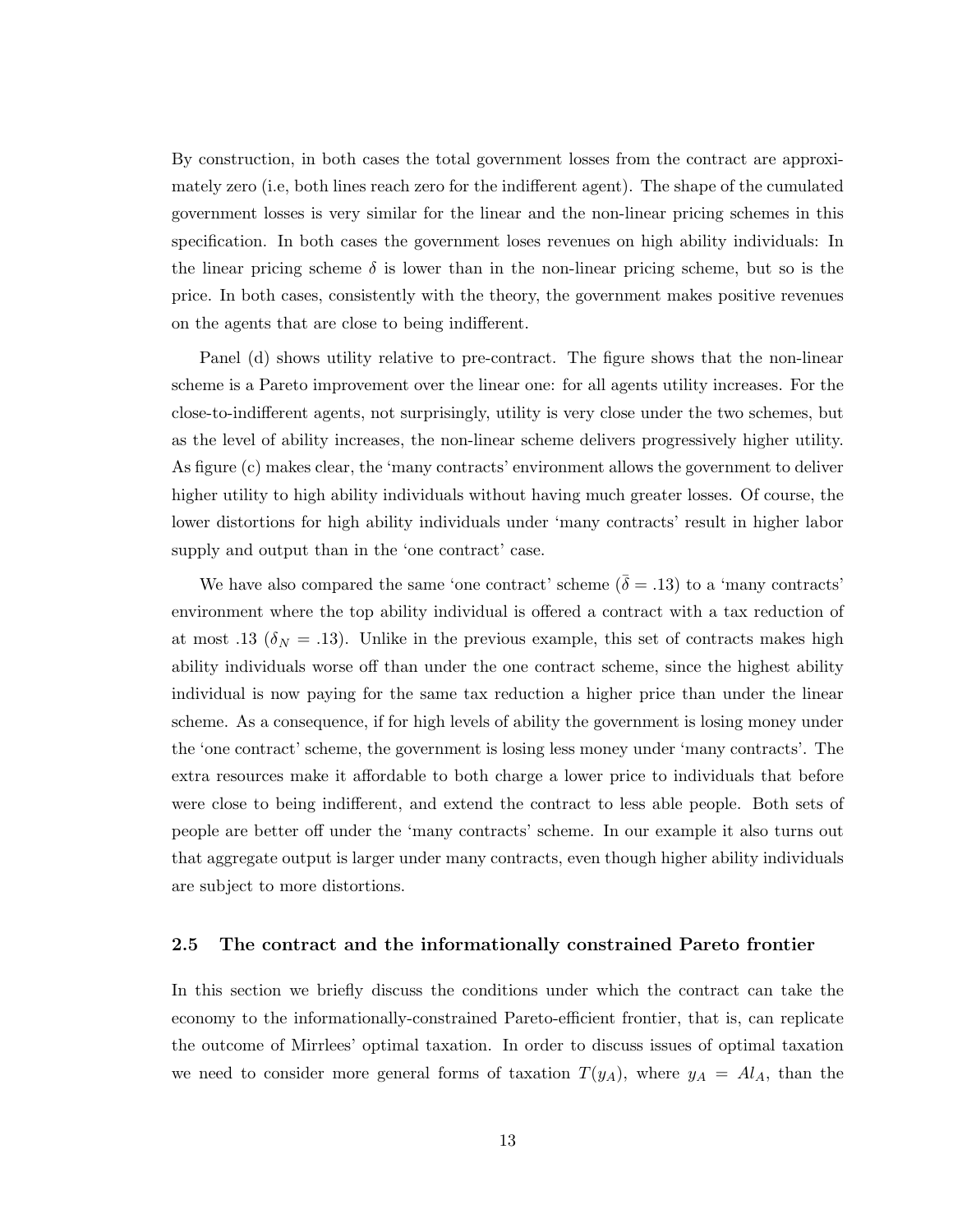proportional taxation analyzed so far. Equilibrium in this economy is characterized by policy functions  $c_A$ ,  $l_A$ , and  $\delta_A$  satisfying

$$
c_A = Al_A - T(Al_A) + \delta_A Al_A + (w - D(\delta_A)),\tag{13}
$$

$$
\frac{-\partial u(c,l)/\partial l}{\partial u(c,l)/\partial c} = A(1 - T'(Al_A) + \delta_A),\tag{14}
$$

as well as the first order condition with respect to  $\delta$  (12), which is unchanged. Call  $\tilde{T}(.)$ the solution of the constrained social planner's problem and  $\tilde{c}_A$  and  $\tilde{l}_A$  (and  $\tilde{y}_A = A\tilde{l}_A$ ) the corresponding equilibrium allocations, which satify (13) and (14) with  $\delta = D(\delta) = 0$ . We want to investigate under which conditions the contract can deliver the Pareto-optimal allocation starting from an arbitrary initial tax schedule  $T(y)$ .

From (14) the amount of tax reduction  $\delta_A$  an agent of ability A needs to buy is:

$$
\tilde{\delta}_A = T'(\tilde{y}_A) - \tilde{T}'(\tilde{y}_A). \tag{15}
$$

The tax reduction  $\delta_A$  is positive only if the marginal tax rate at the optimum is lower than the current one. Hence a first, quite intuitive, constraint on what the contract can achieve is that the slope of optimal tax schedule needs to be no higher than the existing one. In other words, the contract can only be used to induce a reduction in marginal tax rates, and not an increase. In addition, participation in the buy-out scheme is voluntary: agents must be made better off by purchasing the contract. This induces additional constraints relative to the informationally constrained planner.

We can reverse-engineer which pricing function  $D(\delta)$  may work from the first order condition with respect to  $\delta$  (12). This condition states that the pricing function that induces an agent of ability A to buy precisely the quantity  $\delta_A$  of tax reduction needs to satisfy the necessary condition:

$$
D'(\tilde{\delta}_A) = A\tilde{l}_A = \tilde{y}_A.
$$
\n(16)

Using the second order condition it is immediate to show that the sufficient condition for the optimum is:

$$
D''(\delta_A) = \frac{1}{T''(\tilde{y}_A) - \tilde{T}''(\tilde{y}_A)} > A \frac{\partial l_A}{\partial \delta}.
$$
 (17)

Condition (17) says that the extent to which we can implement the optimal allocation with the contract depends on where we want to get to (which point on the Pareto-efficient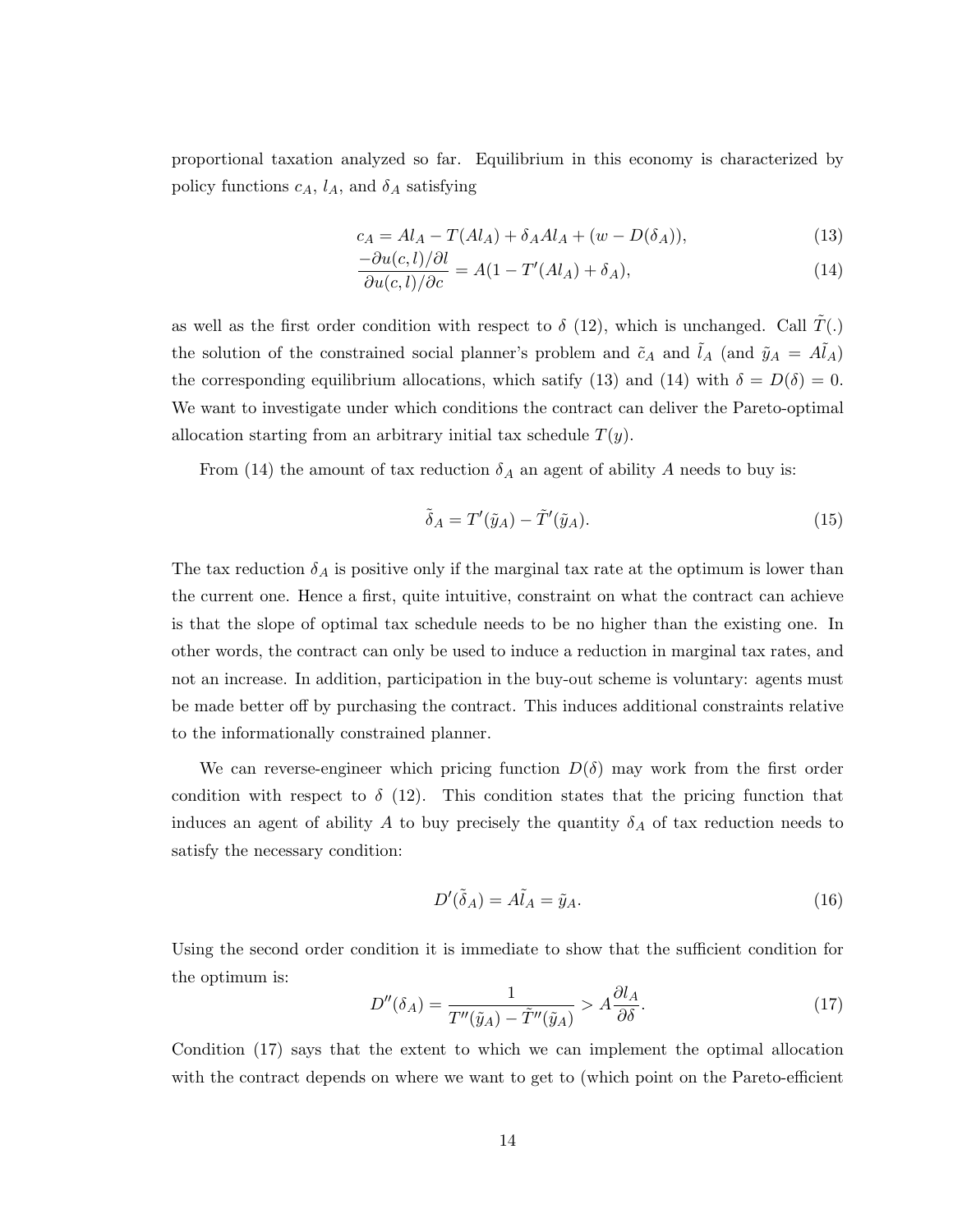frontier) relative to where we are (current tax system). Specifically, the condition tells us that  $D(\delta_A)$  needs to be sufficiently convex and this is the case only if  $\tilde{T}''(\tilde{y}_A) < T''(\tilde{y}_A)$  –  $1/A\frac{\partial l_A}{\partial \delta}$ , that is, only if the optimal marginal tax schedule is decreasing more rapidly with income than the current one. If the current tax system is proportional, the condition translates to  $\tilde{T}''(\tilde{y}_A) < -1/A \frac{\partial l_A}{\partial \delta}$ , ie, the contract can only get to points on the frontier where the marginal tax rate decreases with income. Indeed, the literature has shown that the optimal tax schedule is not necessarily concave (Diamond, 1998; Saez, 2001). In particular, fat-tailed, unbounded distributions for ability can require convex tax schedules, in which case the contract cannot take the economy on the frontier. Moreover, the larger the gap  $T''(\tilde{y}) - \tilde{T}''(\tilde{y})$  – the reduction in marginal tax rates as a function of income – the harder it is to implement it with the contract. Intuitively, to get a large reduction in marginal tax rates as a function of income one needs  $\delta$  to increase substantially as income grows. That implies that  $D(\delta)$  cannot be too convex. But if  $D(\delta)$  is not too convex, the second order conditions may be violated.

## 3 Quantitative analysis

In this section we present a calibrated model economy which will allow us to evaluate more precisely the effects of making a tax buyout contract available to US households. Our setting is similar to the one used in recent works that use calibrated life-cycle heterogenous agents economies in order to analyze policy issues (See for example Conesa et al. , 2008 or Heathcote et al., 2008 and 2010, Fukushima, 2010). We consider a discrete time small open economy inhabited by overlapping generations of finitely lived households. Production is carried out by a representative firm which uses a constant return to scale technology to produce a single good, used for consumption and investment. A government levies taxes, provides transfers and public spending and might offer tax buyouts. We now describe in more detail households, firms and government, define equilibrium, describe the calibration procedure and finally perform the experiment of introducing a tax buyout.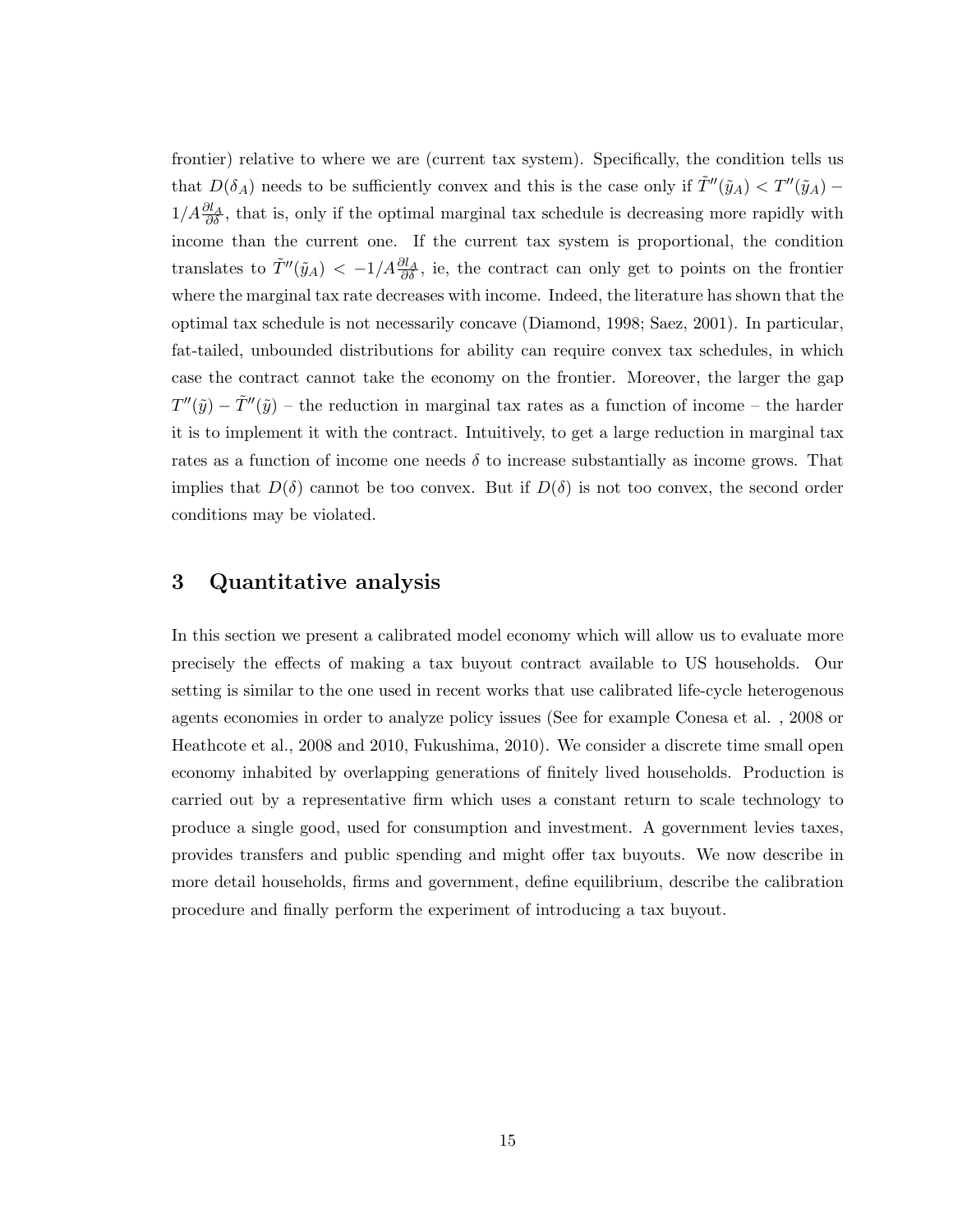#### 3.1 Households

Each period a new generation of mass  $1/(N+1)$  of unitary households is born. Preference of an household at birth are represented by

$$
E_0\left(\sum_{h=1}^N \beta^h u(c_h, l_h) + \beta^{N+1} V_{N+1}\right)
$$

where  $c_h$  and  $l_h$  are consumption and labor effort of the household at age h, u is a standard utility function,  $\beta > 0$  is the time discount factor (possibly household specific) and  $V_{N+1}$ represents the value of retirement (to be specified later).<sup>2</sup> Each household is born with a wealth endowment  $a_0$  and is endowed with 1 unit of time in each period of its life. For the first N years of life households can work in the market and each unit of time spent working yields  $e_h$  efficiency units of work, where  $e_h$  is given by

$$
e_h = e^{Az_h \varepsilon_h p_h}
$$

where A is a individual specific fixed effect,  $z_h$  is a deterministic age effect,  $\varepsilon_h$  is a idiosyncratic transitory shock and  $p_h$  is a idiosyncratic persistent shock. All these 4 states are exogenous, in the sense that they do not depend on any household decision. For simplicity we will denote with the letter  $S = (A, z_h, \varepsilon_h, p_h)$  these exogenous states and by S the set of all possible values taken by S.

#### 3.1.1 Retirement

During retirement households are not allowed to work. The only role played by retirement in our setup is to affect the wealth accumulation motive during working life. We capture this effect in this simple fashion

$$
V_{N+1} = V_{N+1}(a, S) \equiv \frac{u(\phi a + T^{R}(S), 0)}{(1 - \beta) + \beta \phi}
$$
\n(18)

where  $\phi a$  represents the annuity value of wealth and  $T^R(S)$  represents the annuity value of all social security payments for an agent entering retirement with state  $S$ . The key parameter here is  $\frac{\beta-1}{\beta} < \phi \leq 1$  which captures in a reduced form way the length of retirement. A small  $\phi$  implies a small annuity value (the effect of  $\phi$  in the numerator in equation (18)) but

<sup>&</sup>lt;sup>2</sup>To keep notation light in this section we omit t subscripts (indicating different calendar dates) and i subscript (indicating different households)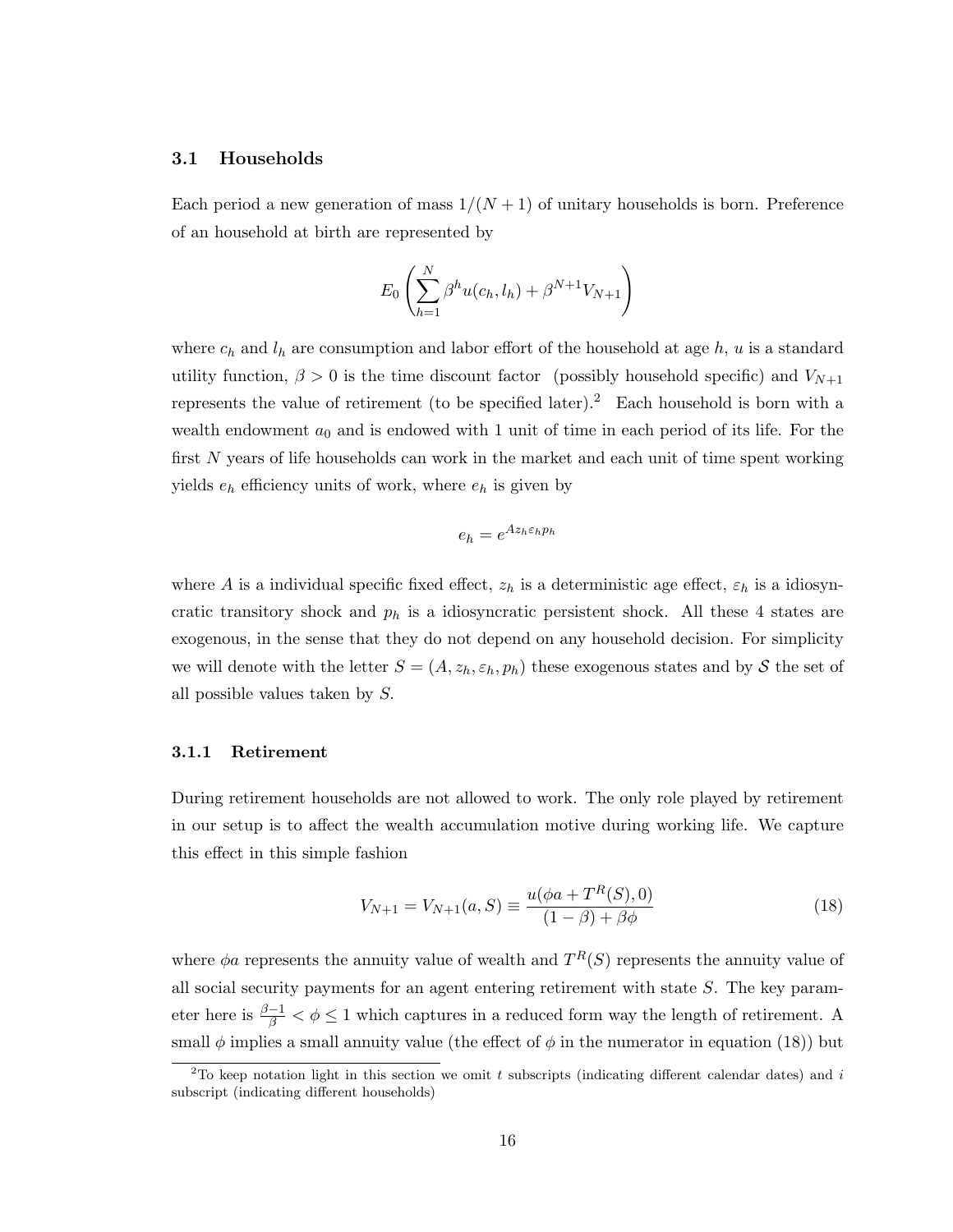a large total utility (the effect of  $\phi$  in the denominator in equation (18)), thus capturing the idea of a long retirement period, which induces agents to accumulate more wealth. Similarly a large  $\phi$  captures the idea of short retirement period, as the limit, with  $\phi = 1$ , retirement lasts exactly one period. In our exercise  $\phi$  is treated as a parameter and is set to match age-wealth accumulation profiles from the SCF data.

#### 3.1.2 Working age

In each period households decide how much to work, consume, accumulate wealth in a risk free uncontingent bond and how much tax reduction to buy. Agents are allowed to purchase a tax buyout contract every period, and the purchase affects only tax rates in that period. The contract in its most general form is represented by a set  $\Delta$  of possible tax rate reductions and by a pricing function  $D(\delta_h, S_h)$  which maps quantity of tax reduction purchased  $\delta_h$  and household states into prices. We restrict our attention to pricing functions that are (possibly) dependent only on variables that can be contracted upon, such as age and past level of income. The problem of an agent of age h with wealth  $a_h$  and state  $S_h$ can be written in a recursive fashion as

$$
V_h(a_h, S_h) = \max_{\delta_h, a_{h+1}, l_h} u(c_h, l_h) + \beta E V_{h+1}(a_{h+1}, S_{h+1}), h = 1, N
$$
  
s.t.  

$$
c_h + D(\delta_h, S_h) + a_{h+1} + T(\omega e_h(S_h)l_h, r a_h, \delta_h) = (1 + r)a_h + \omega e_h(S_h)l_h
$$
  

$$
\delta \in \Delta, a' \ge 0
$$

where  $\omega$  is the wage rate per efficiency unit and where, for simplicity, we assume wealth is restricted to be non negative. The function  $T(\omega e_h(S)l_h, ra_h, \delta_h)$  represents the total taxes paid by an agent with labor income  $\omega e_h(S)l_h$ , capital income  $ra_h$  and tax buyout purchase  $\delta_h$ . Let the function  $T(\omega e_h(S)l_h, ra_h)$  be the current tax code (without the buyout). Then the function  $T(\omega e_h(S)l_h, ra_h, \delta) = \max(\overline{T}(\omega e_hl_h, ra_h) - \omega l\delta, 0)$ . This implies, in practical terms, that when an agent who has purchased  $\delta$  units of the buyout files taxes, she simply computes the tax bill under the standard tax code and then subtracts from the tax bill a fraction  $\delta$  of labor earnings. The solution to this problem can be represented by age dependent decision rules for labor effort  $l_h(a_h, S_h)$ , consumption  $c_h(a_h, S_h)$ , next period assets  $a_{h+1}(a_h, S_h)$  and tax buyouts  $\delta_h(a_h, S_h)$ . An important consequence of this specification is that although agents face idiosyncratic uncertainty, the decision of whether to take or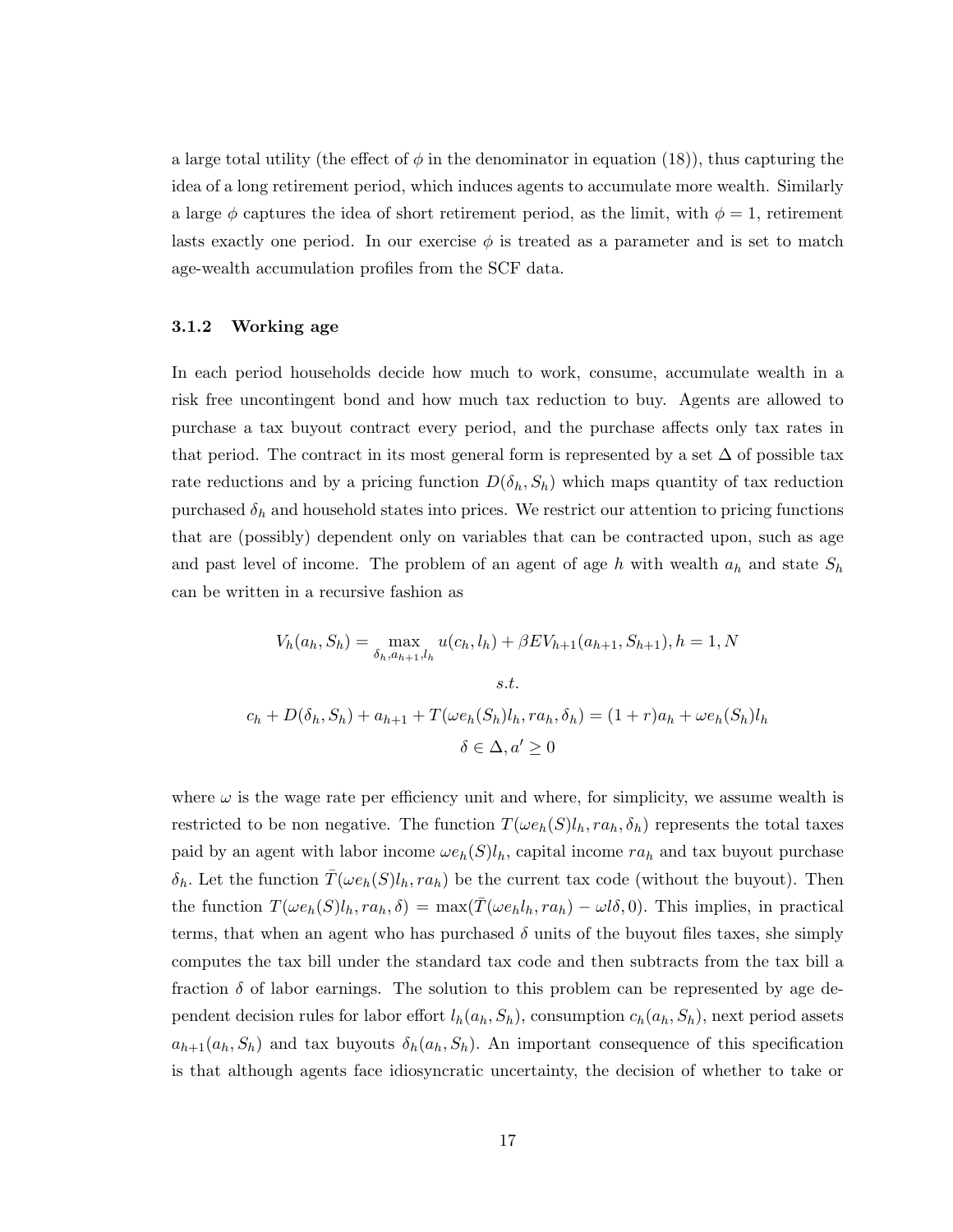not the contract is a period by period one, and it is taken after agents have observed all shocks, so purchasing the buyout does not involve risk; again in practical terms we suggest that agents may make the buyout decision at the time of tax filing. What is crucial for the effectiveness of the contract is for agents to be aware of the option at the time they decide labor supply, as the presence of the contract will, in general, affect returns from working.

### 3.2 Firm

Output is produced by a representative, competitive and profit maximizing firm which hires labor L at price  $\omega$  and capital K at price r and uses a standard constant returns to scale technology so that its profits are given by

$$
K^{\alpha}L^{1-\alpha} - (\kappa + r)K - \omega L
$$

where  $0 < \alpha < 1$  is the share of capital in the technology and  $\kappa$  is the rate of depreciation of capital used in production.

#### 3.3 Government

In each period the government has to finance a constant flow of unproductive government consumption g, transfers to retired household and interest on debt  $rb$ ; its receipts are given by taxes, sales of tax buyouts and issue of new debt b'. Let  $F_h(a, S)$  be a distribution of households of age h over assets a and exogenous states  $S$ , then the budget constraint can be written as

$$
(1+r)b + g + \int_{S,a} T^{R}(S)dF_{N+1}(a, S)
$$
\n
$$
\leq \sum_{h=1}^{N} \int_{a,S} \left( T(\omega e_{h}(S)l_{h}(a, S), ar, \delta_{h}(a, S)) + D(\delta_{h}(a, S), S) \right) dF_{h}(a, S) + b'
$$
\n(19)

## 3.4 Equilibrium

A steady state equilibrium is the following set of objects:

• Decision rules of households:  $l_h(a, S), a_{h+1}(a, S)$   $\delta_h(a, S)$  and of firms for  $K(r, \omega)$  and  $L(r, \omega)$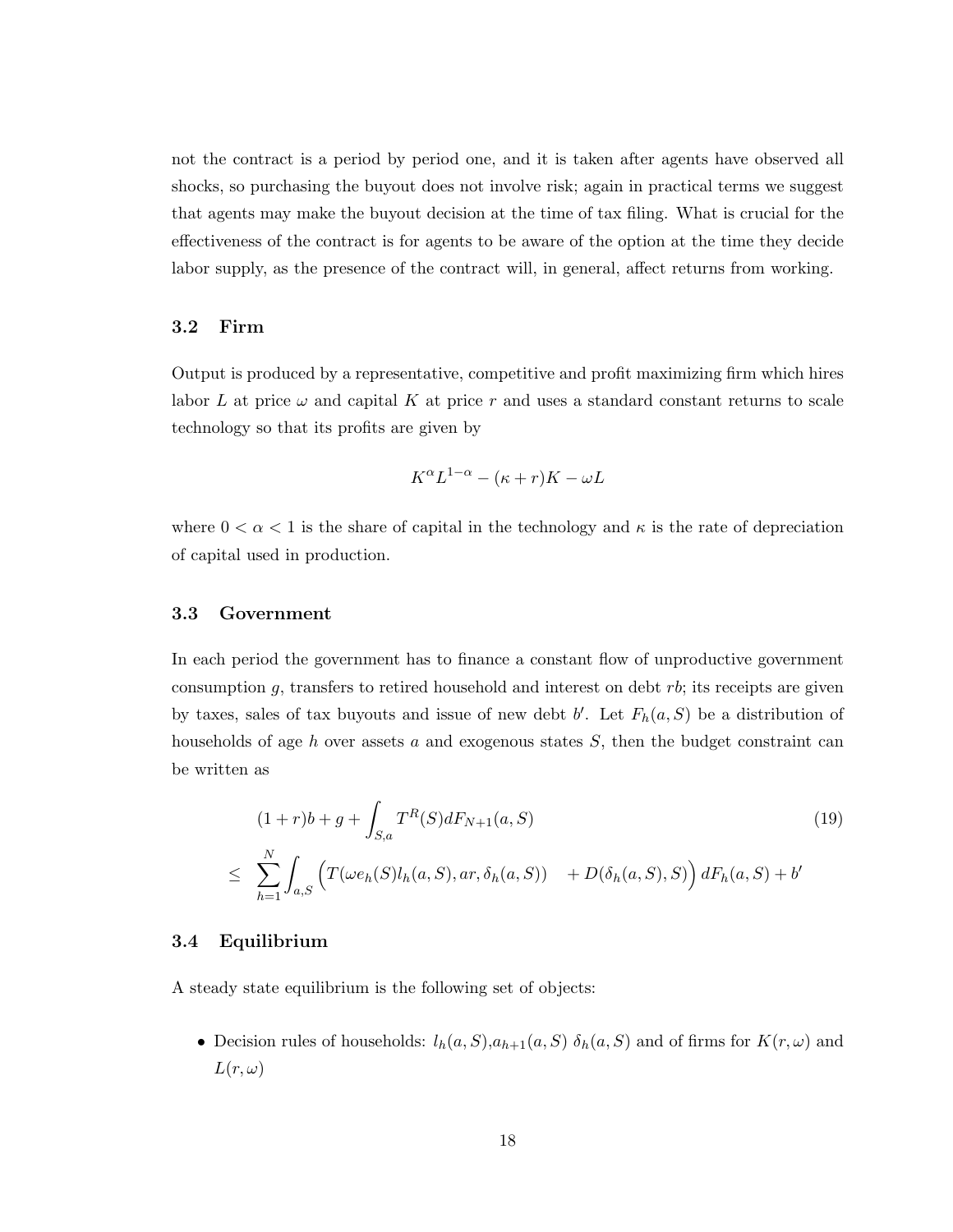- Prices  $\omega, r$
- Government policies:  $T(\omega e(S)l, ra, \delta), T^{R}(S), \Delta, D(\delta, S), g, b)$
- Distribution of agents over states  $F_h(a, S), h = 1, ..., N + 1$

such that

- Given prices and government policies the decision rules solve the problem of the agents and of the firms
- Initial distribution of new born agents  $F_1(a, S)$  is given and time invariant. Additional distributions  $F_h(a, S)$ ,  $h \geq 2$  are induced by decision rules and by transition functions for exogenous states
- Labor market clears i.e.

$$
L = \sum_{h=1}^{N} \int_{a,S} e_h(S) l_h(a, S) dF_h(a, S)
$$

• Government budget balances i.e. equation (19) holds

### 3.5 Calibration

The spirit of the calibration exercise is to have a steady state equilibrium of the model economy without the tax buyout to replicate some key cross-sectional statistics of a representative sample of US households in 2006. In particular we focus on households with at least one member aged between 25 and 60 and who report positive earnings (i.e. households who participate actively in the labor market) from the 2007 Current Population Survey (CPS) for earnings and tax statistics and on a comparable group of households from the 2007 Survey of Consumer Finance (SCF) for wealth data.<sup>3</sup> We decided to target earnings, tax and wealth statistics and abstract from reported statistics on labor input (i.e. hours worked) as we believe that reported hours worked are an imprecise measure of the true effort exerted by the households and hence not very informative on one key parameter for our study, i.e. the Frisch elasticity of labor supply (for more on this point see Feldstein, 1995). Instead we rely on a series of recent empirical studies to identify a plausible range of values for the Frisch elasticity and then, for each value of the labor elasticity, we set

<sup>3</sup>Both datasets refer to the calendar year 2006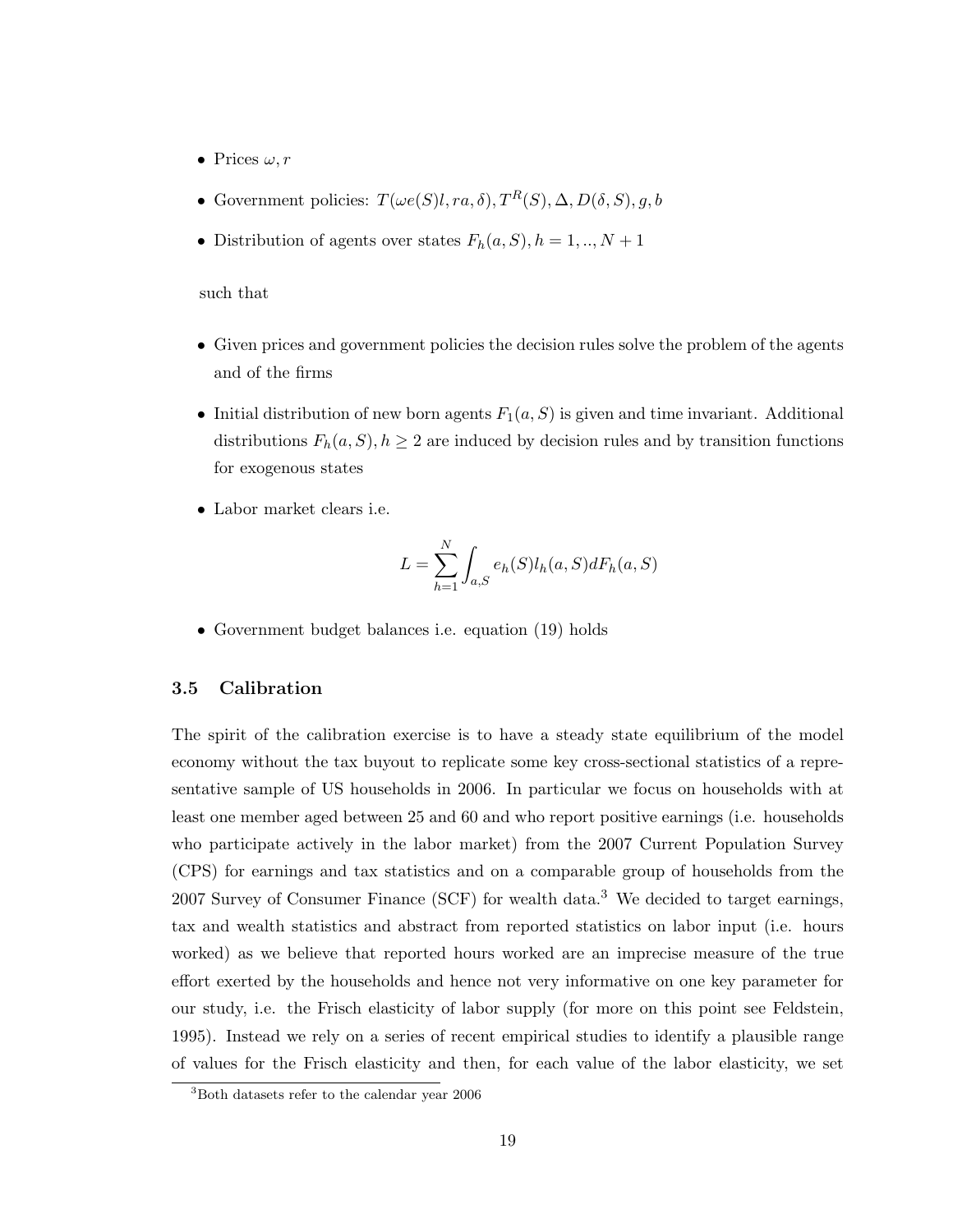the remaining parameters (i.e. initial distributions, variance of wage shocks, distribution of discount factors) following related micro-studies or to match earnings and wealth data. We now describe in detail our procedure.

**Period length and life span.** A period in our model is a year and since we focus on households with the reference person between age 25 and 60 we set  $N = 36$ .

Utility function. Following many of the quantitative studies in the area (for example Conesa et al. 2008) we use the following functional form for period utility

$$
U(c, l) = \log(c) - v \frac{l^{1+\gamma}}{1+\gamma}, v > 0, \gamma > 0
$$

The crucial parameter for our purposes is  $\gamma$ , which maps one to one on the Frisch elasticity of labor supply (which is equal to  $\frac{1}{\gamma}$ ). Recent quantitative work by Kimball and Shapiro (2008) and by Erosa, Fuster and Kambourov (2009) who take into account variation in the extensive margin, intra-household adjustment and possibly non linear wage schedule suggest a value for  $\gamma$  of 1. Other econometric studies (see for example Blundell, Duncan and Meghir, 1998) favor a value closer to  $1/2$  so our range for the Frisch elasticity is [0.5, 1] with our benchmark value being 0.75. We set the parameter  $v$  so that all households which choose consumption exactly equal to their labor income work exactly 1/3 of their time.

**Technology.** Technology parameters are standard and we set capital share  $\alpha = 1/3$ and depreciation rate of capital  $\kappa = 0.1$ 

Interest rates and wages. The interest rate in this economy is exogenously fixed and we set it to 1%. There is abundant empirical research that estimates statistical process for log-wages using panel data in US and in other countries (for a survey see Katz and Autor, 1999). Most studies model the log wage as a sum of four components: a permanent part (due to fixed characteristics such as ability, education and sex), a deterministic age dependent factor (due to to un-modelled accumulation of human capital), a very persistent process (close to a random walk, capturing long run trends in wages due to permanent factors such as career changes), a transitory process (close to i.i.d. capturing temporary shocks such as unemployment). Our choice of the process for individual efficiency units of labor reflects these studies and in table 1 we summarize the full set of parameters characterizing the process.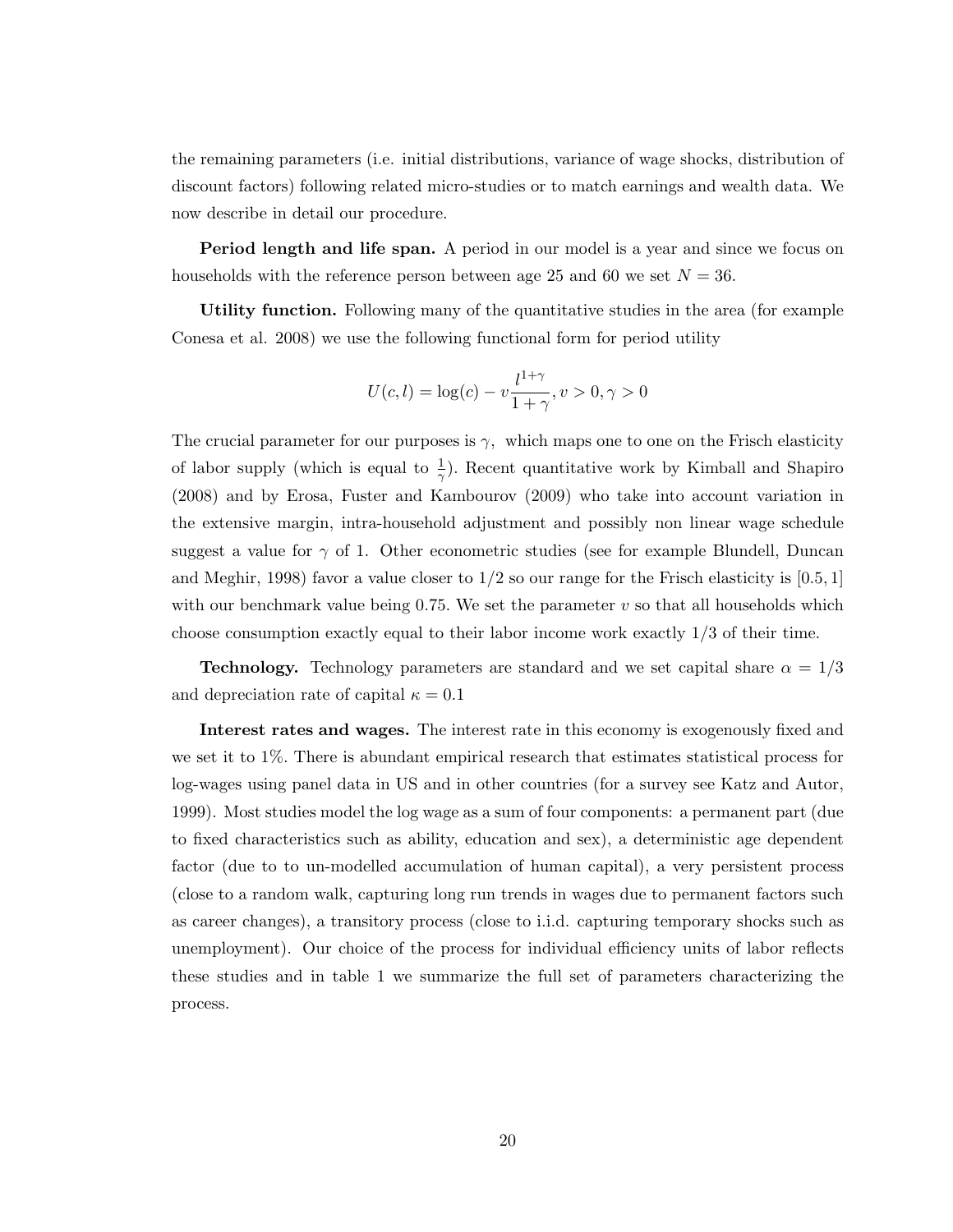|                | Component Distribution Dynamics |       | Process                                                                                   | Parameters                                        |
|----------------|---------------------------------|-------|-------------------------------------------------------------------------------------------|---------------------------------------------------|
| $\varepsilon$  | Uniform                         | i.i.d | $\varepsilon_{ih}$                                                                        | $\sigma^2(\varepsilon_i)=0.08$                    |
| $\mathfrak{p}$ | Normal                          | AR(1) | $p_{ih} = 0.99 p_{ih-1} + \eta_h,$<br>$p_{i0}$ given                                      | $\sigma^2(\eta_i) = 0.02, \sigma^2(p_{i0}) = 0.1$ |
| A              | Uniform                         |       | Deterministic $A_{ih} = A_i$ for all h                                                    | $\sigma^2(A_i) = 0.2$                             |
| $\tilde{z}$    |                                 |       | Deterministic $z_{ih} = \chi_1 h - \chi_2 h^2$ for all $i \chi_1 = 0.02, \chi_2 = 0.0013$ |                                                   |

Table 1. Wage process

Note. h subscripts indicate age and i subscripts indicate households. In the computed version of the model the processes for  $\varepsilon$ , p and A are approximated using 5 states Markov chains

Note that  $\sigma^2(\varepsilon_i)$ , and  $\sigma^2(\eta_i)$  are taken from a recent study (Heathcote, Perri and Violante, 2010) which estimates persistent and temporary components for log wages in the US over the period 1967-2002. The other parameters, such as the variance of the permanent differences  $\sigma^2(A_i)$ , the variance of initial draw of the persistent shock  $\sigma^2(p_{i0})$  and the ones characterizing age/wage profile  $(\chi_1$  and  $\chi_2)$ , are set so that earnings in our model matches the age profile for mean and variance of household earnings (per adult equivalent) in the CPS data (see figure 4 below, panels a and b).<sup>4</sup> It is worth nothing that the pattern of earnings dispersion over the life cycle (panel b) in the data displays two sizeable increases, the first early in life and the second just before retirement. The pattern of earnings dispersion in the model matches these two increases. The increase in dispersion early in life in the model is captured by picking the dispersion of the initial draw of the persistent shocks below its long run value so households age and the persistent shocks reach their long run distribution earnings dispersion increases. The final increase in dispersion instead is due to the fact that, as retirement nears, persistent shocks become more like temporary shock. Thus the labor supply response to these shocks is more pronounced, increasing earnings dispersion

Initial wealth distribution, discount factor and retirement length. A well known problem of models like the one considered in this paper is their inability of generating wealth dispersion comparable to the data. This shortcoming is important for our purposes because our specification of utility implies that wealth is an important determinant of labor supply, so if our model fails to match the wealth distribution it will also fail to match the distribution of labor effort and the willingness of agents to take the contract. For this reason

<sup>4</sup>Adult equivalents are computed using the OECD equivalent scale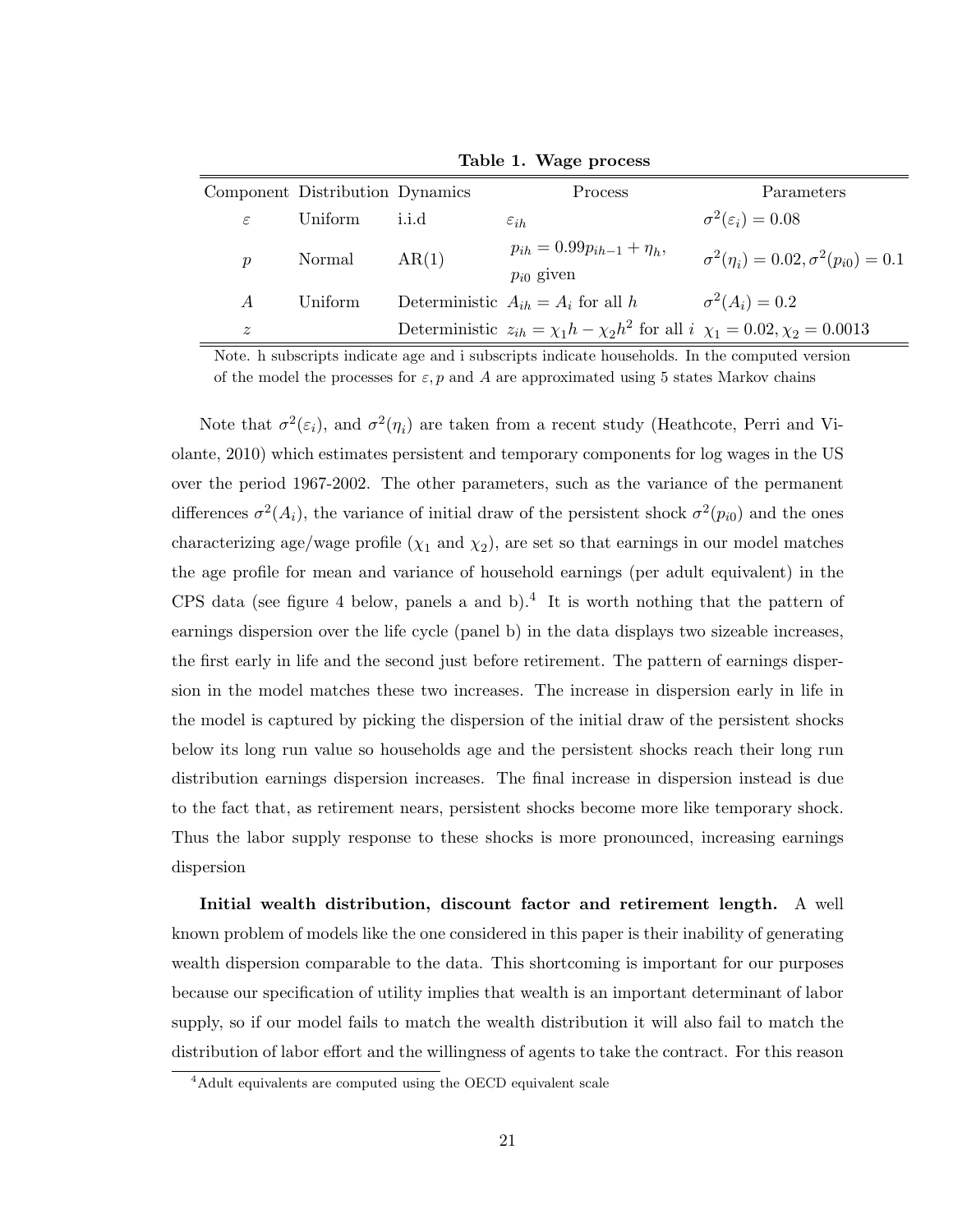we introduce two features to allow our model to match wealth dispersion in US data. The first is that we start agents with a distribution of wealth that matches the coefficient of variation of the distribution of wealth of 25 years old households in the US SCF. Second we divide households in two groups, as for example in Krusell and Smith (2002), one with high discount factor and one with low discount factor and we choose the distribution of discount factors so that the model matches the coefficient of variation of wealth over the life cycle (see figure 4, panel c).<sup>5</sup> Finally we set the parameter  $\phi = 0.04$ , capturing the incentive to save for retirement so that our model matches the average wealth to earnings ratio for the economy (see figure 4, panel d).

#### Government policies

Tax system A crucial element of our analysis is the current tax system, as this it determines households' outside option whenever they are pondering whether to take the contract or not. Applied public finance literature (Gouveia and Strauss, 1994) has proposed the following flexible functional form to capture variation of tax rates over the income distribution

$$
\frac{T}{Y} = \tau_0 - \tau_0 (\tau_1 Y^{\tau_2} + 1)^{-\frac{1}{\tau_2}} \tag{20}
$$

where Y is pretax income, T is the tax bill including federal, state and local income taxes plus social security and medicare contribution, and  $\tau_0$ ,  $\tau_1$  and  $\tau_2$  are parameters determining the levels and the slope of tax rates. This function is flexible enough to capture both flat, proportional and progressive taxes and the parameter  $\tau_0$  has the natural interpretation of the asymptotic marginal tax rate. We estimate the parameters of this function using the sample of households from  $2007$  CPS data<sup>6</sup> and the results are reported in figure 5 below. Notice how, with the exception of the very low income, the function fits very well tax rates in 20 quantiles. Our estimate of the asymptotic marginal tax rate  $\tau_0$  is 32%, the estimate for the parameter  $\tau_2$ , capturing the progressivity of the tax system, is 2.4 and the (scale dependent) parameter  $\tau_1$ , capturing the overall fiscal pressure, is 11.9. In the CPS data the ratio of total tax bill to total income is about 21% and using the estimated tax function (20) in our model economy yields a comparable ratio.

<sup>&</sup>lt;sup>5</sup>In particular we set the discount factors of the 2 groups equal to 1.033 and 0.98 and set the size of the first group to be 1/4 of the size of the second.

<sup>6</sup>We use the same sample used to compute earnings statistics used to calibrate the wage process and described above. The CPS reports state and federal taxes plus FICA due by each household in the sample using a tax simulator model.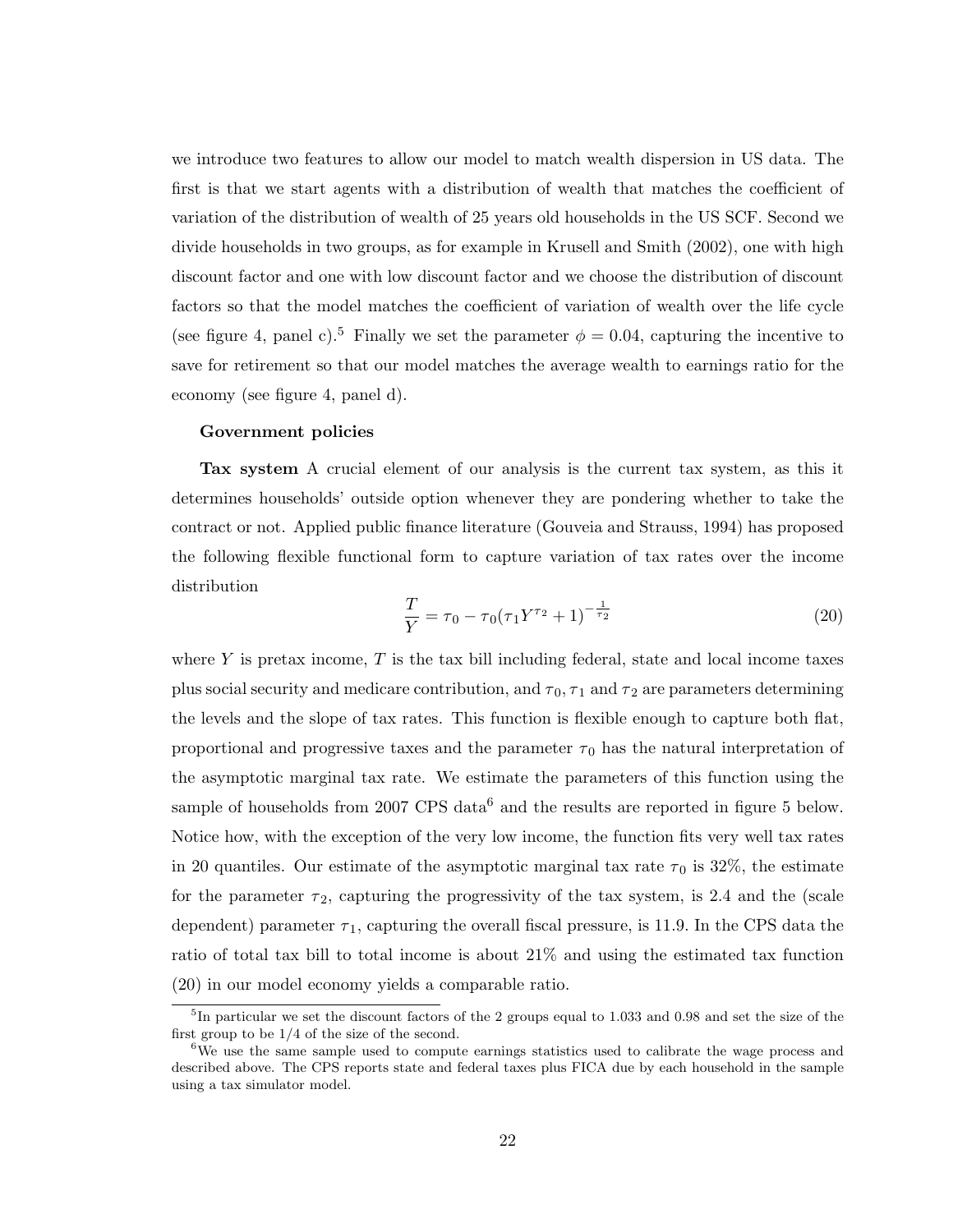

## Figure 3: Earnings and wealth moments: data and model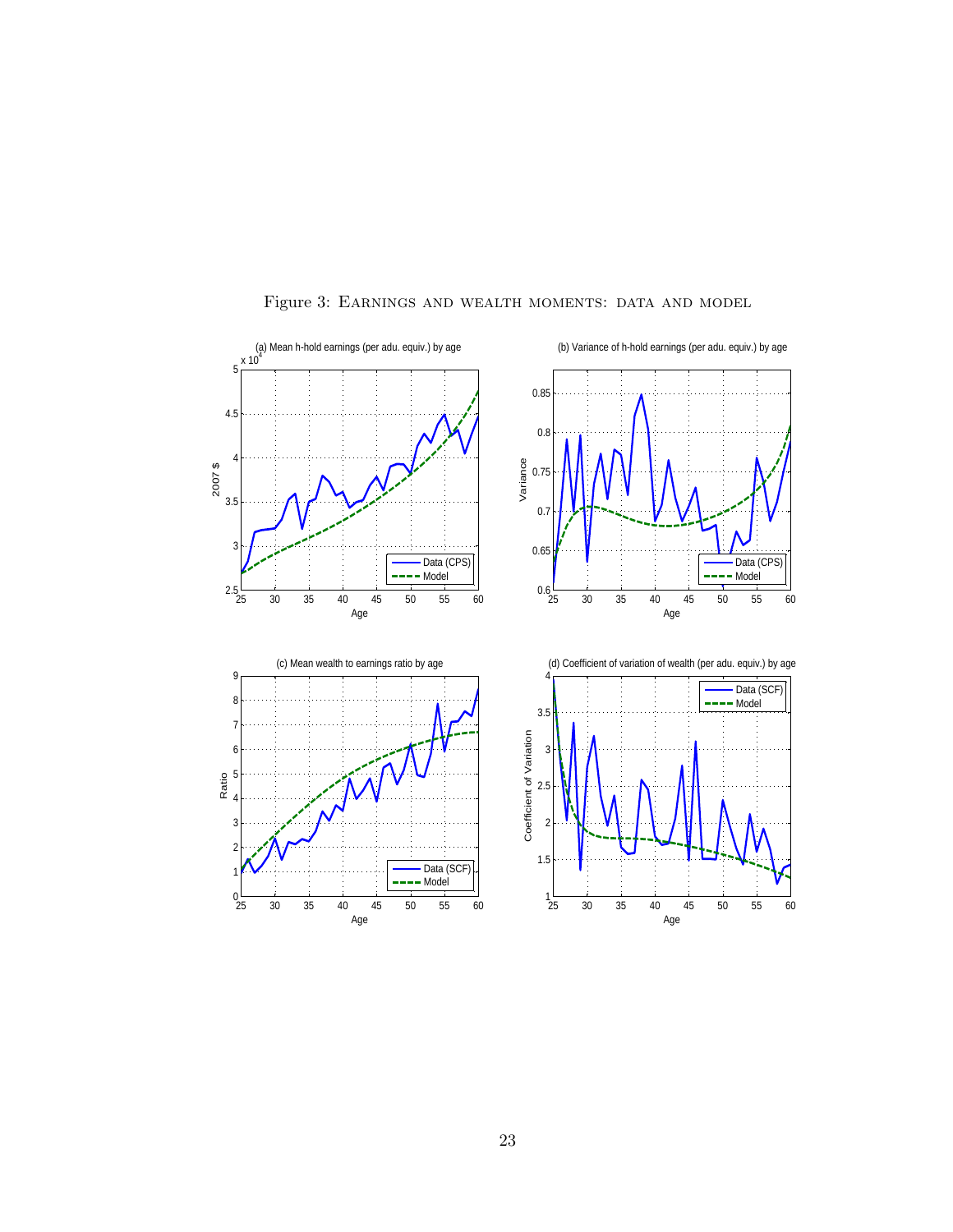

Figure 4: TAX FUNCTIONS

**Social security** Retired agents receive social security payments  $T<sup>R</sup>(S)$ . We specify social security payments using a simplified version of the social security payment functions used in Imrohoroglu and Kitao (2009), that captures the concavity of social security payments as a function of lifetime income. In particular we assume that social security payments are a function of  $A$ , i.e. the permanent component of the wage and use the following form for the social security payments

$$
T^{R}(S) = \begin{cases} 0.9\bar{l} \omega e^{A} & \text{for } A \leq A_{20} \\ 0.8\omega \bar{l} e^{A_{20}} + 0.1\omega \bar{l} e^{A} & \text{for } A_{20} \leq A \leq A_{60} \\ 0.8\omega \bar{l} e^{A_{20}} + 0.1\omega \bar{l} e^{A_{60}} & A > A_{60} \end{cases}
$$

where  $A_{20}$  and  $A_{60}$  are the  $20^{th}$  and  $60^{th}$  percentile of the distribution of A and  $\overline{l}$  is the average labor effort in the economy.

Debt and government consumption. In steady state we set government debt to 0 and so government consumption  $g$  is set residually from the budget constraint  $(19)$  as the difference between tax revenues and social security transfers.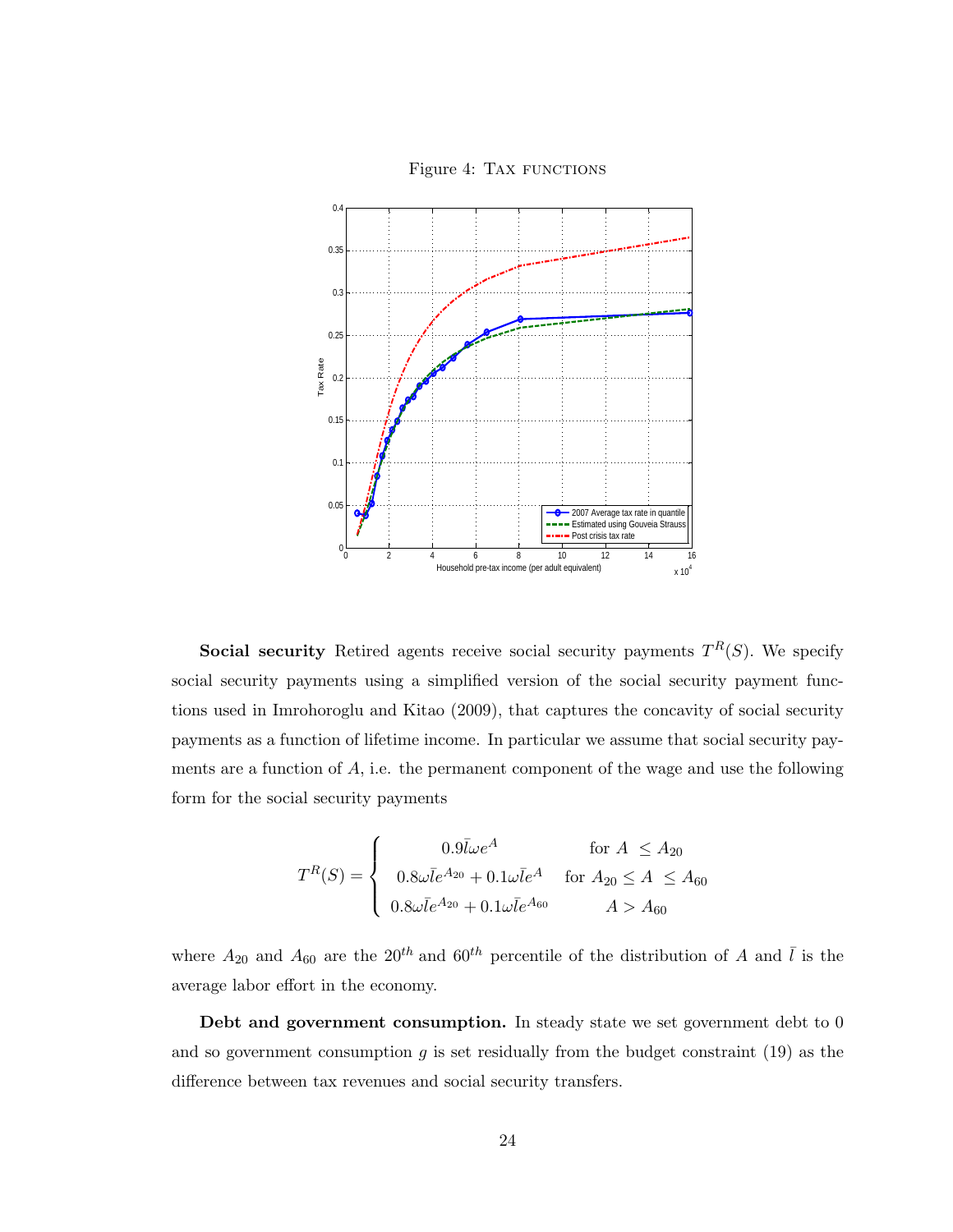## 4 The experiment

In our baseline experiment we start from a steady state equilibrium with low total government expenditures (including  $g$ , transfers and interests on debt) where no tax buyouts are offered. This is the economy we calibrated in the previous section using our sample of US households in 2006. We then assume that, unexpectedly, public expenditures increase a level which is 20% higher than in the initial steady state, capturing with this a structural and permanent change in the economy, such as an aging population resulting in higher total (but not per retired household) transfer expenditures or an increase in debt and interest payments due to the financial sector bailout.<sup>7</sup> The path for government spending is depicted in figure 6 panel (a). We then compute two possible equilibrium paths: one under which the buyout is offered and the other under which the buyout is not offered. We obviously need to make assumptions on how revenues shortfall are financed and what type of buyout is offered. In our benchmark experiment we assume that in the no-buyout case taxes are increased so that the budget is balanced in the period in which the fiscal spending increases, and then the tax policy is left unchanged. The increase in the tax policy is the one depicted in figure 5, going from the policy represented by the dash line to one represented by the dash-dotted line. In particular we increase the parameter governing the asymptotic marginal tax rate,  $\tau_0$  and leave the other parameters unchanged so that additional expenditures are financed leaving the progressivity structure unchanged, which implies that high income households pay a higher fraction of those. In the buyout case we use the same path for fiscal policy of the non buyout case, with the only difference being the offering of the buyout, starting from the date of the fiscal expansion. The particular buyout we consider is a maximum 5% reduction in tax rate offered to everybody at a price of roughly 11.6% of average pretax income per adult equivalent per household (in our CPS 2006 sample mean pretax income per households per capita is about \$39000 so the cost of the buyout would be about \$4500). This is the minimum price that guarantees that the government budget is always positive after the introduction of the buyout.

Aggregate consequences: baseline case. The aggregate consequences are described

<sup>&</sup>lt;sup>7</sup>In our set-up the composition of increased spending (higher total transfers, higher g or higher interest payments) does not matter.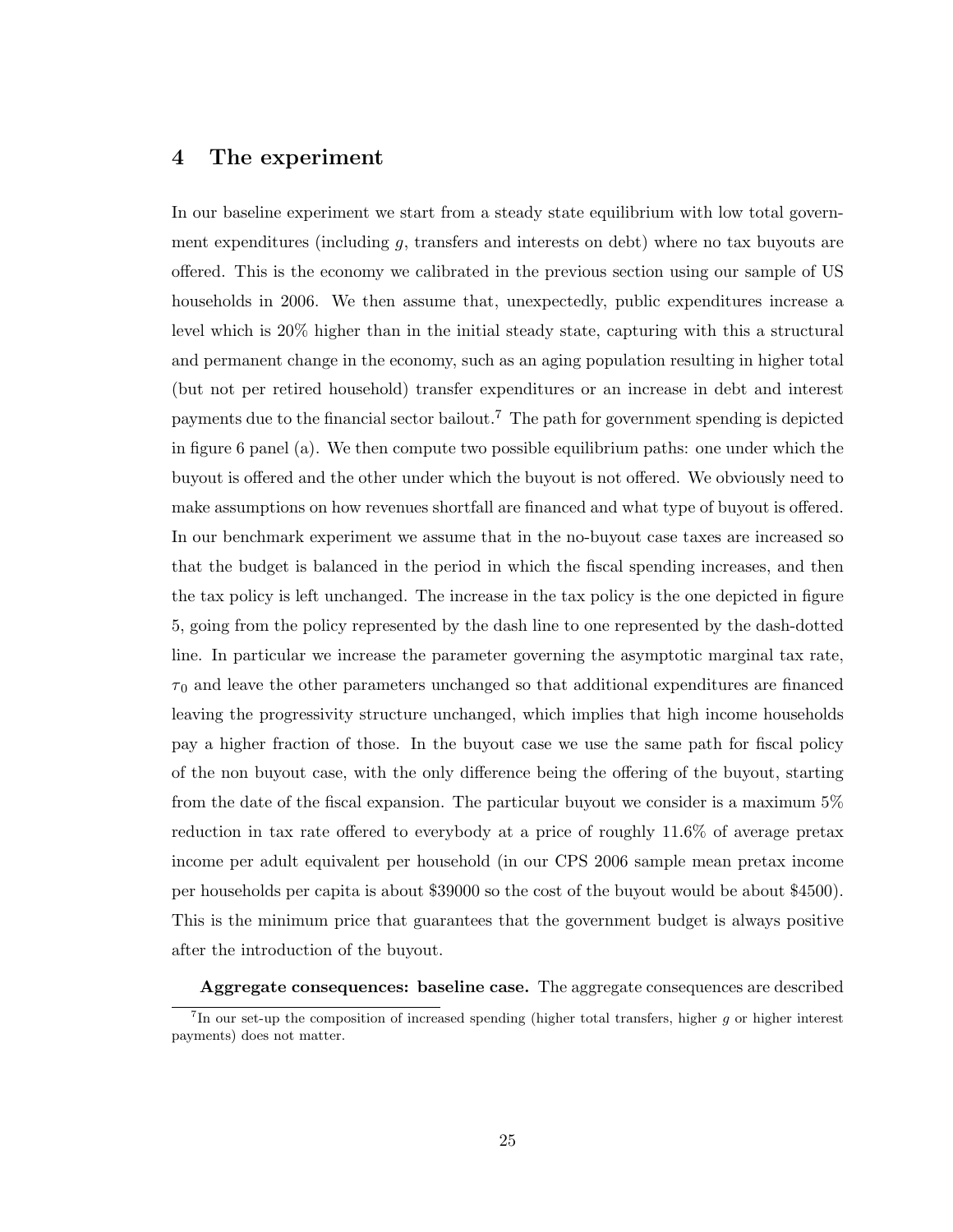in figure 6. Panel (b) shows the total amount of distortionary taxes,

$$
\sum_{h=1}^{N} \int_{a,S} \left( T(we(S)l_h(a, S), ra, \delta_h(a, S)) \right) dF_h(a, S)
$$

as a fraction of total income that are collected under the two regimes. Notice that under no contract this measure of fiscal pressure is about 26% of income while with the buyout is reduced to around 24.5% of income. Yet panel (c) shows that total government budget is about the same in the two regimes. Since spending is the same in the two regimes, what is making up for the loss of distortionary revenues in the buyout case? The answer is in panel (d) which shows that a significant fraction of the population (over 8%) is purchasing the buyout, thus creating a source of non distortionary revenue that makes up for the loss of distortionary revenue arising from the offering of the contract. This feature, i.e. the transformation of part of government revenues from distortionary into lump sum, done without making anybody worse off and in a revenue neutral fashion, is the essence of the tax buyout contract. Panels (e) through (h) show that the reduction in distortion has actually quantitative important effects. Panel (f) shows that labor supply in the world with buyout is about 1/3% higher than in the word without buyout, precisely because households who elect to purchase the buyout choose to work harder. Notice that because households which purchase the buyout and work harder are agents with high efficiency units (see the discussion below) the buyout increases average labor productivity, which in turn results in a fall in output (panel e) which is over 1% lower than the fall experienced in the world without the buyout. Panels  $(g)$  and  $(h)$  finally show that as a result of the tax increase households suffer a negative wealth effect which induces them to choose lower consumption and bring less wealth into retirement. Under the buyout, due to the lower distortions, the wealth effect is less severe and both the reduction in consumption and in wealth are more muted.

Aggregate consequences: alternative scenarios. In this subsection we evaluate how the aggregate impact of a tax buyout varies when we change some of the assumptions in the baseline case analyzed above. In particular we evaluate the option of the government of offering smaller or larger buyouts and of using a different pricing scheme. Also we assess the importance of a key parameter: the Frisch elasticity of labor supply. For each experiment we set the price of the buyout to the minimum level that guarantees non negative government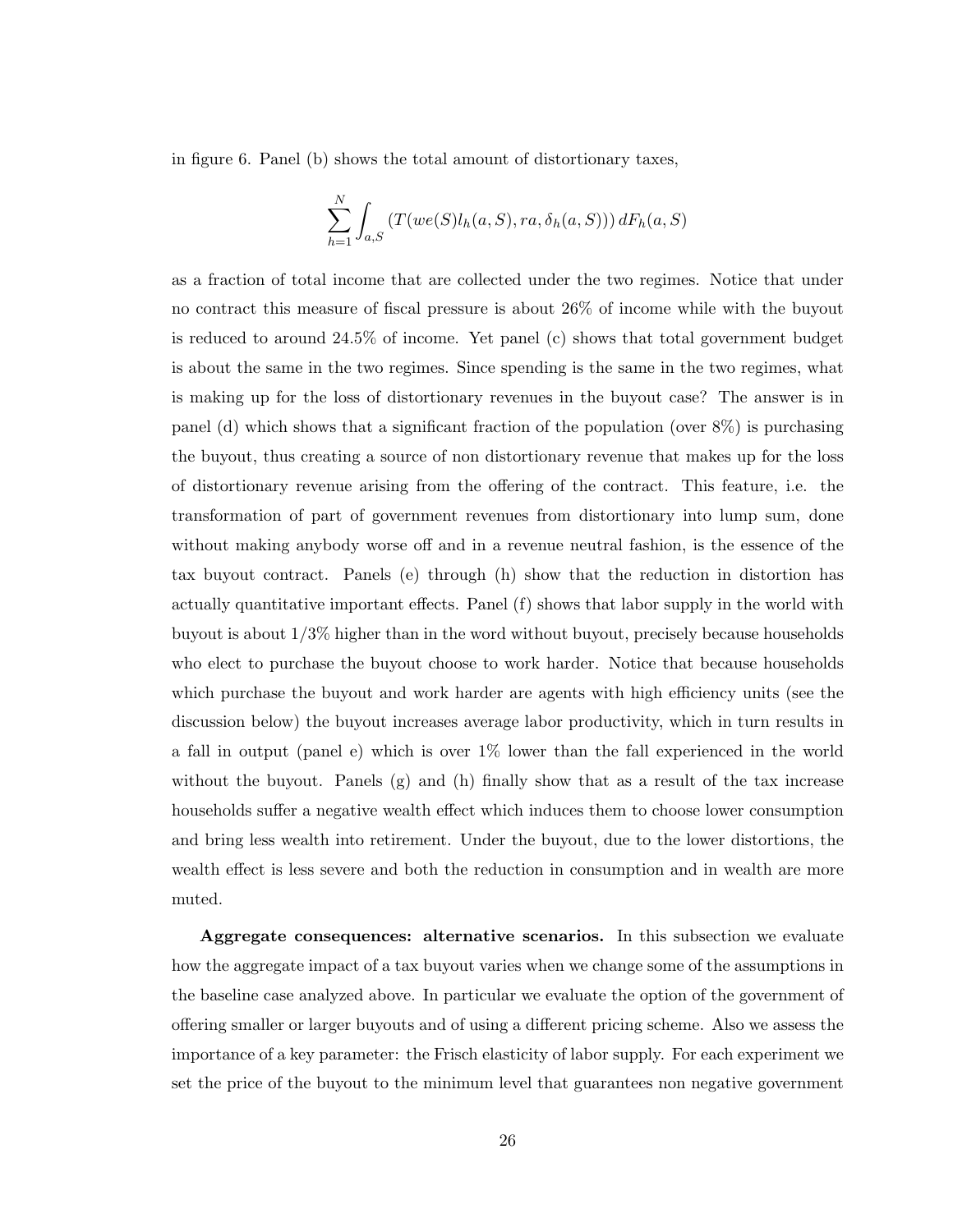

### Figure 5: AGGREGATE CONSEQUENCES OF BUYOUTS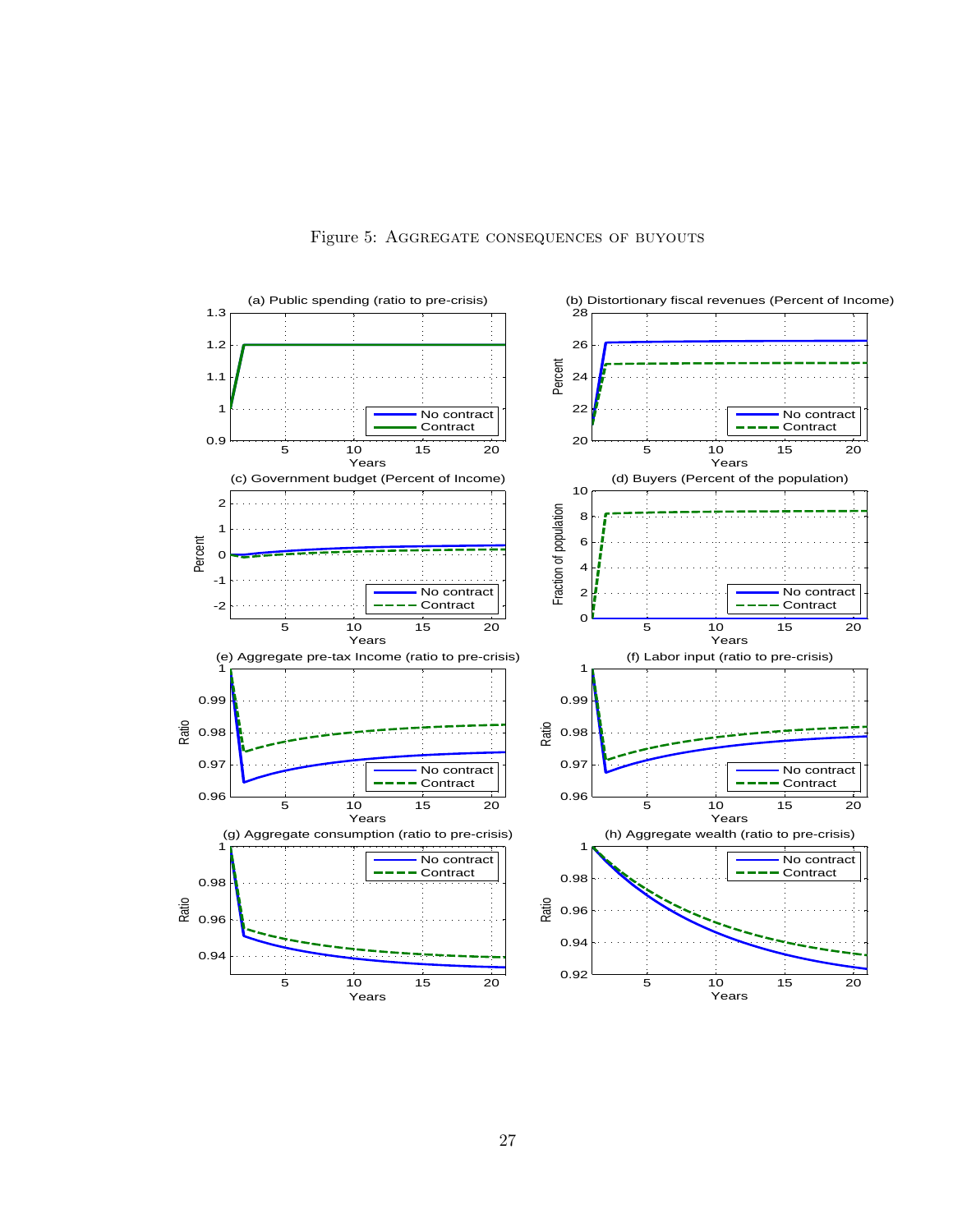budget in every period. In table 2 we report five summary statistics for each experiment: the maximum buyout agents are allowed to sign, the total price of the max buyout (as a percent of mean income), the percentage of households who buy (in all experiments here, as in the simple model of section 2, either an household does not buy or buys the maximum possible amount), the percentage of government revenues coming from the sales of the contract (hence non distortionary) and the gain in GDP relative to the situation in which the contract is not offered.<sup>8</sup>

Lines 2 and 3 show how increasing the maximum size of the buyouts leads to an increase in price, i.e. larger buyouts are more expensive, even on a per-unit basis. As a consequence there is a smaller number of buyers, but since those buyers buy a larger and more expensive tax reduction, the resulting government revenues from the sale of the buyout increase. Since the buyers have high wages and those are the ones who increase their labor supply even a large buyout has a sizeable impact on GDP. Similarly a smaller buyout is cheaper, it increases the number of buyers, but is less effective in generating revenues and reducing distortions.

Line 4 shows that offering a buyout whose price is increasing in the age of the households can attract more buyers and generate more revenues. Older households, because of the deterministic component of wage that grows with age, benefit more from the contract and are more willing to pay a higher price.

Finally lines 5 and 6 show that changing the Frisch elasticity of labor supply has a limited effect on the outcomes of introducing the buyout. The reason for this result is that when we change the Frisch elasticity we also recalibrate the variance of the wage shocks to match the variance of earnings in the data. When, for example, we consider a higher value for the Frisch elasticity, we increase the effectiveness of the buyout as reduction in distortions are more valuable. But at the same time a higher elasticity requires a lower variance of the wage shocks, including the non permanent ones. The lower variance reduces the extent through which agents adjust labor supply to take advantage of temporary changes in productivity, and hence reduces the effectiveness of the buyout. These two offsetting effects operate when we change elasticity in both directions and explain the relative robustness of the effects with respect to changes in the Frisch elasticity.<sup>9</sup>

<sup>8</sup>These last 3 statistics are averaged over the first 5 years in which the buyout is offered.

<sup>9</sup>To verify this claim we experimented with changing the elasticity and not recalibrating the model. In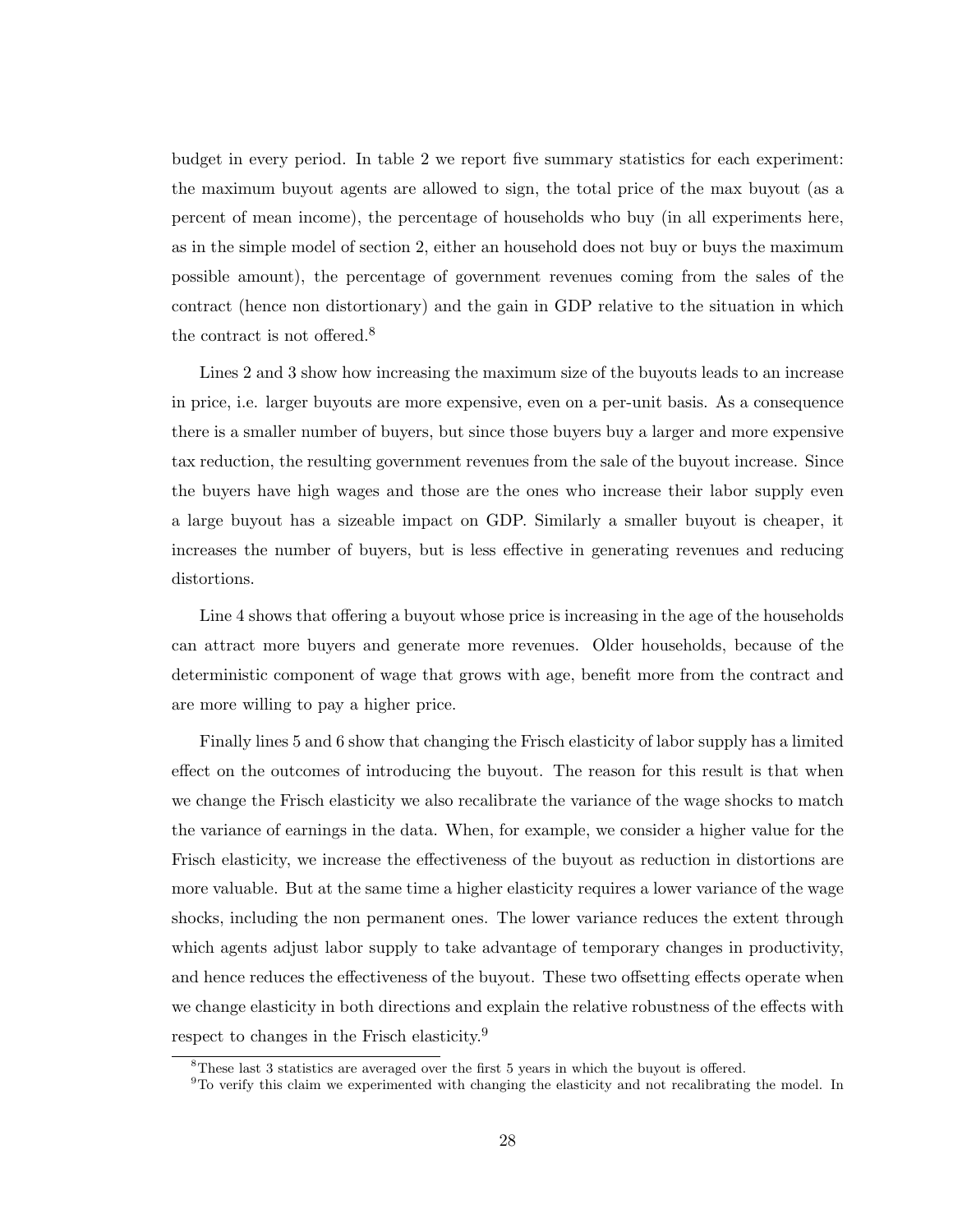| Table 2. Alternative scenarios |  |
|--------------------------------|--|
|--------------------------------|--|

|                        | Buyout size                        | Price<br>(% of mean income)        |              |         | Buyers Revenues GDP Gain |  |  |  |
|------------------------|------------------------------------|------------------------------------|--------------|---------|--------------------------|--|--|--|
| 1. Baseline            | $5\%$                              | 11.6%                              | $8.2\%$      | $4\%$   | 0.95%                    |  |  |  |
|                        | (a) Varying the size of the buyout |                                    |              |         |                          |  |  |  |
| 2. Large buyout        | $10\%$                             | 33\%                               | $4\%$        | $5.6\%$ | $0.8\%$                  |  |  |  |
| 3. Small buyout        | $2\%$                              | $3.3\%$                            | $14.5\%$ 2\% |         | $0.6\%$                  |  |  |  |
|                        | (b) Alternative pricing schemes    |                                    |              |         |                          |  |  |  |
| 4. Age dependent $5\%$ |                                    | $5.5\% + 0.25\%h$ $10.1\%$ $4.2\%$ |              |         | $1.1\%$                  |  |  |  |
|                        | (c) Alternative Frisch Elasticity* |                                    |              |         |                          |  |  |  |
| $5.$ Low $(0.5)$       | $5\%$                              | 12.8%                              | $6\%$        | $3.3\%$ | 0.55%                    |  |  |  |
| 6. High $(1.0)$        | $5\%$                              | $12.1\%$                           | 8\%          | $4\%$   | $0.9\%$                  |  |  |  |

\*In experiments 5 and 6 the variance of wage shocks is recalibrated so the variance of earnings in each case matches the variance of earnings in the data

Micro Consequences. An advantage of explicitly considering a dynamic economy is that we can identify households who have the strongest incentive to buy the contract today but also those who will benefit from its introduction as they might take the contract in the future. One can interpret a tax buyout as the possibility for households to buy at a fixed price a percentage subsidy on labor income; obviously households who benefit from it the most are the ones who have (or expect to have) high labor income. This implies that, ceteris paribus, high wage (and hence older) households, more patient (because they value more the future chance of getting into a state of high labor income), low wealth households (because lower wealth induces higher labor supply) are more likely to purchase the buyout and hence will benefit more from its introduction. In figure 6 we quantify this benefit by computing the lifetime consumption equivalent that different type of newborn agents are willing to pay to go from an economy without contract to an economy with contract. On the x axis the figure reports the value of permanent wage component  $A$  (as a measure of wage shock) of a given household and on the  $y$  axis lifetime the gain (in terms of lifetime consumption) from the permanent introduction of the contract in the economy. The lines labeled "low wealth" refer to households with 0 wealth (which is the majority of newborn households), while "high wealth" denotes a median wealth level. The labels "patient" and

that case we found that changes in the elasticity have substantially larger impact on the effectiveness of a buyout.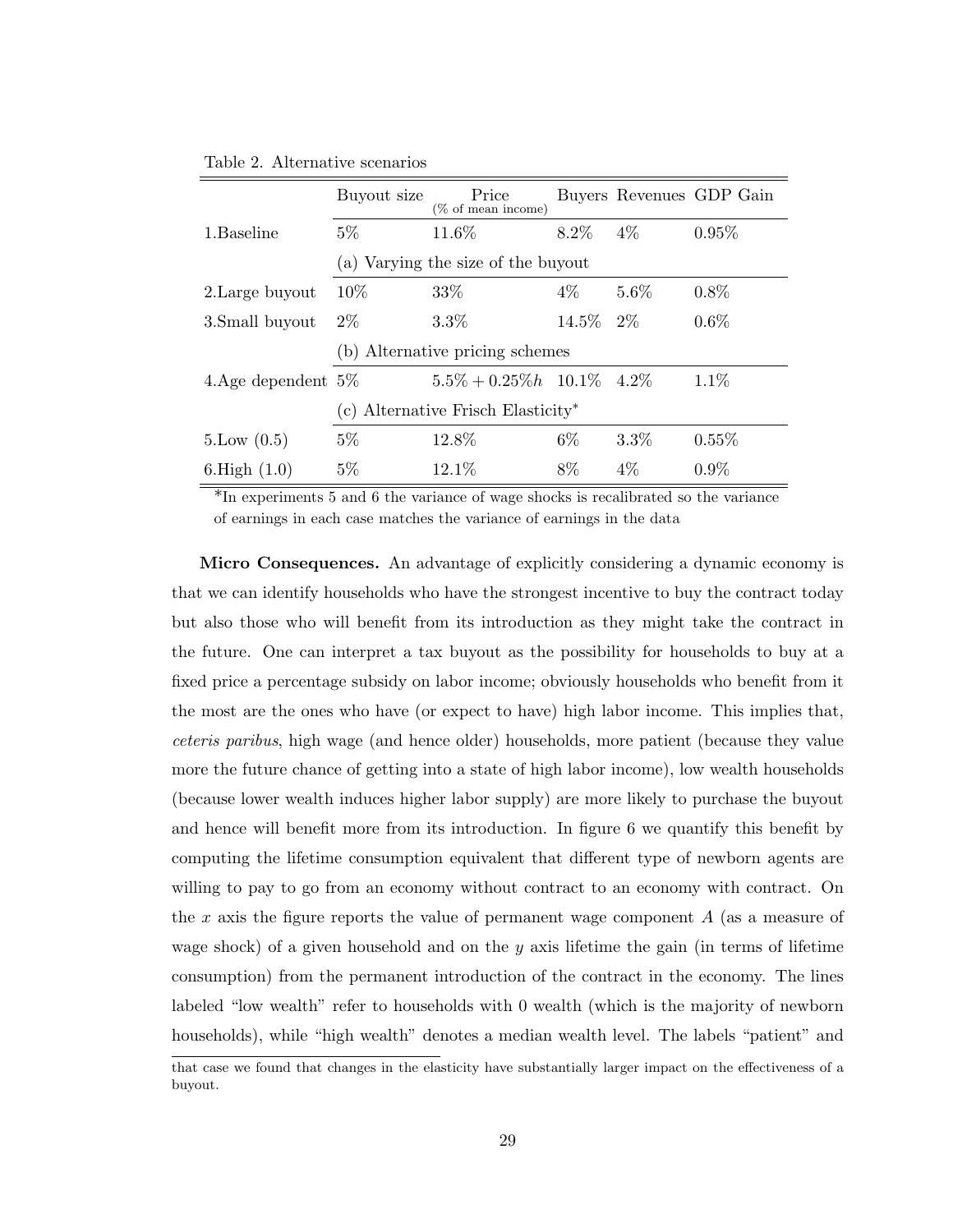



"impatient" refer to households with high and low discount factors (see section 3.5 above).<sup>10</sup> As discussed before the gains are increasing in wages, decreasing in wealth and increasing in the degree of patience. Perhaps the most interesting feature of the figure is that although none of the households depicted by the lines in the figure is actually purchasing the contract in the current period, most of them enjoy a non negligible benefit from its introduction, as they value the possibility of future use of the contract. This makes the point that in a dynamic world the benefits of the buyout, if evaluated over the long run, spread well beyond the 10% of the population which elect to take the contract at a moment in time.

# 5 Conclusions

A tax buy-out is a simple contract between the government and private agents which can reduce distortions in the economy without adversely affecting government finances. Our work indicates that its effects are quantitatively relevant even in the very basic form we

 $10$ All agents we considered in the figure have the median level of the temporary and of the persistent wage shock.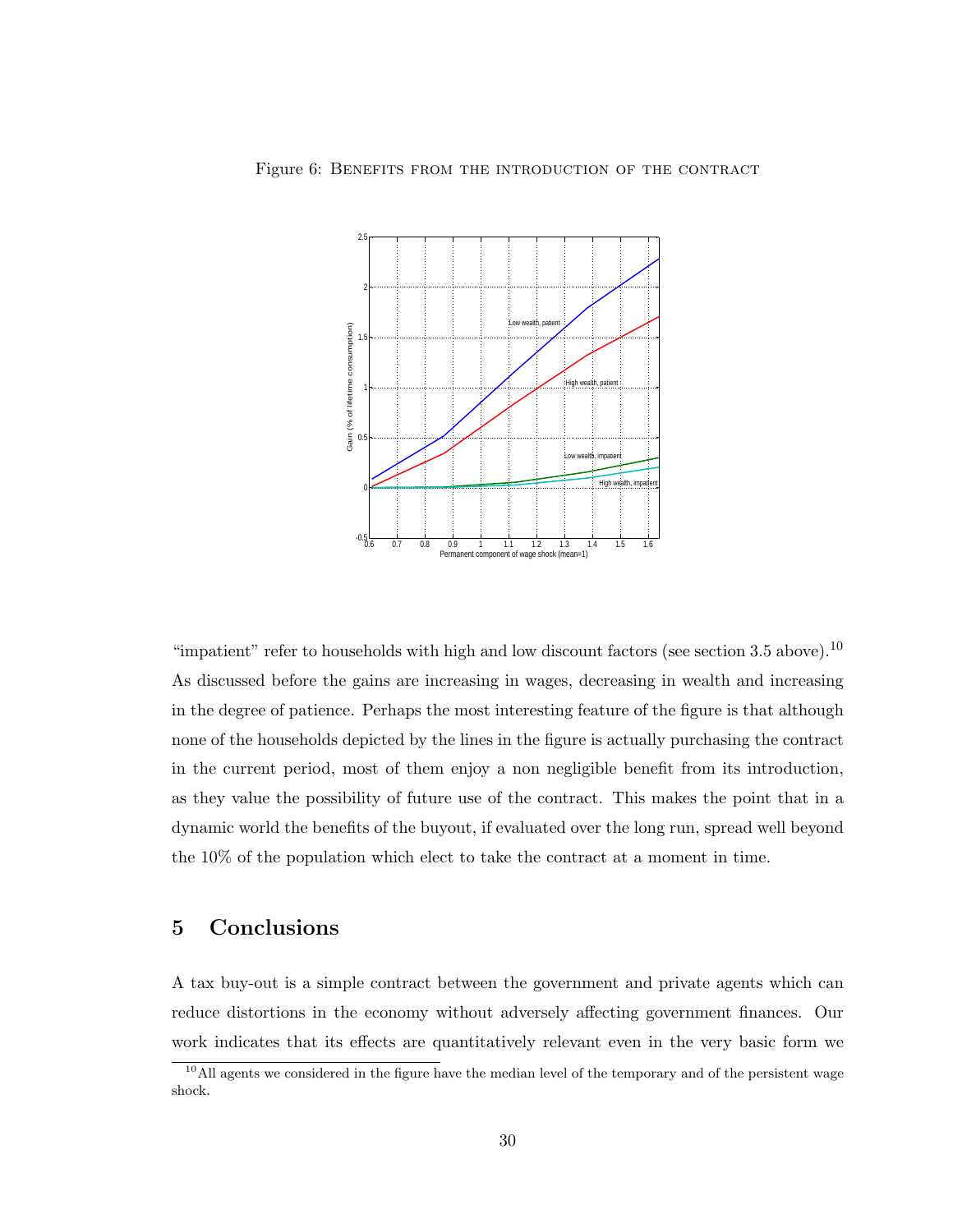have analyzed. This suggests that a tax buyout scheme might actually be useful to reduce distortions in a period in which, due to large fiscal deficits, taxes are bounded to rise.

To implement the scheme in practice more analysis will be needed. There are two main concerns that should be addressed. The first is the presence of general equilibrium effect where the increase in labor supply of the buyers might reduce equilibrium wages, thus hurting the low ability individuals who do not buy the contract. The second is the possibility of a fat (Pareto) tail in the distribution of income/ability. This feature makes the reduction marginal taxes for high ability individuals, and hence the buyout, socially less desirable (Diamond, 1998; Saez, 2001). A fat right tail of the ability distribution is also concerning as it may imply non existence of a price that guarantees revenue neutrality for the simple buyout considered in this paper. Future research could investigate the possibility of limited buyouts, in which individuals' gains from the tax reduction cannot exceed a multiple of the price paid. These limited buyouts would be less effective in reducing distortions, but at the same time would limit government losses on high ability individuals, enhancing the feasibility of the contract.

On the positive side there are many dimensions along which the contract can be extended to further reduce distortions for a larger fraction of the population. First, as shown in a simplified setting, non linear pricing schemes can extract resources from high ability in favor of low ability individuals. Second, we have performed our quantitative analysis in an informationally constrained setting, where the price of the contract is either fixed or dependent on age. Of course, in reality the government observes many additional individual characteristics, such as education and past labor income, and could condition the price of the contract on them. In this case, however, one would need to consider the dynamic implications of the contract on individual behavior, as they might reintroduce some of the distortions that the contract is supposed to eliminate. For example, conditioning the price on past income will break the lump-sum feature of the tax buyout, as an individual takes into account that labor income today affects the price of the contract tomorrow. Third in the paper we have assumed the same elasticity of labor supply across individuals but there is evidence of heterogeneity (Aaberge et al. 2002). Implementing the contract in an environment with this feature might lead to self (benign) selection of high elasticity individuals into the contract, allowing lower prices and higher acceptance. Finally, we have excluded from the analysis capital taxation. It will be interesting to analyze simultaneously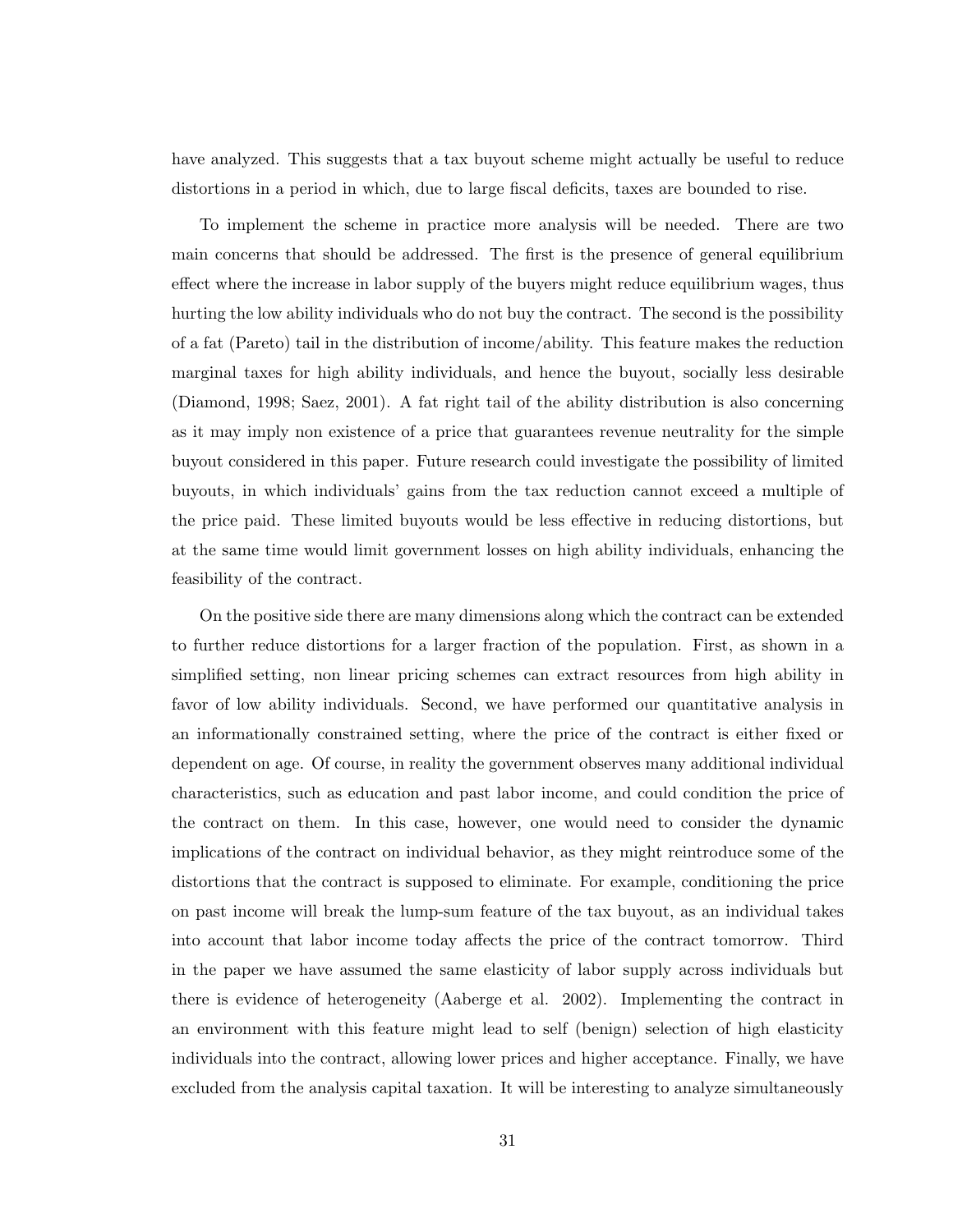the reform of capital and income tax, considering to what extent the buyout can be applied to capital taxation and what types of complementarities can arise between the two schemes.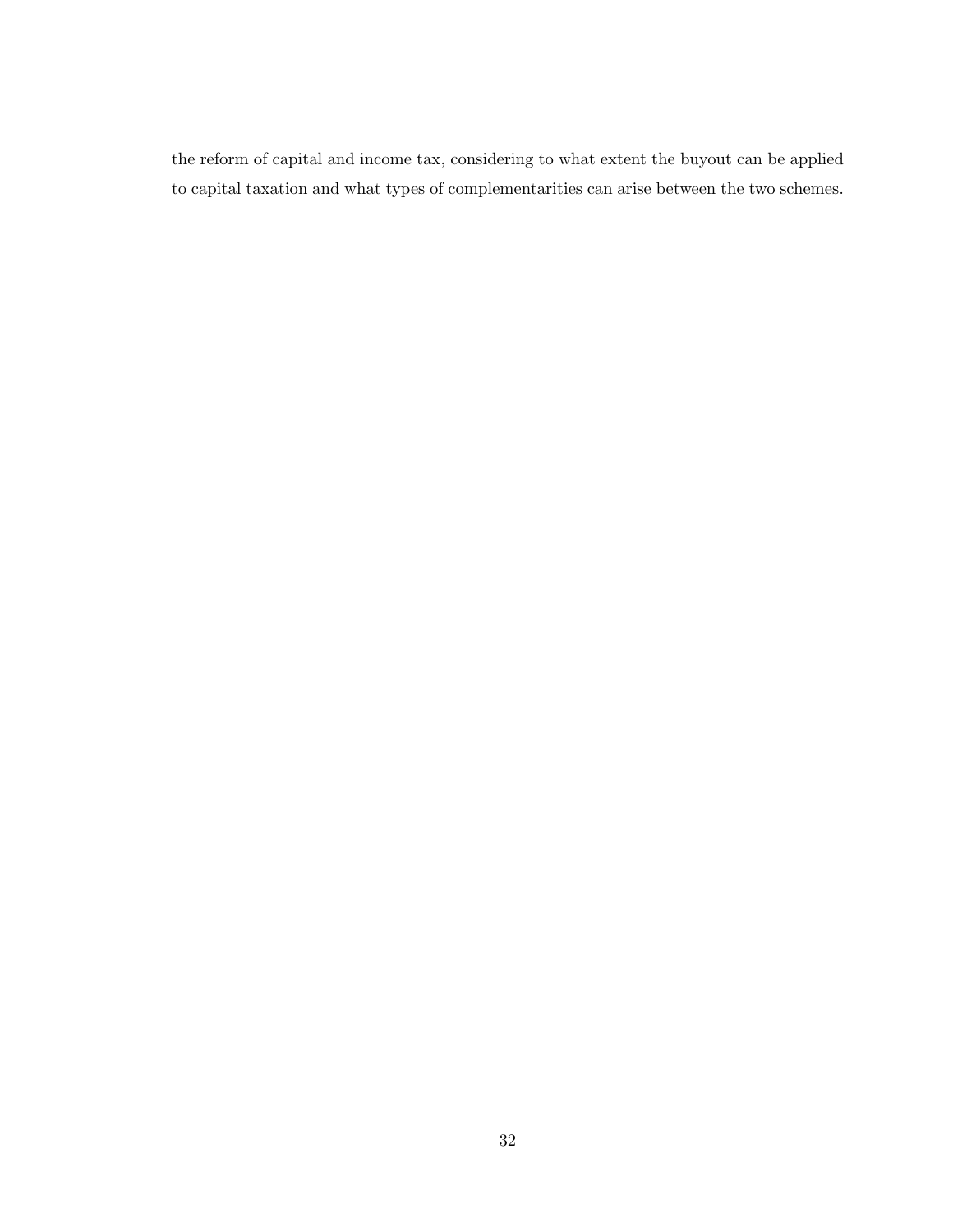## References

- [1] Aaberge Rolf, Ugo Colombino and Tom Wennemo, 2002, Heterogeneity in the elasticity of labor supply in Italy and some policy implications, CHILD working paper, 20
- [2] Alesina, Alberto and Philippe Weil, 1992, Menu of linear income tax schedules, NBER Working paper 3968
- [3] Blundell, Richard, Alan Duncan and Costas Meghir, 1998, Estimating Labor Supply Responses Using Tax Reforms, Econometrica 66(4), pp. 827-861.
- [4] Conesa, Juan Carlos, Sagiri, Kitao and Dirk Krueger, 2008, Taxing Capital? Not a Bad Idea After All!, American Economic Review, 99 (1), pp. 25-48.
- [5] Diamond, Peter A. 1998. Optimal Income Taxation: An Example with a U-Shaped Pattern of Optimal Marginal Tax Rates, American Economic Review, 88 (1), pp. 83- 95.
- [6] Erosa, Andres, Luisa Fuster and Gueorgui Kambourov, 2009, The Heterogeneity and Dynamics of Individual Labor Supply over the Life Cycle: Facts and Theory, manuscript, University of Toronto
- [7] Feldstein Martin, 1995, Behavioral Responses to Tax Rates: Evidence from TRA86, American Economic Review 85(2), 170-174
- [8] Fukushima, Kenichi, 2010, Quantifying the Welfare Gains From Flexible Dynamic Income Tax Systems, manuscript, University of Minnesota
- [9] Gouveia, Miguel, and Robert P. Strauss. 1994. Effective Federal Individual Income Tax Functions: An Exploratory Empirical Analysis. National Tax Journal, 47(2), pp 317-339.
- [10] Heathcote, Jonathan, Kjetil Storesletten, and Gianluca Violante, 2008, The Macroeconomic Implications of Rising Wage Inequality in the United States, NBER Working paper 14052
- [11] Heathcote, Jonathan, Kjetil Storesletten, and Giovanni L. Violante. 2010. Redistributive Taxation in a Partial-Insurance Economy, manuscript, Federal Reserve Bank of Minneapolis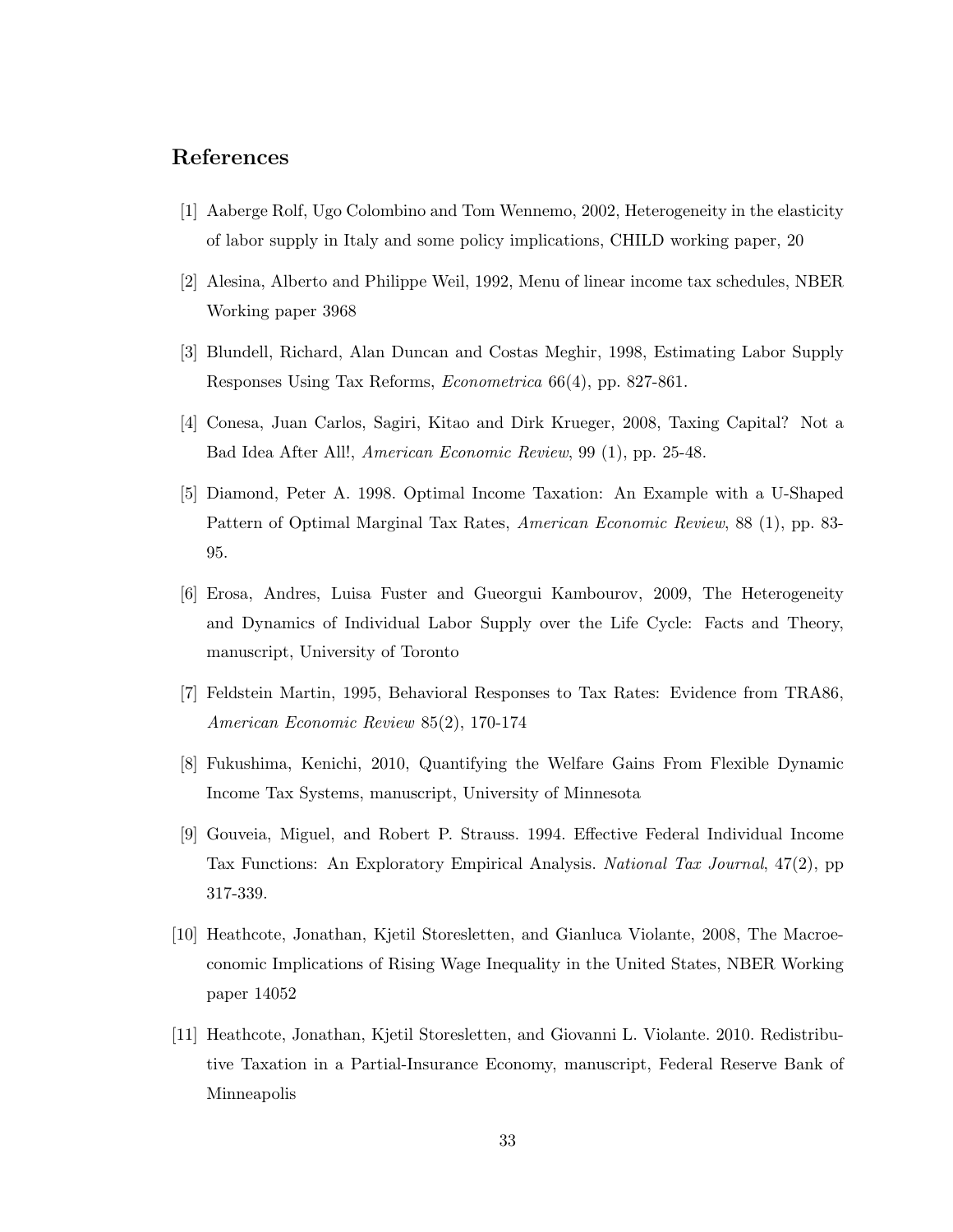- [12] Heathcote, Jonathan, Fabrizio Perri and Gianluca Violante, 2010, Unequal We Stand: An Empirical Analysis of Economic Inequality in the United States, 1967-2006, Review of Economic Dynamics,  $13(1)$ , pp. 15-51
- [13] Imrohoroglu Selahattin and Sagiri Kitao, 2009, Labor supply elasticity and social security reform, Journal of Public Economics, 93(7-8), pp. 867-878
- [14] Katz, Lawrence F., and David H. Autor. 1999. Changes in the Wage Structure and Earnings Inequality. In Handbook of Labor Economics, vol. 3A, edited by Orley Ashenfelter and David Card. Amsterdam: North Holland.
- [15] Krusell Per and Anthony A. Smith , 1998. Income and Wealth Heterogeneity in the Macroeconomy, Journal of Political Economy, 106(5), pp. 867-896,
- [16] Kimball, Miles and Matthew Shapiro, 2008, Labor Supply: Are the Income and Substitution Effects Both Large or Both Small?, NBER Working paper 14208
- [17] Mankiw, N. Gregory and Matthew Weinzierl. 2006. Dynamic Scoring. A Back-Of-The-Envelope Guide, 90, Issues 8-9, September 2006, Pages 1415-1433
- [18] Mas-Colell, A. and Whinston, M.D. and Green, J.R. 1995 Microeconomic theory, Oxford university press, Oxford.
- [19] Mirrlees, James A. 1971. An Exploration in the Theory of Optimum Income Taxation. Review of Economic Studies 38(2), pp. 175-208.
- [20] Prescott Edward C. 2004. Why do Americans work so much more than Europeans? Federal Reserve Bank of Minneapolis Quarterly Review, July 28 (1), pp. 2-13
- [21] Saez, Emmanuel, 2001, Using Elasticities to Derive Optimal Income Tax rates, Review of Economic Studies 68, 205-229.
- [22] Salanié, Bernard. 2003. The Economics of Taxation. MIT Press, Cambridge.
- [23] Slemrod, Joel Shlomo Yitzhaki, Joram Mayshar, Michael Lundhoms, 1994, The optimal two-bracket linear income tax, Journal of Public Economics 53, 269-290
- [24] Stiglitz, Joseph E., 1982 "Self-selection and Pareto Efficient Taxation." Journal of Public Economics 17, 213-240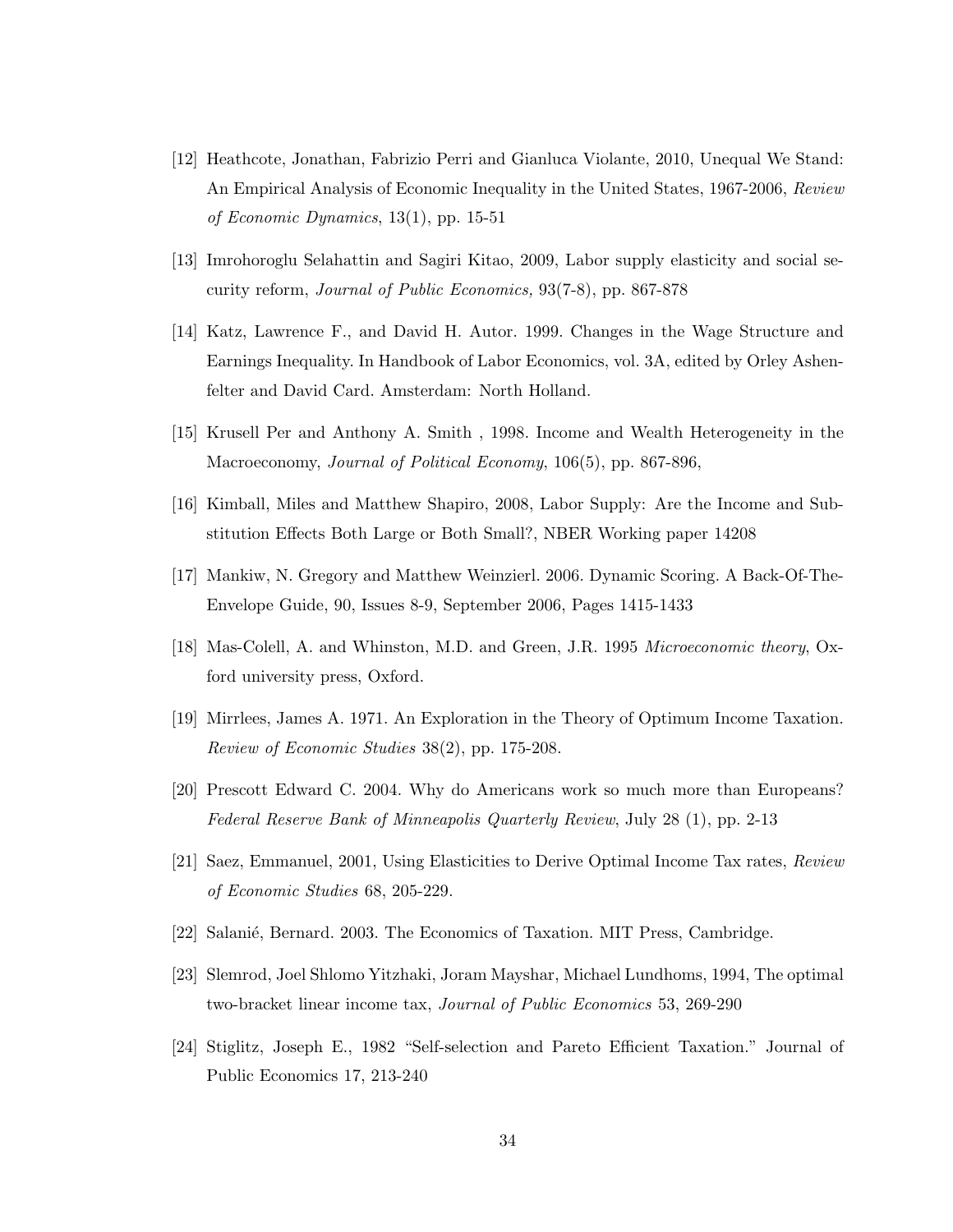# A Appendix

#### A.1 Proofs

Proof of Proposition 1: Define the budget constraint in terms of consumption and leisure:

$$
(1 - \tau)(1 - l(A, w, \tau)) + c(A, w, \tau) = w + 1 - \tau
$$

Let's start from the case in which the government prices in such a way that the contract is self-financing at the pre-contract equilibrium labor supply:

$$
D = \delta l_A(0,0)
$$

Then, the contract is a compensated price change. In fact, the "endowment" (that is, total income flow at leisure 0) is now:

$$
w + (1 - \tau + \delta) - \delta l_A(0, 0)
$$

which is exactly the expenditure we obtain for the old allocation at the new prices:

$$
(1 - \tau + \delta)(1 - l_A(0,0)) + c_A(0,0) = w + (1 - \tau + \delta) - \delta l_A(0,0)
$$

where we have used  $c_A(0,0) = -(1 - \tau)(1 - l_A(0,0)) + w + 1 - \tau$ . Then, we only need to assume that preferences over leisure and consumption satisfy the weak axiom of revealed preferences to conclude that labor supply with the contract increases (see prop. 2.F.1 in Mas-Colell et al 1995). Moreover, given that by construction the old allocation is still in the budget set, the agent is strictly better off.

Now we need to show that the argument carries through when we use our pricing scheme. For given  $\delta$ , define  $\Delta l(D) \equiv l(\delta, D) - l_A(0, 0)$ , where D is the price of the contract and  $l(\delta, D)$  is labor supply with the contract priced D. Define the equation

$$
D = \delta l_A(0,0) - (\tau - \delta) \Delta l(D) \equiv g(D). \tag{21}
$$

We need to show that there exists a solution  $D^* < \delta l_A(0,0)$  at which  $\Delta l(D^*) > 0$ . This is our price. We have shown before that  $g(\delta l_A(0,0)) < \delta l_A(0,0)$ , because at that value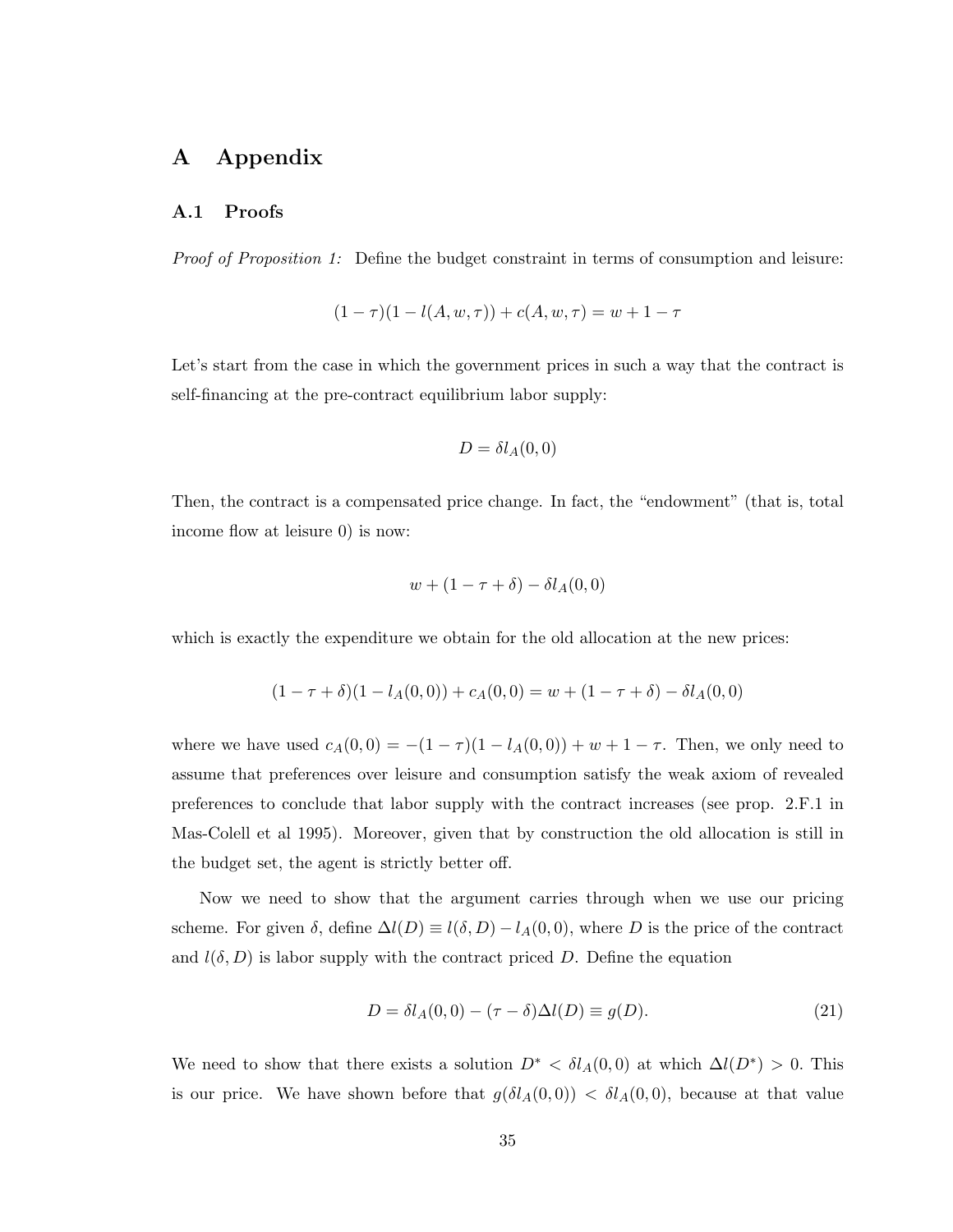$\Delta l(\delta l_A(0,0)) > 0$ . Now, under the assumption that  $\Delta l(D)$  is increasing (leisure is normal good) and continuous, by decreasing D starting from  $\delta l_0$ , the right-hand-side of equation (21) increases, so that the equation must have a solution at a  $D^* < \delta l_0$ . At this price,  $\Delta l > 0$ . Assume not: if  $\Delta l = 0$ , then  $D = \delta l_0$ , at which  $\Delta l > 0$ , which leads to a contradiction. The same reasoning applies for  $\Delta l < 0$ : in that case,  $D > \delta l_0$  and the wealth effect implies that  $\Delta l > 0$ .

*Proof of Lemma 1:* From the first order conditions with respect to  $\delta$  at a saddle point  $\delta^*$  we have that:

$$
D = Al_A(\delta^*, d\delta^*). \tag{22}
$$

Multiply both sides by  $\delta^*$ , substitute (22) into the agent's budget constraint (9) and obtain:

$$
c_A(\delta^*, d\delta^*) = (1 - \tau + \delta^*) A l_A(\delta^*, d\delta^*) + w - d\delta^*
$$
  
= 
$$
(1 - \tau) A l_A(\delta^*, d\delta^*) + w.
$$
 (23)

This shows that  $(c_A(\delta^*, d\delta^*), l_A(\delta^*, d\delta^*))$  is a feasible allocation even in absence of the contract. The fact that it is not chosen – the agent chooses instead to consume and work  $c_A(0,0)$  and  $l_A(0,0)$ , respectively – indicates that the utility at any saddle point is lower than that when the contract is not taken. Hence, any saddle point must be a minimum. Therefore there are only corner solutions to the agent's problem.

*Proof of Lemma 2:* We want to show that there exists a per-unit price  $\underline{d}_A$  such that: i) agent  $A$  is willing to enter the contract, and ii) the government is neither losing nor gaining resources from the agent. Let  $\underline{d}_A$  be such that (8) holds – that is, the second condition is met – when the agent purchases the maximum allowed amount of the contract  $\delta$ :

$$
\underline{d}_A\overline{\delta}=\tau Al_A(0,0)-(\tau-\overline{\delta})Al_A(\overline{\delta},d\overline{\delta}).
$$

From agents' A perspective, this is the same pricing as under perfect information. Therefore Proposition 1 applies: at that price the agent is willing to purchase the contract. Note also that at  $\delta = \overline{\delta}$  the marginal utility of the agent is still increasing in  $\delta$ :

$$
Al_A(\bar{\delta},d\bar{\delta})-r\underline{d}_A=A\frac{\tau}{\bar{\delta}}(l_A(\bar{\delta},d\bar{\delta})-l_A(0,0)),
$$

and from Proposition (1) we have that  $l_A(\bar{\delta}, d\bar{\delta}) - l_A(0,0) > 0$ .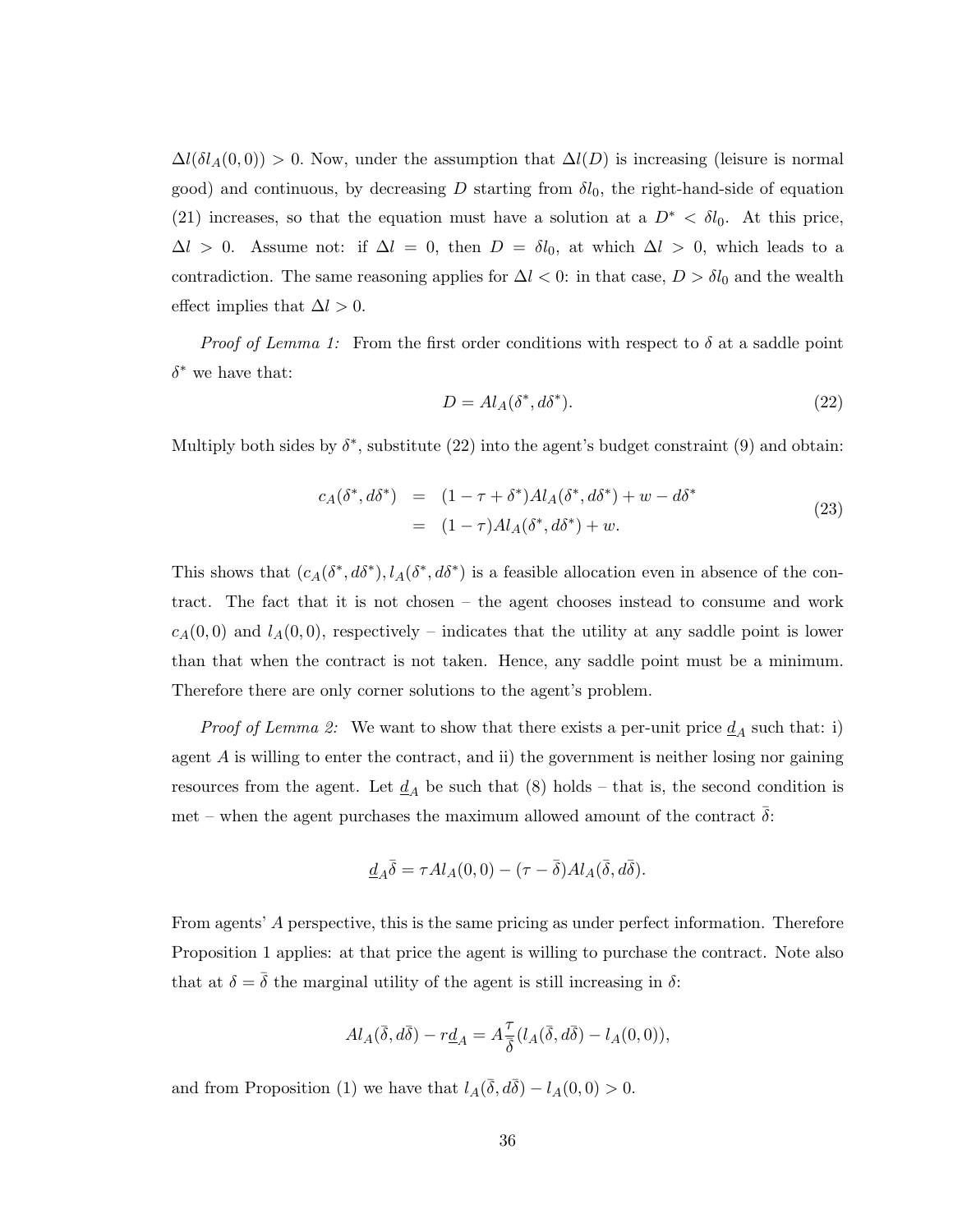Next, we want to show that there exists a per-unit price  $\overline{d}_A$  for which agent A is indifferent between taking and not taking the contract. Define  $\Delta u_A$  as the difference between the utility from taking the contract (and therefore, from Lemma 1, purchasing the maximum amount  $\delta = \overline{\delta}$ ) and not taking the contract  $(\delta = 0)$ :

$$
\Delta u_A = u(c_A(\overline{\delta}, d\overline{\delta}), l_A(\overline{\delta}, d\overline{\delta})) - u(c_A(0,0), l_A(0,0)).
$$

We are interested in the mapping between the per-unit price d and  $\Delta u_A$ . Proposition 1 implies that for  $d = \underline{d}_A$  the mapping is strictly positive. As long as  $c_A(.)$  and  $l_A(.)$  are continuous in their arguments, the mapping is also continuous. Let us increase  $d$  to the level  $\overline{d}_A^u$  such that we have a saddle point at  $\delta = \overline{\delta}$ :

$$
\overline{d}_A^u - Al_A(\overline{\delta}, d\overline{\delta}) = 0. \tag{24}
$$

Since this is a saddle point, we can show that  $\Delta u_A$  is negative at  $d = \overline{d}_A^u$  appealing to Lemma 1:  $(c_A(\bar{\delta}, d\bar{\delta}), l_A(\bar{\delta}, d\bar{\delta}))$  is a feasible allocation even in absence of the contract. The fact that it is not chosen shows that  $\Delta u_A$  is negative at  $d = \overline{d}_A^u$ . Therefore by continuity there exists a  $\bar{d}_A \in (\underline{d}_A, \bar{d}_A^u)$  such that  $\Delta u_A$  is zero and the agent is indifferent. The government's net revenues from agent A, equal to

$$
d\bar{\delta}-\bar{\delta} Al_A(\bar{\delta},d\bar{\delta})
$$

are strictly increasing in  $d$  as long as leisure is a normal good. Hence the government is gaining resources from agent A for  $d > \underline{d}_A$ .

*Proof of Lemma 3:* We want to show that if agent with ability  $A(d)$  is indifferent between buying and not buying the contract under price  $d\bar{\delta}$ , all agents with ability  $A \geq$  $A(d)$  will choose to purchase the contract. Call  $y_A(\bar{\delta}, d\bar{\delta}) = A l_A(\bar{\delta}, d\bar{\delta})$  the pre-tax income associated with an agent of ability A. Figure 7 plots the optimal choices with and without contract, namely  $(c_1, y_1) \equiv (c_{A(d)}(\bar{\delta}, d\bar{\delta}), y_{A(d)}(\bar{\delta}, d\bar{\delta}))$  and  $(c_0, y_0) \equiv (C_{A(d)}(0, 0), Y_{A(d)}(0, 0))$ respectively. By definition,  $(c_1, y_1)$  and  $(c_0, y_0)$  lie on the same indifference curve for agent  $A(d)$  (solid curve), which we denote by:

$$
u(c, y, A(d)) = u(c_0, y_0, A(d))
$$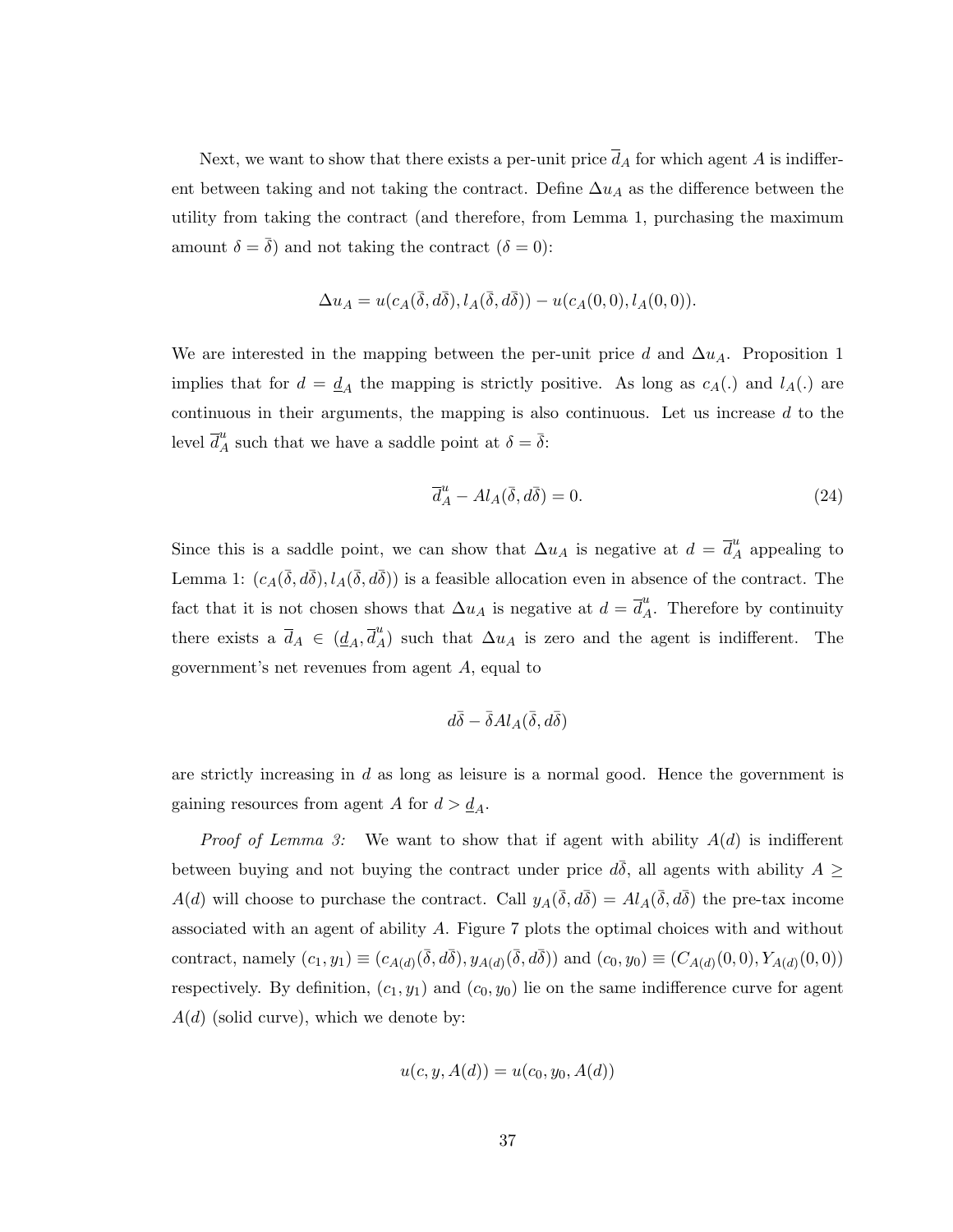If utility is continuously differentiable and  $\bar{\delta}$  is strictly greater than zero, than the two allocations  $(c_1, y_1)$  and  $(c_0, y_0)$  are apart from one another, since the tangency points are  $1 - \tau$  and  $1 - \tau + \delta$ , respectively. Moreover, since  $1 - \tau < 1 - \tau + \delta$  and the indifference curve is convex, we have that  $c_0 < c_1$  and  $y_0 < y_1$ .

Let us consider a marginal increase in the ability level from  $A(d)$  to  $A = A(d) + \varepsilon$ . The single crossing condition postulates that  $\frac{-u_Y(.)}{u_C(.)}$  is decreasing in ability. Graphically, that means that the indifference curve for the agent with ability  $A(d) + \partial A$  are flatter at both  $(c_1, y_1)$  and  $(c_0, y_0)$  than the indifference curve for  $A(d)$  (dashed lines in Figure 7). That means that the indifference point passing through the allocation with the contract  $(c_1, y_1)$ is associated with higher utility than that the one passing through the allocation without contract,  $(c_0, y_0)$ . If this was not the case, that is, if the indifference curve associated with  $(c_0, y_0)$  were to pass through (or above)  $(c_1, y_1)$ ), then it would be crossing the solid indifference curve again, which contradicts single crossing. Hence the higher ability agent will buy the contract.

Formally, let  $(\tilde{c}_1, \tilde{y}_1)$  and  $(\tilde{c}_0, \tilde{y}_0)$  be the optimal allocations for an agent of ability  $\tilde{A}$  with and without the contract, respectively. Let  $\tilde{u}_1$  and  $\tilde{u}_0$  denote  $u(\tilde{c}_1, \tilde{y}_1, A)$  and  $u(\tilde{c}_0, \tilde{y}_0, A)$ , respectively. Let

$$
u(c,y,\tilde{A})=\tilde{u}_0
$$

be the indifference curve going through  $(\tilde{c}_0, \tilde{y}_0)$ . By the single-crossing condition (Salanié 2003) the indifference curve for agent  $\overline{A}$  going through  $(c_0, y_0)$  has a slope which is less than  $(1 - \tau)$ . Hence the optimal allocation  $(\tilde{c}_0, \tilde{y}_0)$  is to the right of  $(c_0, y_0)$ , that is,  $\tilde{c}_0 > c_0$  and  $\tilde{y}_0 > y_0$ . Therefore the indifference curve  $u(c, y, \tilde{A}) = \tilde{u}_0$  must be such that  $u(c_0, y_0, \tilde{A}) < \tilde{u}_0$ . Moreover, this indifference curve must cross the indifference curve for the  $A(d)$  ability individual,  $u(c, y, A(d)) = u(c_0, y_0, A(d))$ , at some point  $(\hat{c}_0, \hat{y}_0)$  to the right of  $(c_0, y_0)$ , that is, such that  $\hat{c}_0 > c_0$  and  $\hat{y}_0 > y_0$ . By the same argument, the optimal allocation  $(\tilde{c}_1, \tilde{y}_1)$ is to the right of  $(c_1, y_1)$ , that is,  $\tilde{c}_1 > c_1$  and  $\tilde{y}_1 > y_1$ . Therefore the indifference curve  $u(c, y, \tilde{A}) = \tilde{u}_1$  must be such that  $u(c_1, y_1, \tilde{A}) < \tilde{u}_1$ . Moreover, this indifference curve must cross the indifference curve for the  $A(d)$  ability individual,  $u(c, y, A(d)) = u(c_1, y_1, A(d)),$ at some point  $(\hat{c}_1, \hat{y}_1)$  to the right of  $(c_1, y_1)$ , that is, such that  $\hat{c}_1 > c_1$  and  $\hat{y}_1 > y_1$ . Note that the allocations  $(\hat{c}_0, \hat{y}_0)$  and  $(\hat{c}_1, \hat{y}_1)$  are distinct, since for  $\varepsilon$  small enough we can make them arbitrarily close to  $(c_0, y_0)$  and  $(c_1, y_1)$ , respectively. Moreover  $\hat{c}_0 < \hat{c}_1$  and  $\hat{y}_0 < \hat{y}_1$ .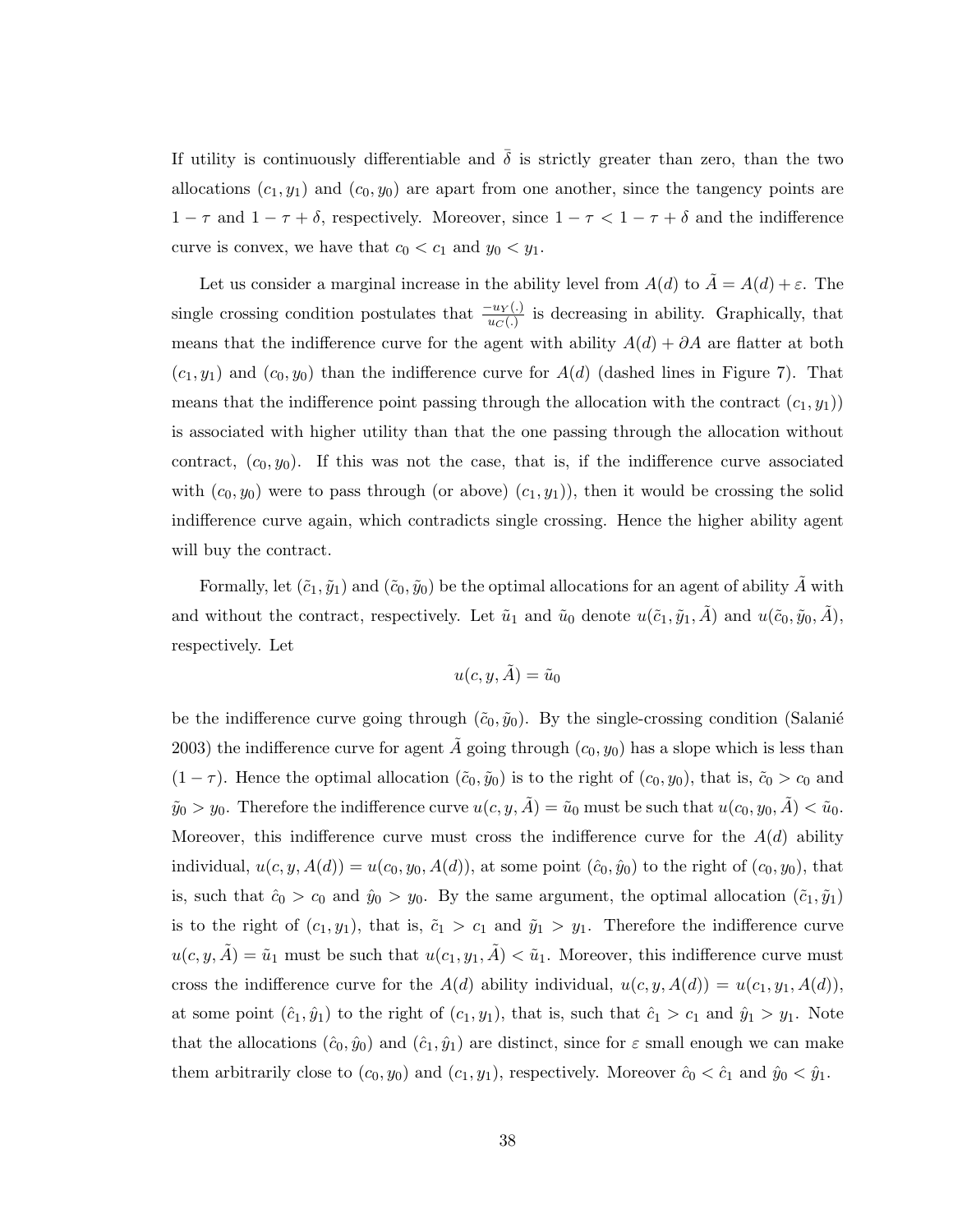Hence, we have found two points,  $(\hat{c}_0, \hat{y}_0)$  and  $(\hat{c}_1, \hat{y}_1)$ , at which the indifference curves for the higher ability agent,  $u(c, y, \tilde{A}) = \tilde{u}_0$  and  $u(c, y, \tilde{A}) = \tilde{u}_1$  respectively, cross the indifference curve for the indifferent agent  $u(c, y, A(d)) = u(c_0, y_0, A(d))$ . It cannot therefore be that  $\tilde{u}_0 = \tilde{u}_1$ , since that would imply that the same indifference curve for the higher ability agent crosses the indifference curve for the lower ability agent twice, violating the single crossing condition. If we had  $\tilde{u}_0 > \tilde{u}_1$ , then the indifference curve  $u(c, y, A) =$  $\tilde{u}_0$  would lie above the indifference curve  $u(c, y, \tilde{A}) = \tilde{u}_1$ . But this cannot be, since it would imply that the indifference curve  $u(c, y, \tilde{A}) = \tilde{u}_0$  crosses the curve  $u(c, y, A(d)) =$  $u(c_0, y_0, A(d))$  to the right of  $(\hat{c}_1, \hat{y}_1)$ . This contradicts the fact that  $\hat{c}_0 < \hat{c}_1$ . Hence, there exists an  $\varepsilon > 0$  such that the agents with ability  $\tilde{A} = A(d) + \varepsilon$  strictly prefers to purchase the contract. While the argument given here applies to abilities in the right neighborhood of  $A(d)$  only, we can repeat it to show that for all  $A > A(d)$  agents will choose to purchase the contract.

#### A.2 The algorithm used to compute the discretized set of contracts

The algorithm works as follows. Imagine a discretization  $\{A_i\}_{i=1}^N$  of the interval  $[\underline{A}, \overline{A}]$  with  $A_0 = \underline{A}$  and  $A_N = \overline{A}$ . Fix the maximum amount  $\overline{\delta}$  that the government is allowed to offer. From the optimal taxation literature we know that in general the highest ability individual  $A_N$  should have the lowest marginal tax rate, hence it is natural that the maximum tax reduction should be targeted toward agent N, hence  $\delta_N = \overline{\delta}$ . Fix the price  $D_N$  associated with the maximum tax reduction, and assume that  $D<sub>N</sub>$  is such that agent N is willing to buy the contract (from the analysis in Section 2 we know that if agent N faces a precontract marginal tax rate of  $\tau$ , for  $\delta_N \leq \tau$  she will be willing to buy the contract for any  $D_N \leq \delta A_N l_{A_N}(0)$  where  $l_{A_N}(0)$  is the pre-contract labor supply).

The problem of the government is to choose the remaining contracts  $\{\delta_i, D_i\}_{i=1}^{N-1}$  so that households  $\{A_i\}_{i=1}^N$  will self-select into purchasing only one contract. We tackle the problem in a pairwise fashion: Given the contract tailored for agent  $i + 1$ ,  $\{\delta_{i+1}, D_{i+1}\}\$ , we choose  $\{\delta_i, D_i\}$  so that: (a) agent  $i+1$  is indifferent between contract  $i+1$  and i, and (b) agent i prefers contract *i* to  $i+1$ . We construct  $\{\delta_i, D_i\}$  as follows: We know that, since  $A_{i+1} > A_i$ , in order to have separation we need that  $\delta_{i+1} > \delta_i$  (in this discussion we maintain the assumption that pre-contract marginal tax rates are the same across agents). We therefore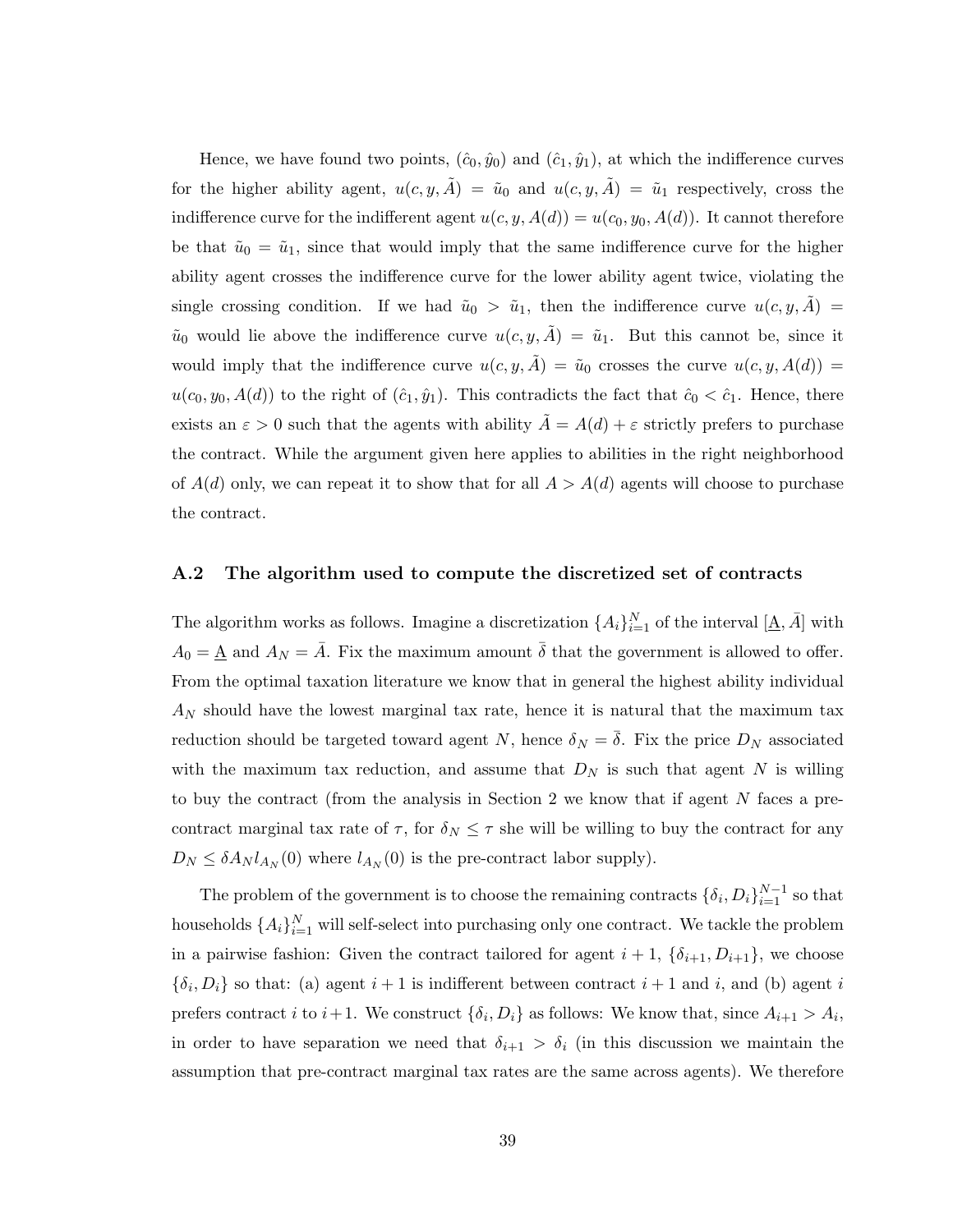start with a candidate  $\delta_i = \delta_{i+1} - x^{\delta}$ , with  $x^{\delta}$  a very small number. If  $D_i = D_{i+1}$ , agent i will prefer contract  $i + 1$ . Hence we lower  $D_i$  by multiples of  $x^d$  – another very small number – until agent i prefers contract i over contract  $i + 1$ . For  $D_i < D_{i+1}$  agent  $i + 1$ may also prefer contract i over contract  $i + 1$ , violating (a). We therefore further lower  $\delta_i$ to  $\delta_i = \delta_{i+1} - 2x^{\delta}$ , and, if needed, lower  $D_i$  to make it appealing to agent i. We repeat the two steps until the gap between  $\delta_{i+1} - \delta_i$  makes agent  $i+1$  indifferent between the two contract (condition a) while the difference  $D_{i+1} - D_i$  makes condition (b) hold. Once we have chosen the contract for agent i, we repeat the same steps for agent  $i - 1$ , and so on.

By construction the self-selection works pairwise: agent i prefers her contract to  $i + 1$ or  $i - 1$ . It turns out that it works for all  $(i, k)$ : agent i prefers her contract to any other contract  $k$  (we check this condition numerically). The intuition for this result is that indifference curves for the agents in the consumption/income space are steeper for the less able agents (see Stiglitz 1982). Therefore if agent  $i + 1$  is indifferent between her contract and the i contract, while agent i is indifferent between her contract and the  $i - 1$  contract, then agent  $i + 1$  will strictly prefer her contract to  $i - 1$ , and viceversa. In fact, in our numerical example we find that the disutility from taking contract  $k$  for agent  $i$  increases with the distance  $|A_k - A_i|$ .

As we go down the ability ladder, at some point an additional constraint comes into consideration: agent i must prefer contract i to not taking the contract at all. If this is not the case, we stop: we have identified the highest ability individual not willing to take the contract. All individuals with lower ability will also not buy it.

Finally, we provide details on the numerical results presented in section 2. The economy is the same as the one described in section 2, except that we introduce insurable idiosyncratic productivity to make it more comparable with the calibrated economy of section 3. The utility function and its parameters are the same as the one used in section 3. We use a lognormal distribution for both the permanent and the temporary component of abilities with a variance of log earnings equal to 0.3 and about 1/3 of total variance due the temporary component of abilities. Finally, the initial tax rate is set to 40% and the real interest rate to r to 0.04. We also assume that for each agent wealth equals five times their pre-contract income.